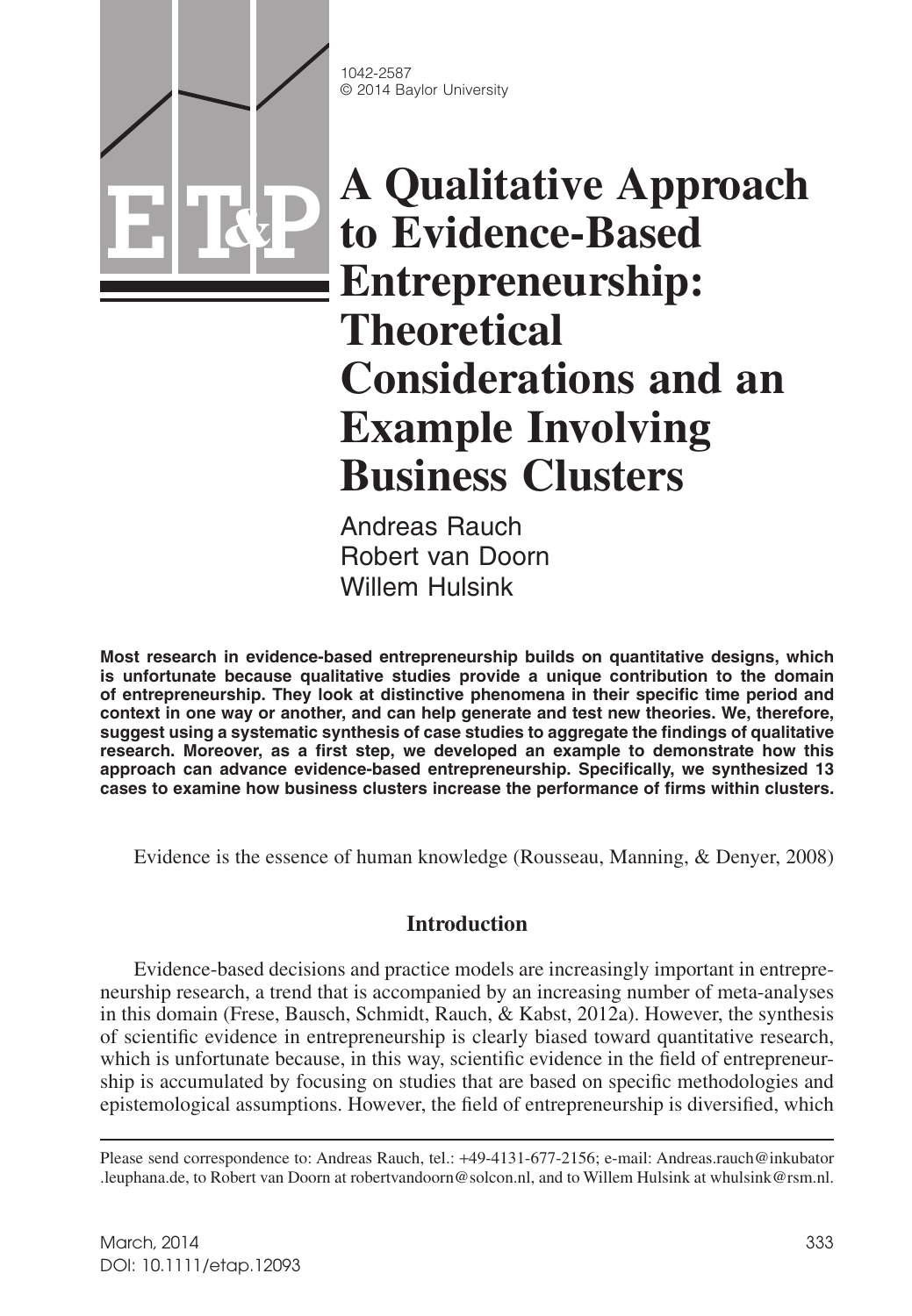is reflected by contributions from multiple disciplines, different theoretical perspectives, different and partially incompatible methodologies, and various units of analysis (Davidsson, Low, & Wright, 2001). As a consequence, the field of entrepreneurship is highly fragmented, and there is a lack of agreement on core concepts and definitions of key constructs. Integrating the scientific evidence in entrepreneurship research requires balancing contributions from alternative research strategies (Low, 2001). To account for the diversity of approaches and methodologies used in entrepreneurship, we suggest broadening the area of evidence-based entrepreneurship by accumulating the knowledge that has become available from qualitative case study research.

Specifically, this review introduces the systematic synthesis of qualitative case studies and describes techniques to synthesize qualitative research systematically. The goal of the systematic synthesis of qualitative case studies is to accumulate, organize, and interpret the studies, with the aim of achieving a level of understanding that transcends the results of the individual studies (Campbell et al., 2003; Rousseau et al., 2008). To our knowledge, there is not a single review in the domain of entrepreneurship that has tried to synthesize qualitative case studies systematically. A systematic synthesis of case studies provides multiple contributions to entrepreneurship research. First, the field of entrepreneurship needs to establish scientific evidence about what has been done to identify areas of maturation and areas where more knowledge and strong practice recommendations need to be developed (Chandler & Lyon, 2001; Rauch & Frese, 2006). This is important, particularly as the field of entrepreneurship needs to develop integrated theoretical frameworks. Second, the systematic synthesis of qualitative case studies generates evidence that cannot be generated through quantitative meta-analyses. Case studies provide unique contributions to the field of entrepreneurship, and thereby contribute substantially to knowledge in entrepreneurship research (Perren & Ram, 2004). For example, case studies often provide unique information about specific time frames and contexts. Moreover, case studies often look at reasons behind specific behavior that may not be fully revealed in a quantitative study. Additionally, qualitative case studies can examine study settings that cannot be easily addressed via quantitative designs. Third, although the aim of case studies is often not to generate broad generalizations, the systematic synthesis of case studies can be used to test theories and hypotheses. Thus, when different case studies are collected across a wide variety of contexts, the cumulative results provide estimates about generalizability (Yin, 2003). By accumulating the unique contributions provided by case-oriented studies, our approach bridges the gap between qualitative research and the available case study research to a wider audience. Fourth, while meta-analyses usually attempt to trace results around the true value (Hunter  $\&$  Schmidt, 2004), the systematic synthesis of qualitative case studies includes techniques that allow investigators to interpret research aiming to create tentative theories of phenomena. The focus of such a synthesis could be on the accumulation across a set of qualitative case studies where the aim is to derive new theoretical insights. In this way, the synthesis itself becomes a study that contributes to the generation of evidence in the entrepreneurship domain.

Thus, we argue that the entrepreneurship domain should develop robust research evidence across methods and different forms of data (including qualitative and quantitative research) to specify whether or not certain effects depend on specific contextual conditions (Pittaway & Cope, 2007; Rousseau et al., 2008). In the following sections, we describe the potential contributions of a synthesis of case studies and the philosophical foundations of our approach, and we explain the most important steps involved in a systematic synthesis of qualitative research before discussing an example as an illustration of such an approach.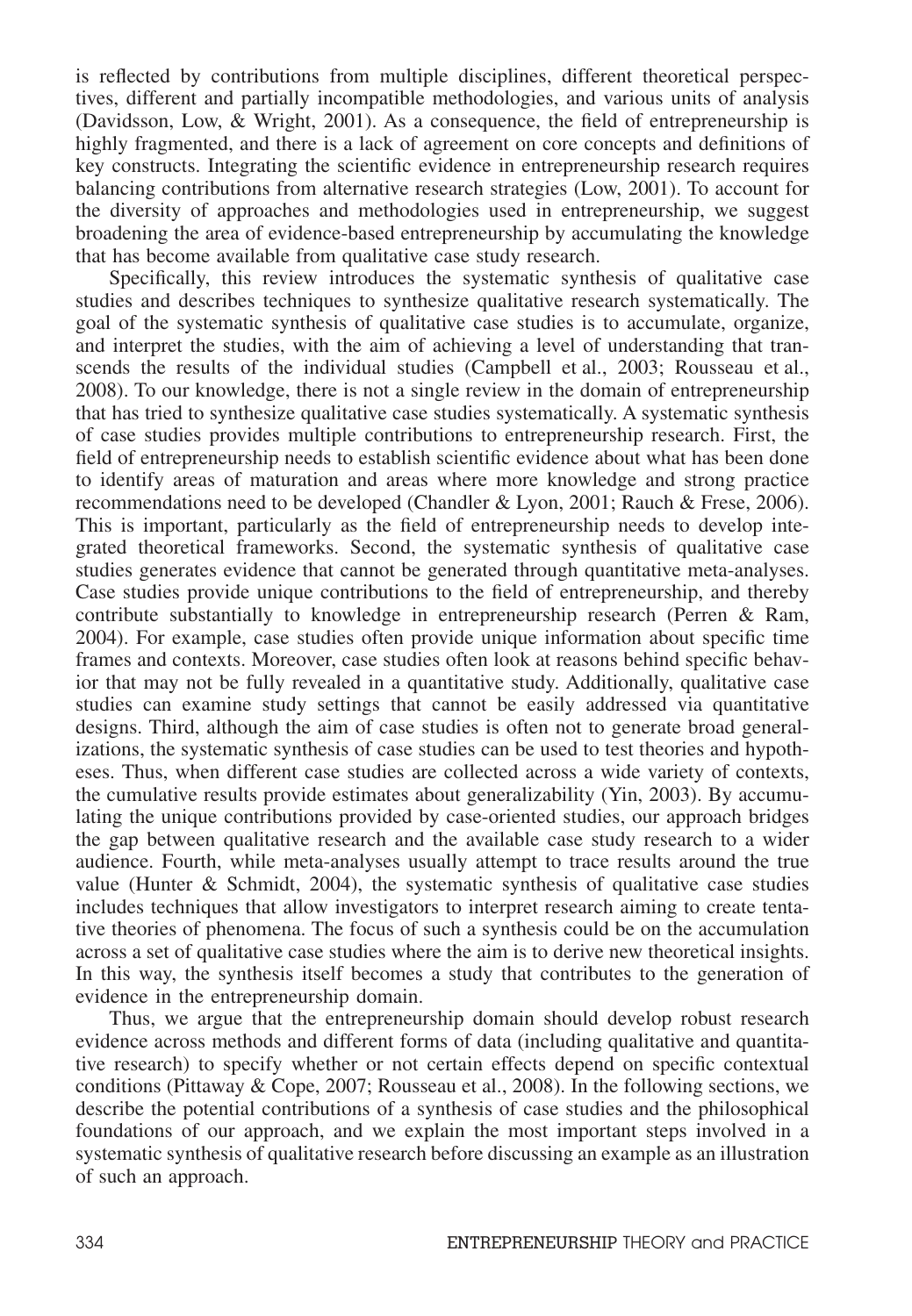#### **The Systematic Synthesis of Qualitative Research: Conceptual Concerns**

Evidence-based entrepreneurship is concerned with the systematic synthesis of knowledge based on several sources of information and transcends the findings of individual studies (Frese, Bausch, Schmidt, Rauch, & Kabst, 2012b). Evidence-based approaches have a major impact in medical science, where randomized controlled trials are generally accepted as the most valid source of evidence (Davies & Nutley, 1999). Other disciplines, such as management, have different research traditions and, accordingly, used different methods to establish scientific evidence (Tranfield, Denyer, & Smart, 2003). The field of entrepreneurship has increasingly accepted quantitative meta-analyses as a way of establishing evidence in this domain. While the usefulness of meta-analyses in entrepreneurship has been discussed elsewhere (Frese et al., 2012a; Rauch & Frese, 2006), there are additional methods for establishing scientific evidence that have not been introduced to this area of research. This article focuses on the systematic synthesis of qualitative case studies. Case studies are a type of research that describes a single event or unit of analysis determined by the researcher (Gephart, 2004, p. 458). Systematic syntheses of case study research have been conducted in areas such as healthcare, nursing research, and psychotherapy (Briner & Denyer, 2012). Moreover, in the field of management, some of the most recognized papers on strategic decision making were based on the synthesis of qualitative case studies (Miller & Friesen, 1977; Mintzberg, Raisinghani, & Théorêt, 1976). Thus, the systematic synthesis of qualitative case studies can offer a substantial contribution to the knowledge generated in a given discipline, although to our knowledge it is an approach that has not yet been tried in entrepreneurship research.

We argue that it is important to take case study evidence into account in the domain of entrepreneurship because case studies are able to pursue research questions systematically that are not easily answerable by findings generated by quantitative methods. Through case studies, it is possible to study samples that are extremely small and exclusive because the members of the population are very distinct and critical, for example, Nobel laureates or leaders of a business cluster. Such outliers need to be studied by relying also on qualitative techniques (Zuckerman, 1972). Additionally, case study research often explores underresearched contexts and new concepts that have been studied less frequently. This allows researchers to address and interpret complex and/or unique phenomena embedded in different contexts through an explorative orientation, by making observations, specifying constructs and measurements, and identifying patterns and regularities. Moreover, case study research is useful for examining entire processes, and finally can address the interconnectedness of processes, phenomena, and contexts (Pettigrew, 1997). To summarize, we argue that case studies provide a unique contribution to the area of entrepreneurship, and should therefore be included in evidence-based entrepreneurship.

To include case studies in evidence-based entrepreneurship, we rely on specific assumptions about the nature of inquiries, about how case studies could be synthesized, and about the type of research that is suitable for such a synthesis. First, we discuss the assumptions inherent in our approach.

# **The Nature of Inquiry That Is Suitable for a Systematic Synthesis of Qualitative Research**

Qualitative research in the domain of entrepreneurship is characterized by a host of different approaches that are based on different assumptions about reality, the nature of knowledge, and the extent to which they aim to apply scientific insights to a broader and more general context (Crotty, 1998; Johnson, Buehring, Cassell, & Symon, 2006).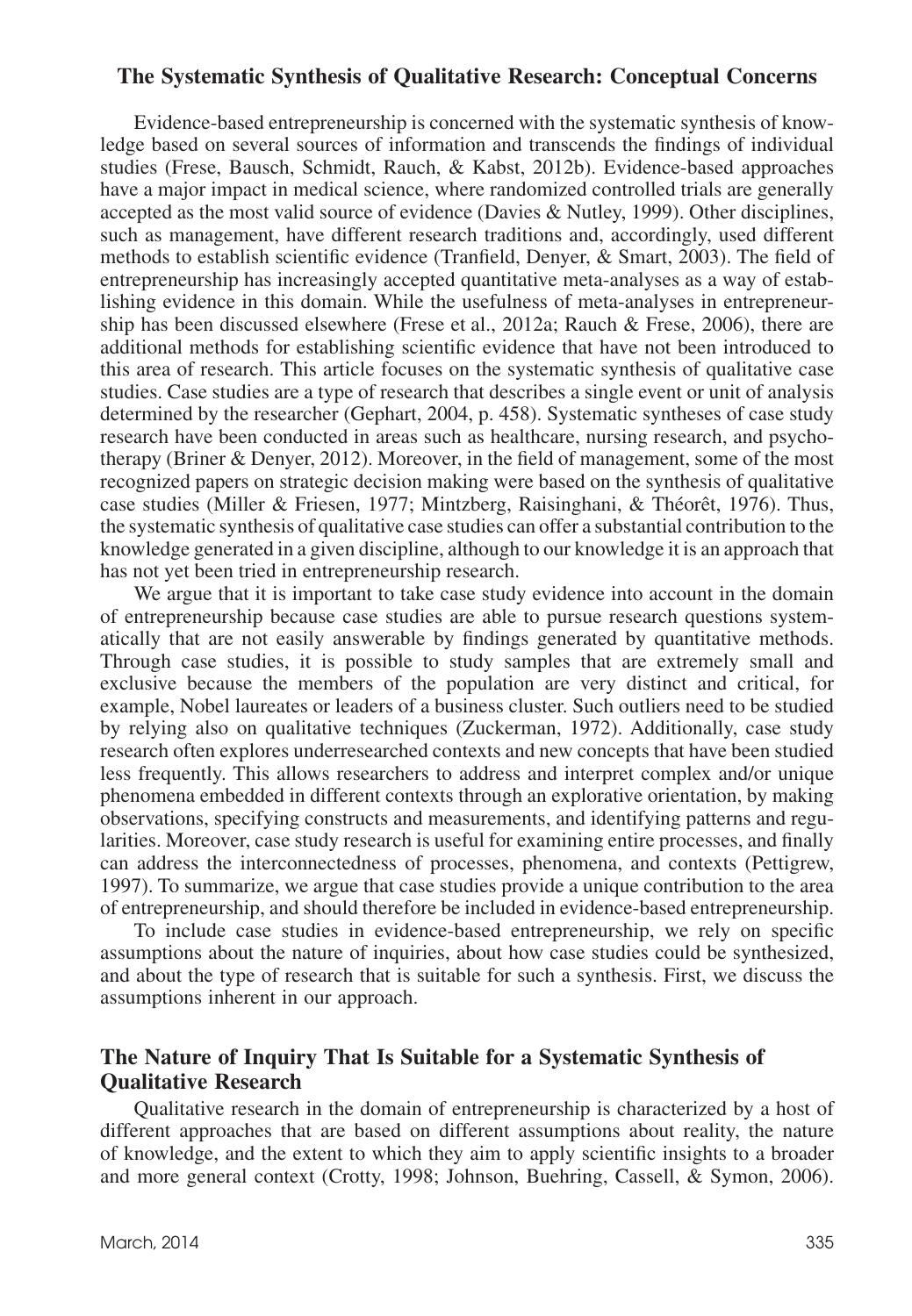The multifaceted methodologies used in entrepreneurship research to generate knowledge, such as grounded theory (Lopez, Cunha, & Palma, 2009), ethnographic studies (Kodithuwakku & Rosa, 2002), phenomenological studies (Cope, 2011), or narratives (Gartner, 2007), suggest that qualitative research is far away from a shared research paradigm. Moreover, not all these approaches strive for validity and generalization (compare, e.g., Creswell, 2009; Johnson et al.; McKelvey, 2002).

Since we propose synthesizing case studies, we assume that the studies have something in common that can be synthesized. Therefore, we assume that the cases reflect a certain existing reality. However, such a reality does not need to exist in an objective sense or as a part of a material world, but may also include unobservable entities (Lawson, 2009). As long as such entities can be operationalized, they can be studied and synthesized empirically. Moreover, we assume that scientific theories are the best approximations of this reality (McKelvey, 1997). Thus, theory has a relationship to a reality or a meaningful reference that can be studied scientifically. Knowledge derives from many different kinds of evidence that can be captured imperfectly and probabilistically. Thus, investigations do not provide a full explanation of phenomena. Scientific inquiry can make phenomena observable through scientific instruments, and research findings are always subjected to falsification (Dul  $\&$  Hak, 2008). Since this approach assumes that theory leads to prediction and that theory represents that proportion of reality that is within the scope of the theory, the results of different studies within this scope can be compared and synthesized in an evidence-based approach (Pawson, 2002; Tourish, 2012). Finally, our approach assumes that it is possible to generalize empirical observation to some broader category, other situations, or theory (analytical generalization; Yin, 2003). While new and distinctive concepts and practices are difficult to generalize immediately, qualitative researchers start their field investigation by identifying central organizing ideas (the so-called sensitizing concepts) as points of departure from which to study the data and strive for analytical generalization (from empirical observations to theory building) (Eisenhardt, 1989). The theories become grounded and robust when the researchers verify their findings by looking at the same phenomenon from different angles using different data collection strategies and data sources (Yin). This process of analytical generalization may produce the so-called theories of the middle range (Merton, 1957). With their modesty and inbuilt contingency, these middle range theories are open to generalization. Thus, generalizations are not based on sampling but on logical inferences based on the theoretical model (Johnson et al., 2006). Eisenhardt and Yin have legitimized case studies in this tradition, and they described methods for using case studies for theory building as well as for providing practice evidence.

In summary, our approach to synthesize qualitative case studies builds on certain assumptions of scientific realism (Leplin, 1984; McKelvey, 1998). It is important to note that these assumptions are not shared by all researchers (Creswell, 2009).

#### **The Nature of Synthesis Suitable in an Evidence-Based Approach**

Our assumptions about the nature of inquiry suitable for a synthesis of qualitative research affect our understanding of how knowledge should be synthesized (Rousseau et al., 2008). Existing literature reports numerous different approaches to synthesize qualitative research (Denyer & Tranfield, 2006; Dixon-Woods, Agarwal, Young, Jones, & Sutton, 2004; Finfgeld, 2003), which typically rely on core criteria for evaluating qualitative literature: They have to be systematic and organized, transparent and explicit, replicable, and they have to synthesize the results (Briner & Denyer, 2012). At the same time, there are considerable differences between the various approaches. We think that it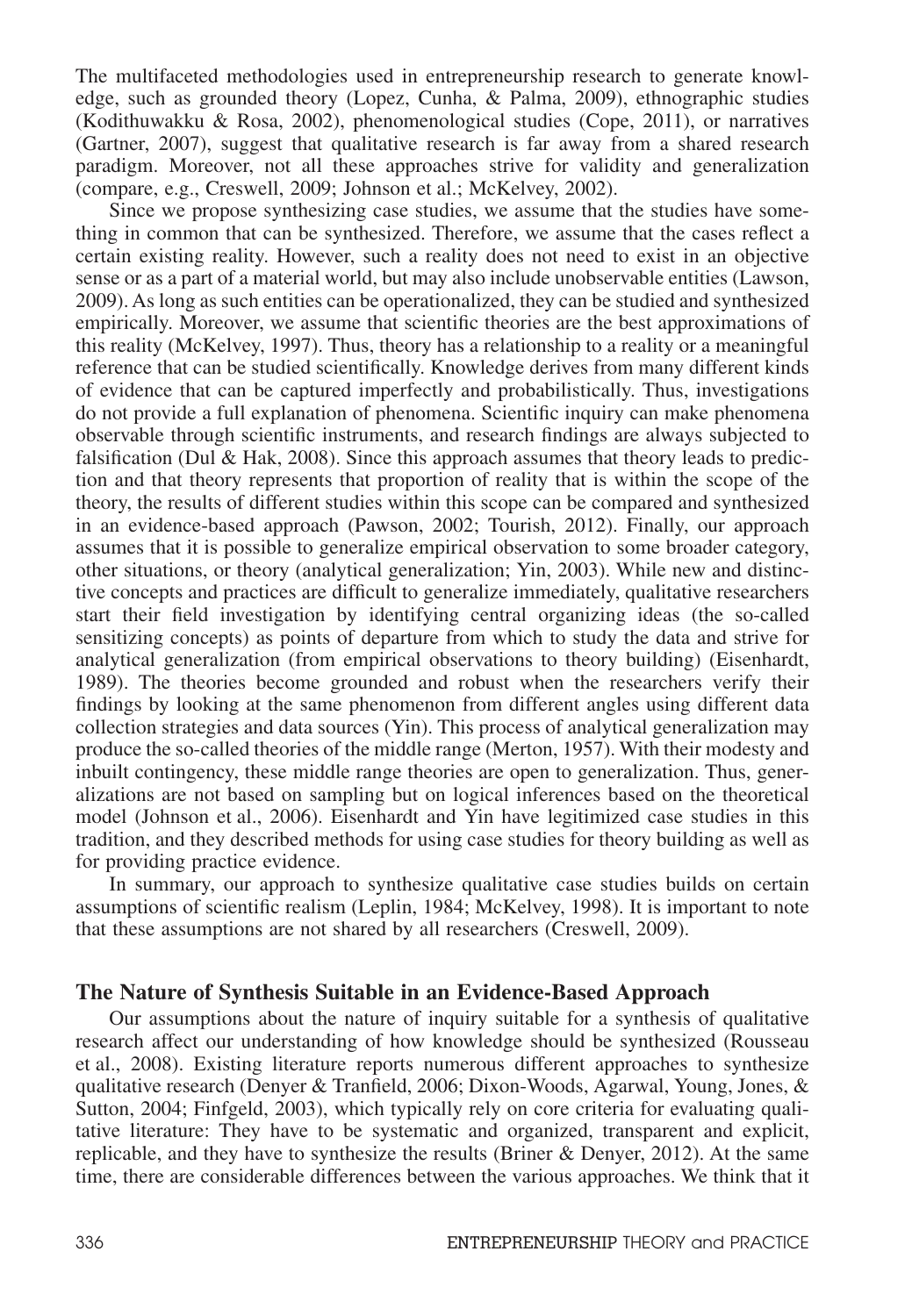| Method for integration               | Aggregation                                                                                                                              | Interpretation                                                                                                    | Integration                                                                     |
|--------------------------------------|------------------------------------------------------------------------------------------------------------------------------------------|-------------------------------------------------------------------------------------------------------------------|---------------------------------------------------------------------------------|
| Dominant philosophical<br>foundation | Realism                                                                                                                                  | Relativism                                                                                                        | Realism                                                                         |
| Data                                 | Quantitative, qualitative case<br>studies, biographies                                                                                   | Qualitative data, narratives, case<br>studies, includes primary<br>researcher interpretation                      | Synthesizes different<br>methodologies, qualitative<br>and quantitative studies |
| Techniques for synthesis             | Meta-analysis, systematic<br>synthesis of case studies,<br>content analysis, qualitative<br>comparative analysis,<br>cross-case analysis | Meta-ethnography,<br>meta-synthesis, narrative<br>summary, grounded theory                                        | Systematic literature reviews,<br>triangulation, Bayesian<br>meta-analysis      |
| Generalization                       | Generalizations possible,<br>analytical generalization                                                                                   | Only internal, little interest in<br>generalizations, ideographic<br>interpretation, conceptual<br>generalization | Generalizations possible                                                        |

# Methods for Integration of Qualitative Research

is useful to categorize these approaches into three categories: aggregative, interpretative, and integrative approaches (Table 1). Although aggregative approaches have predominantly been suggested to synthesize quantitative research (Hoon, 2013; Rousseau et al., 2008), they can also be used to synthesize case studies and biographies. Aggregating case studies is useful in an evidence-based approach because it aims at integrating comparative phenomena across studies, and in doing so generalizing research evidence. Generalizations are necessary in any evidence-based approach. Moreover, aggregative approaches are based on the scientific realism paradigm. The advantage of the aggregative synthesis is that it relies on a systematic and replicable process. Moreover, it is frequently based on well-formulated research questions. Furthermore, the aggregative synthesis of qualitative data often involves the quantification of the information (Christensen & Carlile, 2009). In addition, this approach enables researchers to categorize circumstances and moderator variables. It is also important to note that aggregative studies are not only interested in increasing power through increasing the sample size. In fact, they can contribute to theory testing and theory development (Eisenhardt, 1989; Hak & Dul, 2010). For example, one meta-analysis compared broad and narrow task-related traits, and thereby shifted the focus of the personality approach to entrepreneurship (Rauch & Frese, 2007). The literature discusses different techniques to aggregate research findings. The traditional metaanalysis is the most prominent example of an aggregative approach (Hunter  $&$  Schmidt, 2004). However, aggregative approaches are not limited to meta-analyses; there are several other methods that aim at integrating the results of qualitative studies (Dixon-Woods et al., 2004; Larsson, 1993). For example, cross-case surveys, as proposed by Yin (2003), systematically aggregate the findings of individual case studies, and similarly Eisenhardt (1989) has argued for replication of qualitative research. As a matter of fact, these scholars suggest three steps for building evidence from cases: within-case analysis, cross-case pattern search, and replication (Hak & Dul). Finally, qualitative comparative analysis can be used to achieve causal inferences based on a number of cases (Ragin, 1987). Thus, aggregative approaches have been used to synthesize quantitative as well as qualitative research.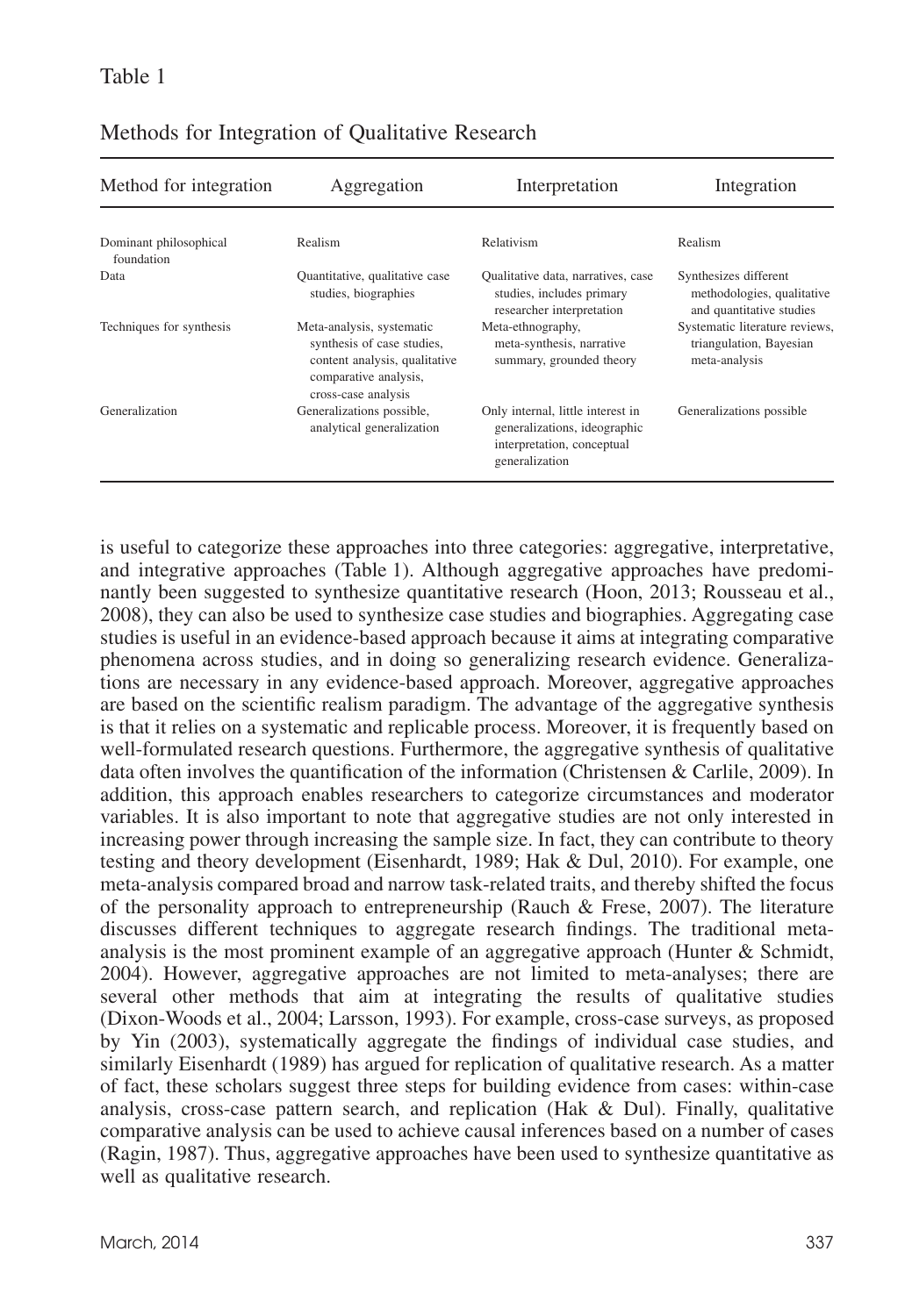Interpretive synthesis aims at developing new interpretations of qualitative study findings that are different from the results reported in individual studies (Noblit  $\&$  Hare, 1988), which requires the deconstruction and decontextualization of study findings and composing them into new, higher order constructs (Finfgeld, 2003). Studies in this tradition are predominantly nested in a relativistic paradigm and rely on an inductive approach, which means that, in most cases, they do not use a predefined coding system. Interpretative approaches develop concepts and categories from which they develop a theory (Glaser & Strauss, 1967). This type of synthesis relies on qualitative studies, such as case studies and narratives. One of the most frequently used integrative approaches is meta-ethnography (Noblit & Hare). The goal of meta-ethnography is to develop higher order constructs and develop new research questions. Meta-ethnography relies on a systematic process involving the creation of themes and metaphors, the comparison of themes and metaphors across studies, and the reciprocal translation into a higher order interpretation. Meta-synthesis is another example of an interpretative synthesis that relies on an inductive, explorative methodology to synthesize research (Hoon, 2013). These interpretative approaches are less useful for an evidence-based approach, since they do not aim for generalizations but for ideographic interpretations (Creswell, 2009; Finfgeld).

Integrative synthesis synthesizes evidence by combining different data collection methods, for instance qualitative and quantitative research, allowing researchers to overcome the weaknesses inherent in individual methods. An example of an integrative analysis is the Bayesian meta-analysis, where the evidence of different methods is pooled by statistically combining two data sets (Dixon-Woods et al., 2004). In the domain of entrepreneurship research, Pittaway and Cope (2007) combined systematic literature reviews and bibliographic analysis to explore entrepreneurship education. Another study used bibliographic analysis to investigate strategic entrepreneurship (Krauss, Marxt, Filser, & Guieu, 2011). However, in these cases, the aim was not to synthesize qualitative research; instead, the authors produced a qualitative review based on quantitative as well as qualitative data. Moreover, their primary goal was not to review qualitative studies, but rather to provide a thematic analysis of the field. Finally, these kinds of reviews are difficult to replicate because of lacking standardizations of the methodology of the review and contested definitions of quality (Rousseau et al., 2008). For these reasons, we disregard systematic literature reviews (Short, Ketchen, Shook, & Ireland, 2010) for an evidence-based approach.

To summarize, existing literature suggests various methods of synthesizing qualitative case studies. As with any qualitative and quantitative research, the research question and available evidence determine which methodology should be used. In other words, the approach should fit its purpose (Briner & Denyer, 2012, p. 124). We advance the strategy of synthesizing research in an evidence-based approach with the aim of integrating the results of case studies, guiding practice recommendations, and opening new areas for research. Since this type of synthesis aims for generalization, the synthesis needs to build on a realistic scientific paradigm. Moreover, as is common in evidence-based approaches, we suggest that the decisions and steps accomplished through the synthesis should be shared, and thus should be replicable. This type of synthesis requires an aggregative methodology.

# **The Type of Case Study Suitable for a Systematic Synthesis of Qualitative Case Studies**

Aggregative methods require the studies being synthesized to be relatively homogeneous (Rousseau et al., 2008). In particular, case studies have been suggested as being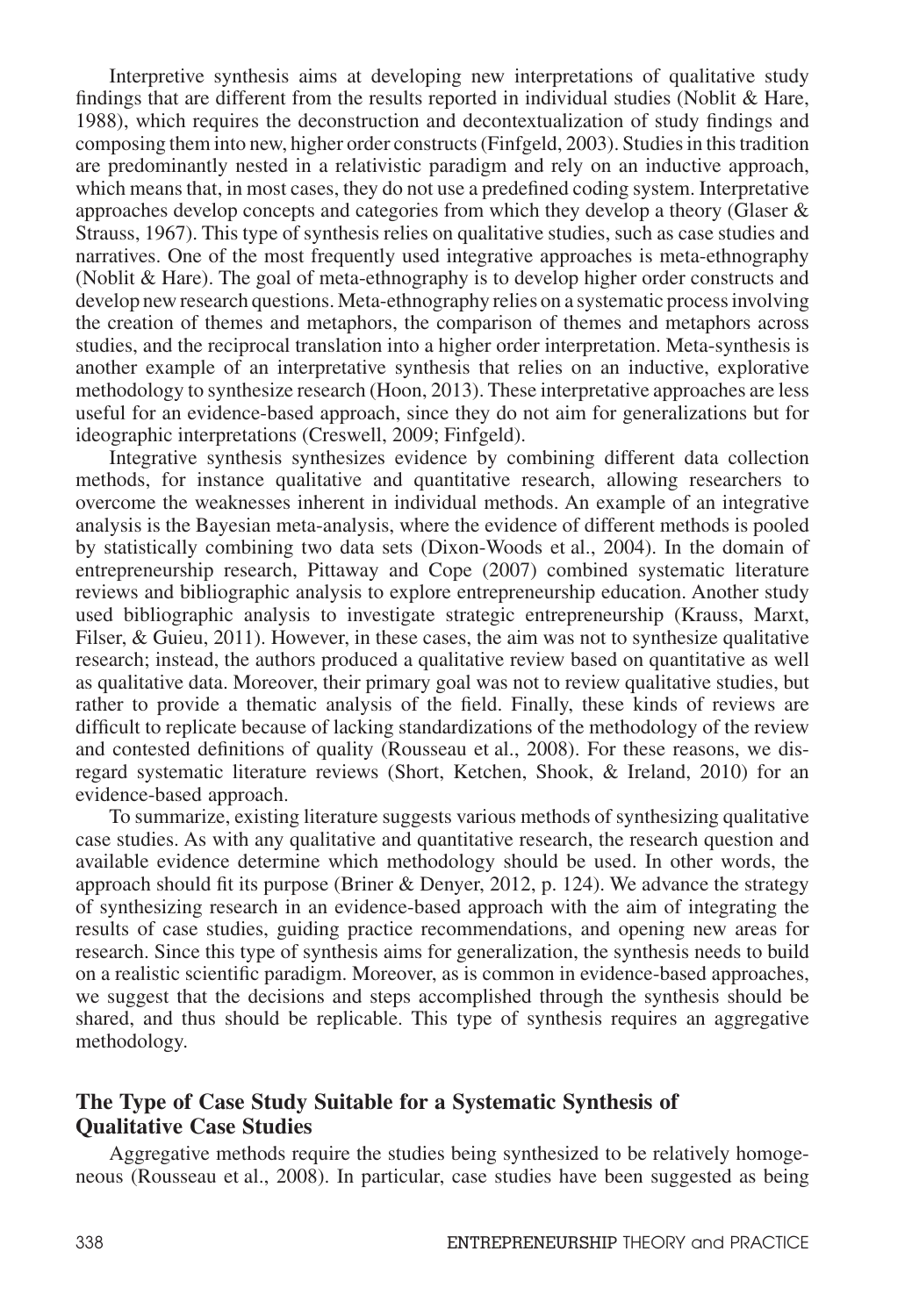useful for aggregative synthesis (Jensen & Rodgers, 2001; Newig & Fritsch, 2009). However, the case study methodology reflects relatively multifaceted research approaches in entrepreneurship research, which means that the entity of study suitable to a qualitative synthesis of case studies research needs to be defined more closely. Generally speaking, it is important for the case studies to provide sufficient information to analyze and aggregate the cases. The information must, to some extent, reflect an underlying reality inherent in the case (compare above). This would ideally be accomplished in descriptive case studies (Yin, 2003), but also by case studies that provide an approximation of an underlying reality. Case studies that rely on the interpretations of the researcher and the interaction between the researcher and the case, and on interpretative and constructivistic paradigms, cannot be synthesized in an evidence-based approach. In addition, case studies that can be used for the synthesis can include a description of one unit of observation, they can be part of a publication (e.g., studies including several cases), and they may consist of data from multiple publications (e.g., when a case has been published in multiple outlets). Likewise, case studies may focus on individual entrepreneurs, firms, and organizations, or some broader defined entrepreneurial context (such as clusters, incubators, or regions). Moreover, it is also possible to distinguish different types of cases (Jensen & Rodgers, 2001), for example, snapshot case studies, longitudinal cases studies, pre–post case studies, patchwork case studies (Hawthorne studies), and comparative cases studies. All of these different types of cases are useful entities for the systematic synthesis of qualitative research.

In addition, it is necessary to develop evaluation criteria that ensure that the cases included in the analysis are methodologically sophisticated enough to be included in the systematic synthesis of case studies. However, different types of case studies have developed different criteria for assessing the methodological quality of the cases (Johnson et al., 2006). Some researchers simply apply criteria used in quantitative research to the evaluation of case studies (Gibbert, Ruigrok, & Wicki, 2008). Thus, case studies can be synthesized, provided that the requirements of construct validity (e.g., establish a clear chain of evidence), internal validity (e.g., work with a clear framework), external validity (e.g., strive for generalizability), and reliability (e.g., clarify the research procedures and establish a case study protocol) (Gibbert et al.) are met. However, some scholars relying on scientific realism have developed criteria that are more consistent with the underlying philosophical assumptions, replacing internal validity with credibility (authentic representation, triangulation; Jick, 1979), external validity with transferability (extent of applicability), reliability with dependability (minimization of researcher idiosyncrasies), and objectivity with confirmability (researcher self-criticism) (Johnson et al., p. 138). These evaluation criteria can be readily applied to the cases included in the synthesis.

To summarize, there are different types of case studies that qualify for the systematic synthesis of case study research. In either case, the cases included should be based on a scientific realistic research paradigm (Leplin, 1984). It is useful if case studies included in the synthesis are comparable and homogeneous. The remaining heterogeneity should be accounted for in the cross-case analysis, for example, by coding moderator variables. Finally, it is necessary to develop a quality assessment of each case study to determine criteria for the inclusion in the synthesis.

# **Description of the Process of Conducting a Systematic Synthesis of Qualitative Case Studies**

The systematic synthesis of case studies should involve a methodological approach that makes it possible to share the decisions made at each step of the process. Although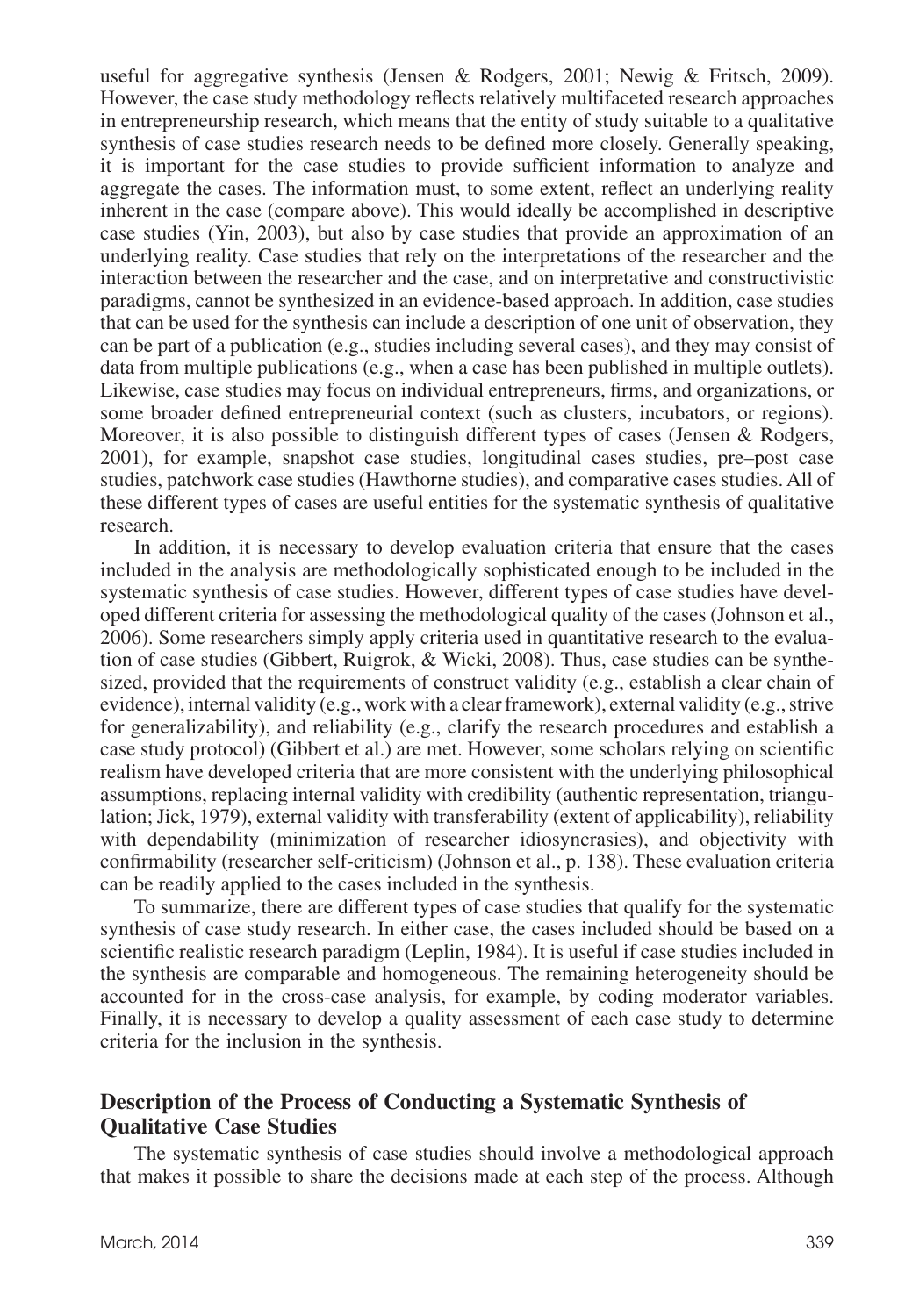there is a fair amount of literature describing the steps involved when conducting such a review in the areas of management and healthcare (Briner & Denyer, 2012; Finfgeld, 2003; Rousseau et al., 2008), this type of review is new to the domain of entrepreneurship. Moreover, because there are systematic differences between entrepreneurship and other areas, which may affect the review process, our aim is to describe the five steps of systematic synthesis (Thorne, Jensen, Kearney, Noblit, & Sandelowski, 2004): (1) defining a research question, (2) developing criteria for study location, (3) developing criteria for study inclusion, (4) conducting within-case analysis, and (5) conducting cross-case analysis.

As with any meta-analysis, a systematic synthesis of qualitative research starts with a research question, which defines the universe of case study evidence in question (Jensen & Rodgers, 2001). Aggregative approaches typically answer a relatively specific theoretically informed research question that addresses specific constructs, and as such supports operationalization and the selection of primary studies. Thereby, the research question specifies the participants (entrepreneur, owner, or manager) in the study, the level of analysis (firm level or individual level), and the time frame (e.g., before or after the economic crisis). The research question does not need to be in line with the questions addressed in the primary studies. For example, qualitative studies typically have a qualitative research question such as "how do entrepreneurs mobilize resources?" A synthesis of qualitative studies may very well address a quantitative research question such as "are entrepreneurs aligning more resources more successfully?" Question formulation is a complex process requiring attention to issues related to the entrepreneurial effort itself, as well as to the complexities associated with entrepreneurial firms. Therefore, it is useful to ask practitioners as well as entrepreneurship researchers for an assessment and interpretation of the question to avoid developing a poorly specified question and obscuring content-related issues related to the question.

Once the research question has been defined, it guides the search for the type of studies that should be included in the synthesis. Unfortunately, the study location process may be more complicated for qualitative case studies than it is for quantitative studies (Evans, 2002). While major entrepreneurship journals, such as *Entrepreneurship Theory and Practice* and *Journal of Business Venturing*, occasionally publish case studies, qualitative research is not the dominant study design presented in these journals.<sup>1</sup> However, qualitative research is not absent in entrepreneurship literature, but it tends to be published in other outlets, for example, in books and special issues (Gartner & Birley, 2002; Neergaard & Ulhoi, 2007). Moreover, the descriptive titles of many case studies make it less likely to identify them by key word search. Additionally, because the content of abstracts and the index terms being used make it more difficult to identify relevant case studies as compared with quantitative studies (Evans, 2002), the study location process needs to include different databases and a range of different search terms to identify relevant studies (Shaw et al., 2004). Another issue that is relevant to the study location process is the number of studies that should be located and included in the synthesis. Some scholars argue that the full body of evidence, published and unpublished, needs to be included in the synthesis (Briner & Denyer, 2012; Rousseau et al., 2008). This approach has the advantage of, for instance, reducing the likelihood of publication bias. However, this strategy can be overly complex and impede deep analysis. If the synthesis aims to achieve saturated coding categories, theoretical sampling may be an economical way of dealing with complexity (Finfgeld, 2003).

<sup>1.</sup> We identified 55 relevant articles using the term "case study" in the title, the abstract, or the key words in both journals.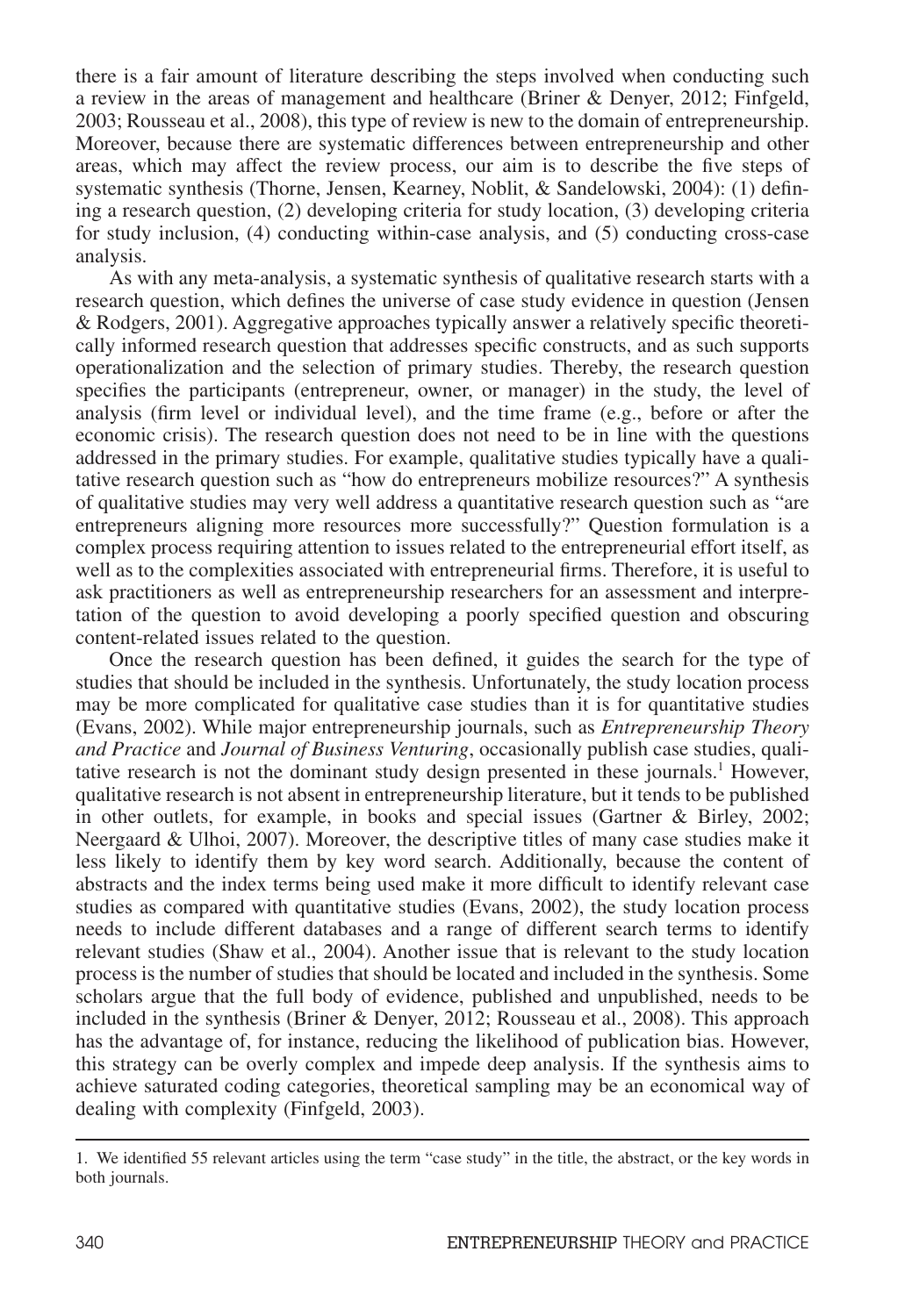As with traditional meta-analyses, the criteria for case study inclusion need to be specified (Tranfield et al., 2003). We suggested including criteria regarding quality and comparability of case studies, and moreover suggested to aggregate cases studies with the same epistemological foundation (compare above). In addition to these formal criteria, the scope of the synthesis should be defined in advance, determining which type of studies can be included in the systematic synthesis of the case studies. All criteria for the inclusion and exclusion of studies should be reported to ensure that the results can be replicated.

After deciding which studies to include, they need to be ordered, coded, and categorized. The coding process should be systematic and involve multiple coders (Rousseau et al., 2008). The process starts with the analysis of the individual studies. There are numerous strategies to code the individual studies. On the one hand, syntheses aiming to integrate research findings should rely on standardized coding rules and codes, which are often developed in a deductive way and rely on existing theories. For example, the information could be extracted from the individual cases through content analysis (Krippendorff, 1980). Moreover, content analysis can also be used to translate the qualitative information into quantitative information (Jensen & Rodgers, 2001). In some variants of case analysis, it is possible to code concepts that emerge from the data (Eisenhardt, 1989). The information extracted from the within-case analysis should be described, aggregated, and presented in tables to inform the reader about the results of this process. The results of the analysis may also allocate phenomena to contexts and time points.

Subsequently, the results of the analysis of each qualitative study need to be aggregated to compare and contrast the results at the cross-case level. Again, there are substantial differences in the cross-case synthesis, depending, for example, on whether the aim of the analysis is to integrate or interpret the qualitative studies. Aggregative synthesis would rely on a technique like cross-case analysis to accomplish the goal of study aggregation (Yin, 2003).

# **An Example of a Qualitative Approach to Evidence-Based Entrepreneurship: Business Clusters in Developing Countries**

In this section, we develop an example of a study aggregating case study evidence in the entrepreneurship domain. The aim of this study is not to provide a comprehensive application of a systematic synthesis of case studies, but to investigate a small set of cases as an example and as a first step in developing a synthesis in entrepreneurship research. This study addresses a specific research question. Moreover, it is an aggregative synthesis, integrating knowledge in one domain, and relies on analysis techniques like content analysis and cross-case analysis. At the same time, the study contributes to theory development by integrating two competing theories. Moreover, the study explicitly has the aim to extend the context of cluster research by focusing on six different developing economies, and in doing so generalizing evidence that was initially contextualized. Finally, the synthesis provides a quantification of the qualitative results.

#### **Introduction**

The geographical concentration of firms that are involved in related activities and that may work together to improve their performance (Visser & Boschma, 2004) is a phenomenon that goes back to the earliest urban developments. It is an interesting and almost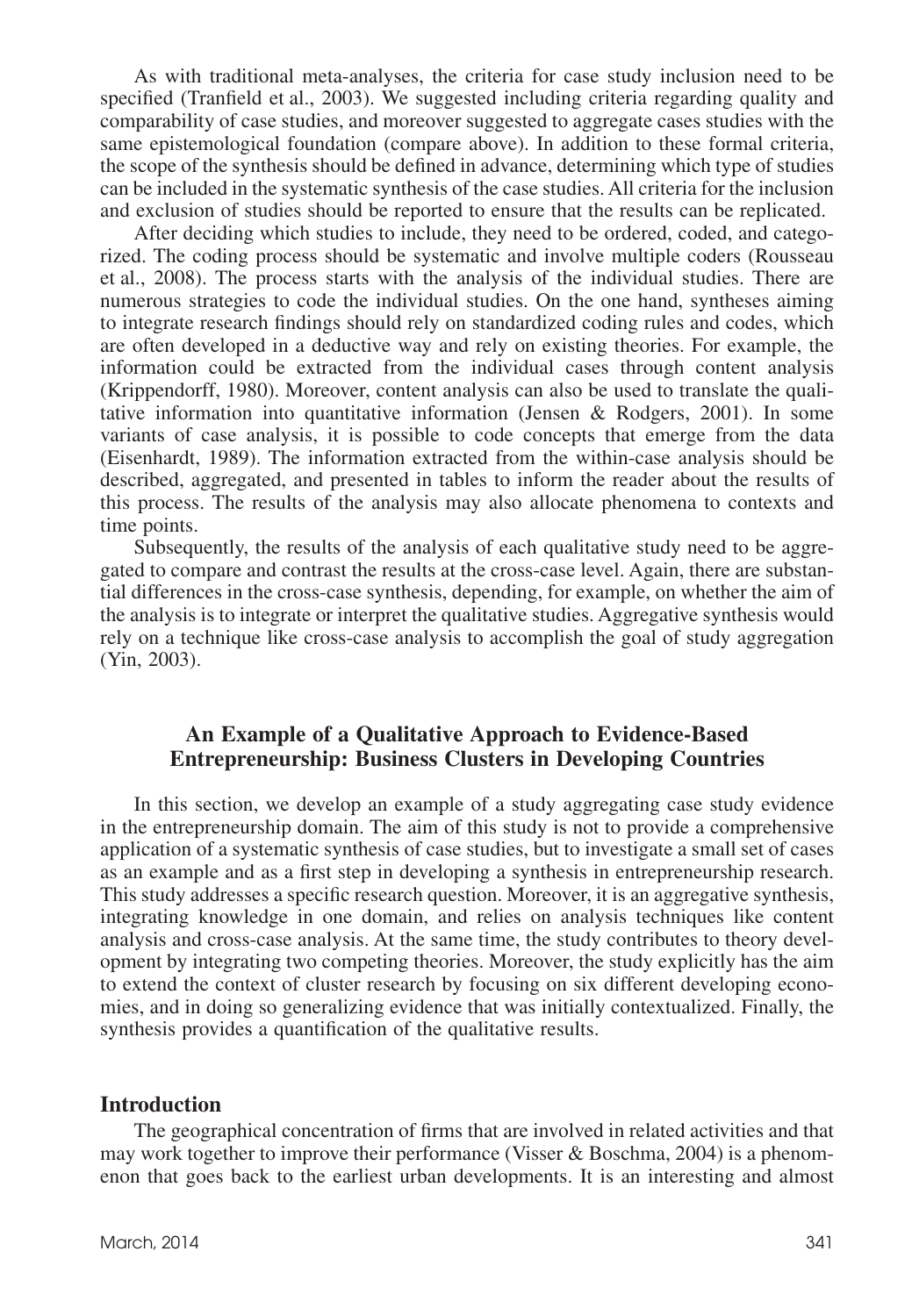paradoxical phenomenon that local economies seem to be increasingly important in today's globalized economy (Audretsch, Grilo, & Thurik, 2011; Morosini, 2004). Consequently, a growing number of regions, countries, and cities around the world are establishing initiatives to stimulate the development of business clusters, assuming that clusters have a positive effect on economic development, innovation, knowledge transfer, and firm performance. While this positive effect can be expected from a theoretical as well as empirical viewpoint, several factors, such as different conceptual and operational definitions of clusters, reliance on single case studies, and different levels of analysis, make it difficult to verify valid generalizations (Rocha, 2004).

In this study, we compare the characteristics of business clusters that affect the average performance of firms in a cluster within the specific context of developing economies. Most studies have thus far only analyzed business clusters in specific regions or countries. Our approach uses a single analytic framework to analyze clusters from seven economies, which makes it possible to test whether theoretical propositions about the effect of clusters can be applied to different contexts. While there are many publications studying the effectiveness of business clusters, our approach combines two theories to explain the firm-level effectiveness of clusters: the collective efficiency framework and the global value chain approach. The collective efficiency framework focuses on different levels of joint action, ranging from little cooperative linkages to extensive vertical, horizontal, and institutional linkages (Schmitz, 1995a). While the collective efficiency framework is useful when it comes to describing linkages among firms within a given cluster (internal linkages), it ignores the role of external linkages. External linkages of clusters can be analyzed via the insertion in global value chains, specifically the full range of activities required to bring a product from conception to different phases of production, delivery, and disposal after use (Kaplinsky & Morris, 2001). In this study, we compare the two theories and address the following research question: How does the level of joint action and insertions into global value chains affect the average performance of firms within business clusters in developing countries? Thus, as we suggested above, we address a relatively specific research question that defines the constructs, entity, and context under investigation.

# **Business Clusters and Performance**

The profound interest of the popular literature in business clusters was stimulated by the early work of Marshall (1920), and more recently Porter (1990). Marshall argued that concentrations of businesses in particular localities create local external economies that help firms share knowledge regarding products, markets, and technologies, which in turn leads to valuable innovations. Porter described three effects of business clusters: clusters stimulate the creation of new business ventures, drive innovation, and have a positive impact on productivity. The overall conclusion emerging from relevant literature is that business clusters could have significant advantages for the constituent firms (Audretsch et al., 2011). However, the argument that clusters always have a positive effect on firm performance is not uncontested. There are several examples of clusters of firms performing poorly (e.g., Sato, 2005; Scott, 2005). Thus, it seems that the advantages of clusters depend on the specific characteristics of the business clusters. We argue that the performance of firms in business clusters depends on internal as well as external linkages.

*Collective Efficiency and Insertion in the Global Value Chain.* The collective efficiency framework describes linkages among firms within a cluster (internal linkages) (Schmitz, 1995a). Two dimensions of the collective efficiency framework explain how businesses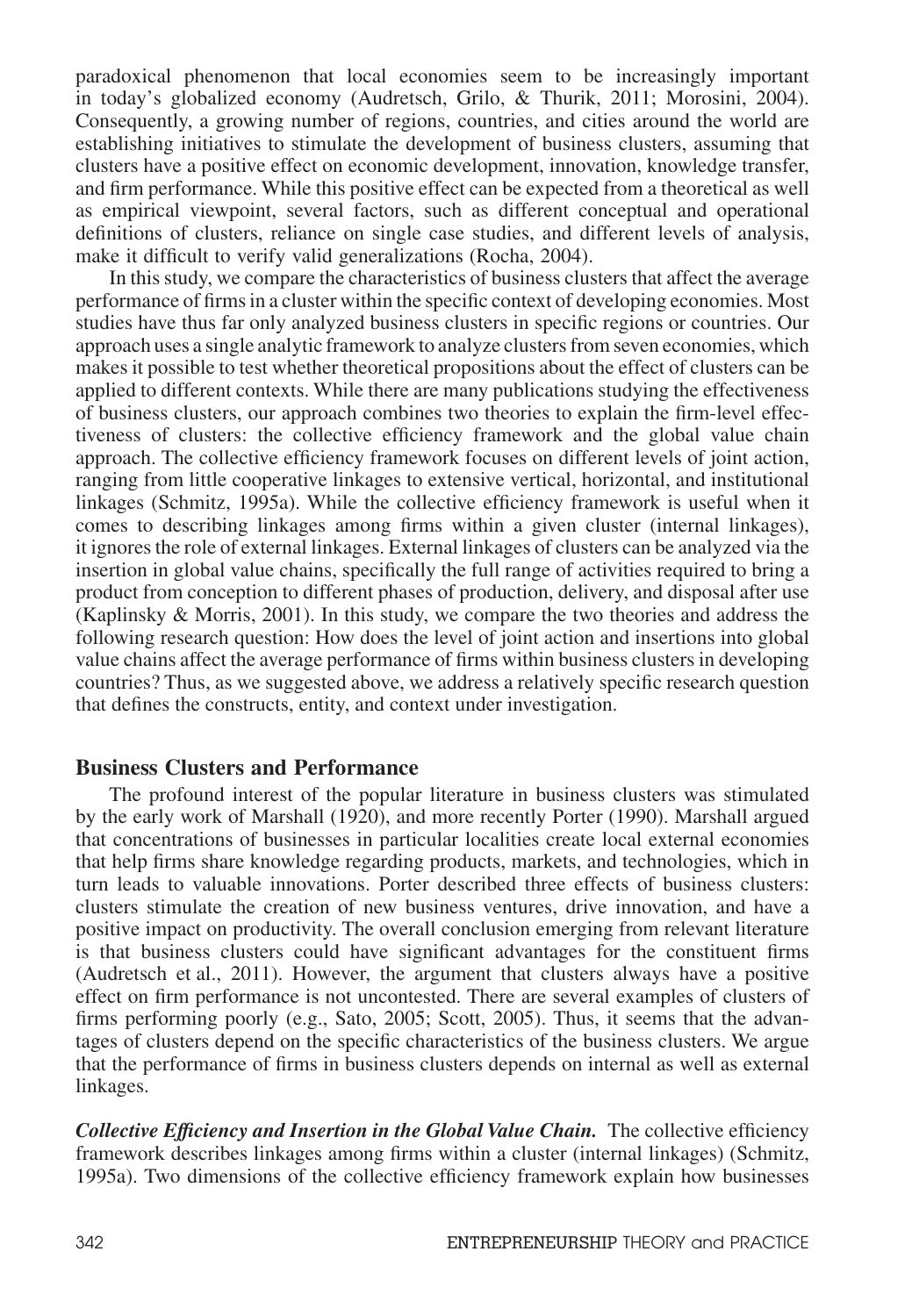benefit from clusters: external economies and collaboration among clustered firms. External economies provide resources and product-related, market-related, and technological knowledge. To benefit from external economies, clusters consciously need to pursue joint action (Schmitz, 1999a). Thus, the active cultivation of joint action and collaboration affects firm performance positively. Entrepreneurship literature provides different classifications of internal linkages. In the context of this study, we distinguish three types of joint action. First, a local industry is characterized by no joint action. The firms in such a cluster are merely co-located, there are no cooperative linkages and firms may benefit from passive external economies. Second, in local complex clusters, firms cooperate tactically, for example, by outsourcing noncore activities. Finally, in local alliances, firms cooperate strategically and have extensive vertical, horizontal, and institutional linkages.

Internal linkages in clusters should be supported by external actors that connect clusters to global markets. Such external linkages can be described by referring to the concept of the global value chain. A value chain describes the full range of activities required to bring a product/service from its conceptualization, through processes of production to the customer and disposal after use. The insertion into the global value chain stimulates upgrading processes that help improve the performance of firms in a cluster because of enhanced production processes, better products, and extended functions carried out by the firm. Thus, local producers can, for example, learn from global buyers, and as a consequence improve company performance.

While local joint action and insertion in the global value chain improve the performance of firms in clusters, we hypothesize that these are not linear effects, but that the two effects reinforce each other. Businesses achieve the best performance if internal connections are supported by external connections, which provide access to global markets.

*Business Clusters in Developing Countries.* When looking at entrepreneurship in developing countries, it is important to consider specific issues related to what is a resourceconstrained environment. Businesses in developing economies are usually constrained by limited resources, low productivity, small markets, low purchasing power among customers, unfavorable physical and institutional infrastructures, and corruption. All these conditions do not support successful entrepreneurial activity. However, clusters provide an opportunity to overcome these constraints and facilitate business growth and success in developing economies. It is important to note that there are potential differences between business clusters in developing economies compared with more-developed economies. For example, there is evidence to suggest that firms cluster more often in developing economies, compared with more-developed economies. Moreover, there are structural differences between clusters in less-developed economies and clusters in developed economies. Clusters in less-developed economies usually consist of smaller firms that are geographically more concentrated and that are more homogeneous in terms of their economic activities. At the same time, clusters in less-developed economies are more heterogeneous in terms of skills and competencies. Despite these differences, we assume that the theoretical assumptions described above apply to both developed and lessdeveloped economies because clusters provide competitive advantages to businesses within clusters, which in turn is related to business performance.

# **Method**

*Study Location.* In our general recommendations, we discussed that the study location procedure may aim to locate all relevant studies, or alternatively may be restricted to some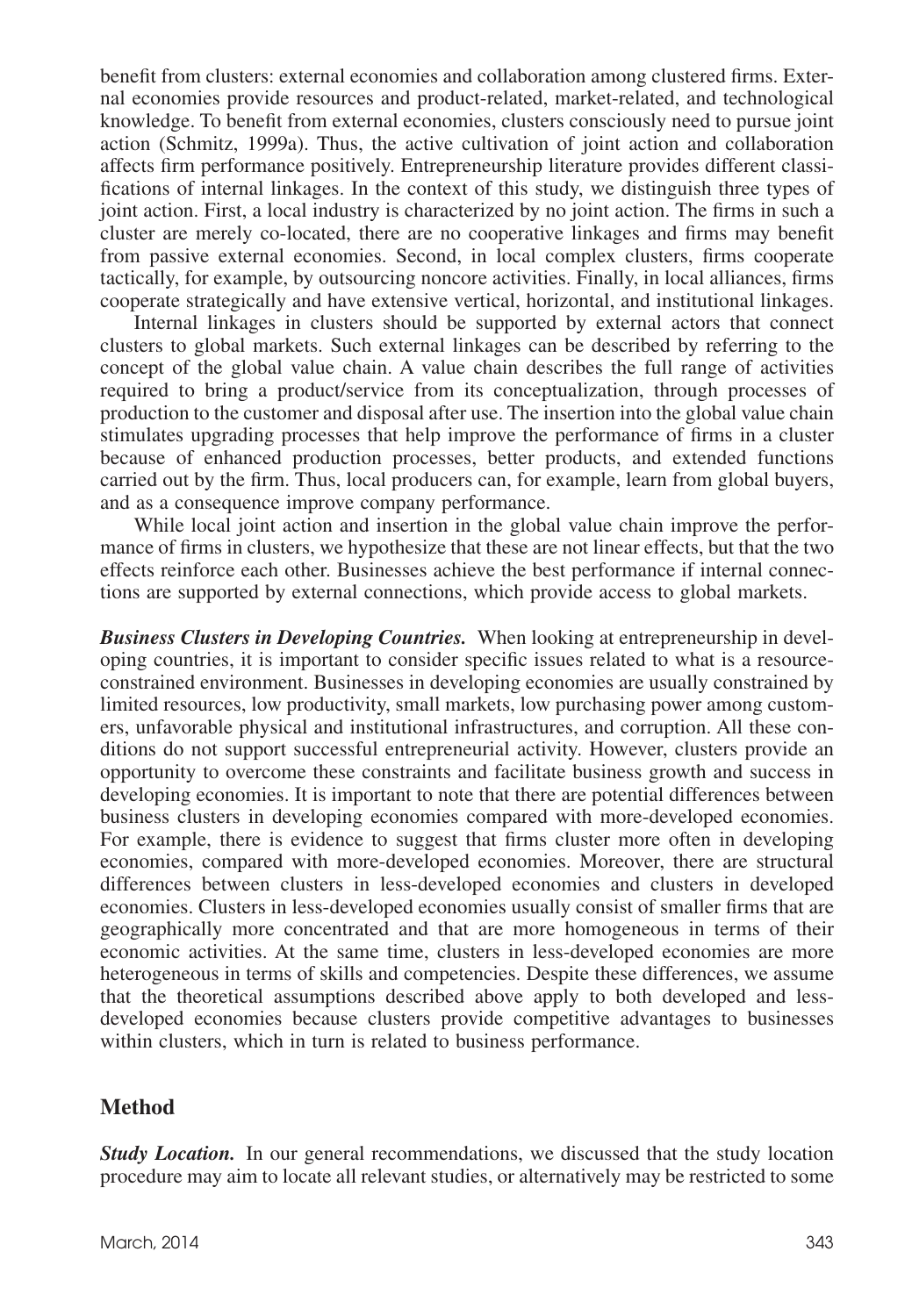theoretical sampling. Since our research question already restricts studies to a particular context, we decided to attempt to locate the broadest possible array of studies in this context. In order to locate case studies, we used key word searches in ABI/Inform and in Econlit, combining the term "cluster" with "lowly developed economies," "LDC," and "developing country." Furthermore, we examined the databases of institutions that support entrepreneurship in developing economies (World Bank, ILO, UNU-Merit Maastricht, Institute of Development Studies, Institute for Industrial Development Policy, and SNV). In addition, we systematically searched key journals that address entrepreneurship in developing countries: *World Development*, *Entrepreneurship & Regional Development*, *Journal of Developmental Entrepreneurship*, and *Journal of Development Studies*. Moreover, we checked the references of narrative reviews. Finally, we asked experts in the field to name additional clusters we did not identify with the former strategies. Thus, as we suggested in our general recommendations, the study location process involved a range of different strategies to locate cases, exceeding the range of strategies usually used in quantitative meta-analyses (cf. O'Boyle, Pollack, & Rutherford, 2012; Read, Song, & Smit, 2009; Rosenbusch, Rauch, & Bausch, 2013). This procedure allowed us to identify case studies involving 80 business clusters.

**Selection Criteria.** We used case studies conducted by independent research groups. As recommended in the third step of the description of the systematic synthesis of qualitative research, we developed selection criteria specifying the scope of the study (criteria 1–3) as well as criteria ensuring the quality of studies included in the synthesis (criteria 4 and 5): (1) The cases had to define clusters as geographical concentrations of firms that are involved in the same or similar activities, and that may specialize, subcontract, or cooperate. (2) The cases describe clusters in low-income economies, as defined by the World Bank. (3) The cases provide sufficient information to code business performance, levels of joint action, and insertion in the global value chain. (4) The original publication did not use the case to analyze joint action and/or insertion into the global value chain. While this criterion is not necessary for a systematic synthesis of qualitative case studies, we introduced it because we aimed to avoid biases introduced in the original case description, which could occur, for example, when the case description focuses predominantly on joint action (Schmitz, 1995b, 1999a). (5) We validated our data through cross-verification; therefore, we included cases when we had information from at least two sources (Yin, 2003). First, in 12 clusters, we integrated information from different publications to create a more complete picture (Appendix 1). Second, in eight cases, we had access to one "expert" who knew the cluster well and who checked our coding of the cluster characteristics. As with criterion 4, this is not a necessary criterion for a systematic synthesis of case studies, but it allowed us to create a more complete picture of the case (Jensen & Rodgers, 2001). These selection criteria reduced the initial 80 clusters to the 13 clusters coded for the purpose of our study (Appendix 1). Four of the 13 clusters were located in Africa, three in Latin America, and six in Southeast Asia.

*Measurement.* To extract the relevant information from the individual case studies, we developed a detailed coding scheme in advance, including anchors for the coding. Thus, as we suggested in our general recommendation, we used a deductive approach to analyze the cases. The dependent variable was the average performance of firms within a cluster. We followed the recommendations by Venkatraman and Ramanujam (1986) and differentiated between financial (e.g., profits, overall performance, sales growth, profit growth) and operational performance (including, e.g., competitive advantage, innovation,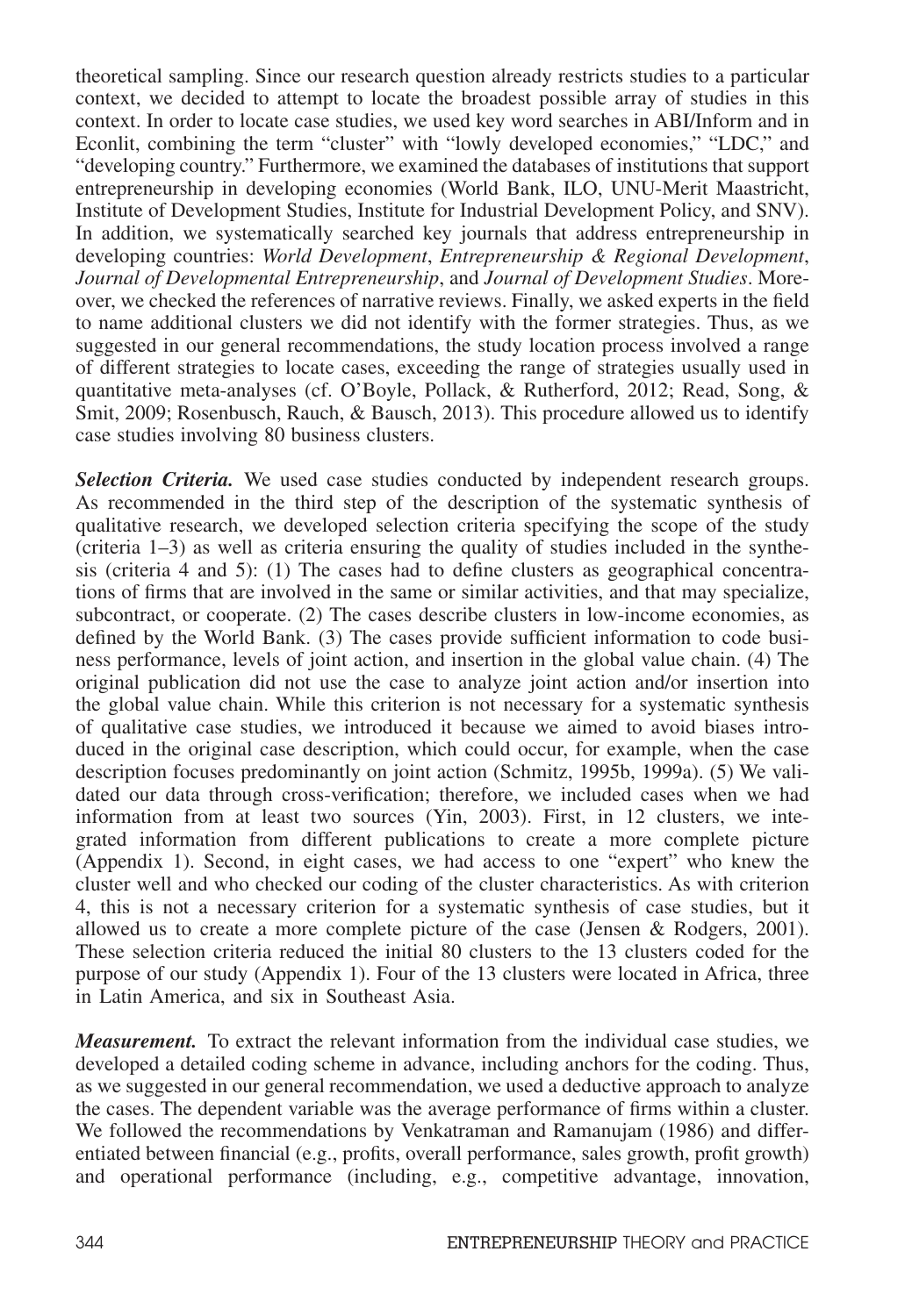improvements in technology, quality, skills levels). Independent variables were the level of local joint action and insertion into the global value chain. The level of local joint action was coded in three categories: (1) local industries with no joint action, (2) local complex with specialization, and (3) local alliance with strategic cooperation. The coding of the insertion into the global value chain was carried out for suppliers as well as buyers. A low level of insertion was coded if external relationships focused only on import or export. A high level of insertion was coded if supplier and/or buyer directly assist in upgrading processes or products. Appendix 1 provides a detailed description of each cluster, the references of the sources used to analyze the cluster, and the data analysis results of our coding efforts.

*Data Analysis.* The qualitative case study analysis consisted of two main activities. As we recommended, we first performed a separate content analysis of each case. Subsequently, we performed a cross-case analysis (compare step 5 of the general recommendations). First, we developed a case data file for each case, listing the characteristics of the data sources, a case study description that covers general cluster characteristics as well as history, and the relevant information that was found in the literature regarding the concepts local joint action, insertion into global value chains, and the performance of the firms in the cluster. Second, for each case, we developed a data analysis table that systematically organized the information along the three concepts level of joint action, insertion into the global value chain, and performance (compare Appendix 1). Third, we coded the extent of local joint action, insertion into a global value chain, and performance within the cluster, which enabled us to translate the qualitative information included in the data analysis table into quantitative information. The cross-case analysis, finally, was performed by pattern matching and cross-case analysis, as suggested by Yin (2003). To display our results, we created figures that organized the cases along the dimensions of our constructs. Moreover, the quantitative information that was extracted allowed us to perform additional correlation analyses to test the relationships between the independent and dependent variables.

#### **Results and Discussion**

Figure 1 presents the results with regard to the relationship between the level of joint action and firm performance. The general trend indicated that the clusters with the highest levels of joint action achieved the highest levels of performance (Otigba and Pekalongan). However, this relationship was not supported for the Marikina cluster, which showed a moderate to high level of joint action, but a low-average level of firm performance. Thus, a high level of joint action is not always associated with high performance.

With regard to the Marikina cluster, its low level of average performance may be due to a lack of external linkages with global value chains (Figure 2). Similarly, the majority of clusters with no insertion into the global value chain also showed low levels of performance—with the exception of the Suame cluster, which showed moderate levels of average performance. At the same time, only two of the five clusters with high levels of insertion into global value chains also showed high levels of average performance. It would appear that insertion into global value chains is a necessary but not sufficient condition for high-average performance levels.

Therefore, we analyzed the combined effect of local joint action and insertion in global value chains on performance (Figure 3), which revealed that the two clusters with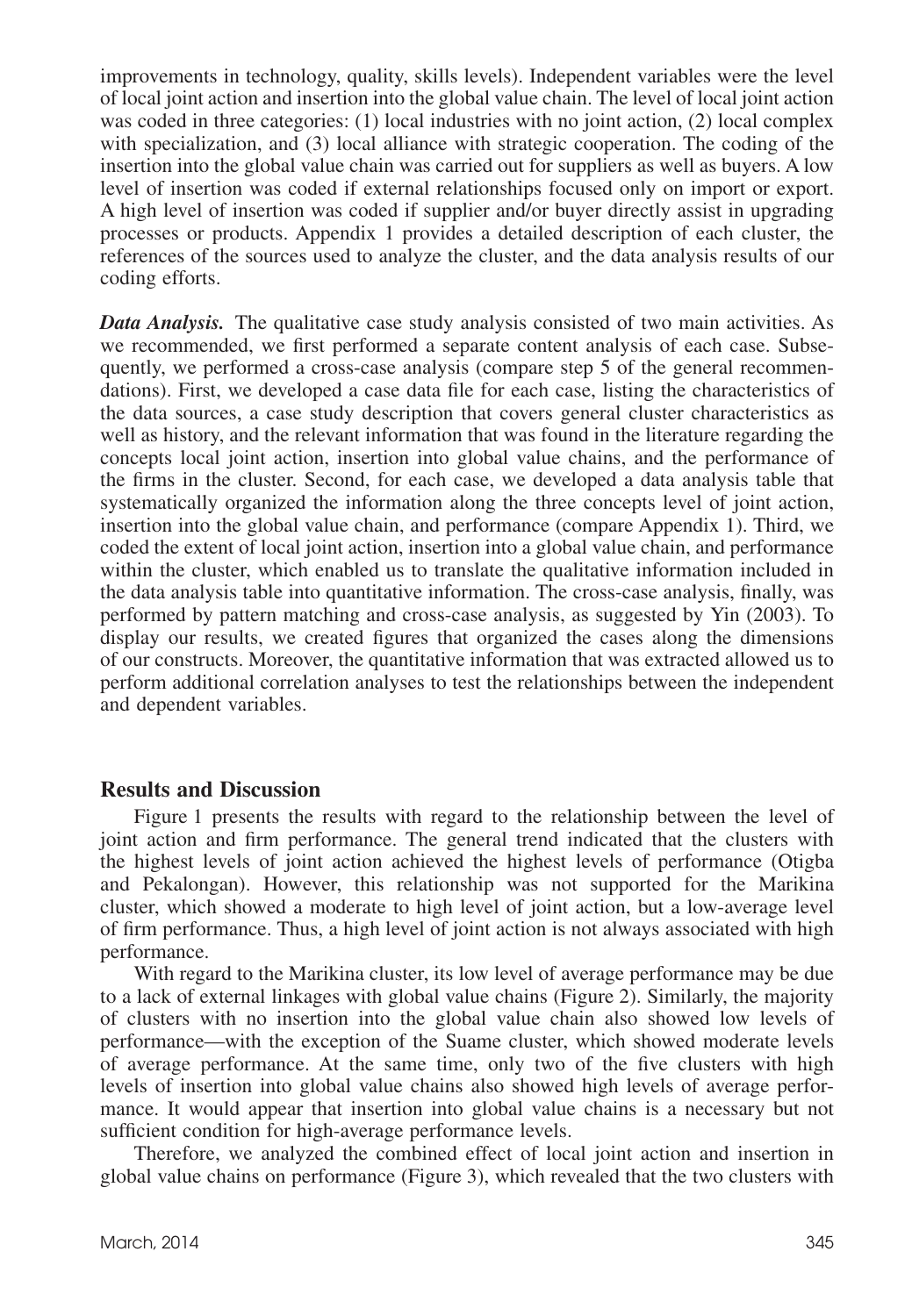# Figure 1





the highest levels of average performance (Otigba and Pekalongan) were characterized both by high levels of joint action and insertion into global value chains. Because all clusters with low-average performance showed low scores in at least one of the two dimensions (joint action and/or insertion in the global value chain), we conclude that the interaction between local joint action and insertion into global value chains is the best predictor of performance of firm within business clusters.

Our qualitative synthesis of cases allowed us to run some quantitative analyses as well, although the sample size is relatively small to expect robust results. The Spearman rank correlation between local joint action and performance was  $r = .63$  ( $p < .01$ ), the relationship between insertion in global value chains and performance was  $r = .68$  $(p < .01)$ , and the relationship between a combined index (level of joint action with insertion in the global value chain) and performance was  $r = .73$  ( $p < .01$ ).

Our synthesis of qualitative case studies of business clusters suggested three contributions to the literature. First, most existing studies look at the effects of either internal or external linkages of business clusters. Our analysis revealed that the combination of local joint action and insertion into global value chains helps explain the performance of firms in clusters, which means that both internal and external linkages need to be taken into account. Second, our results contribute to the conceptual problems found in cluster literature, which make it difficult to generalize the results (Rocha, 2004).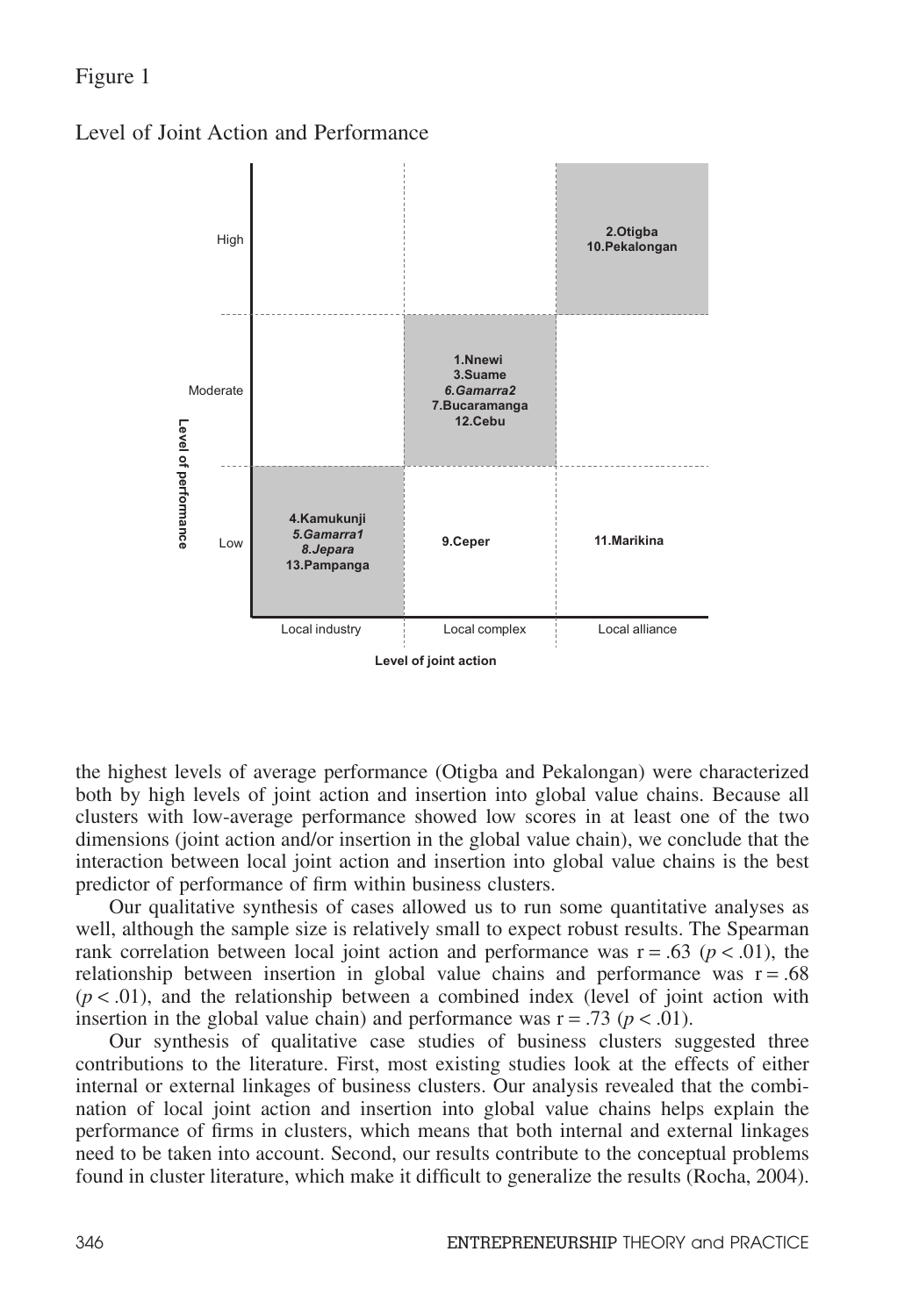Insertion into Global Value Chains and Average Level of Performance



For example, relying on single case studies contextualized research findings. With our systematic synthesis of case studies, we showed that generalizations are indicated. Third, our study focused on clusters in developing economies. Most approaches to business clusters were developed in the Western world, as were the two frameworks we used to study the performance of business clusters. We showed that the results can be generalized beyond specific economic contexts. Thus, business clusters provide an opportunity to overcome the environmental constraints that businesses face in less-developed economies.

Our study has some limitations that suggest avenues for future research. The first issue is related to the question of causality. It is possible that the high performance of clusters leads to increased joint action in a cluster. Moreover, it may be easier for clusters that perform well to establish external linkages compared with clusters performing less well. Due to our design, we were unable to test the causality of the reported relationships. However, our analysis of the Gamarra cluster indicated that joint action and insertion into global value chains improved subsequent performance. Such causality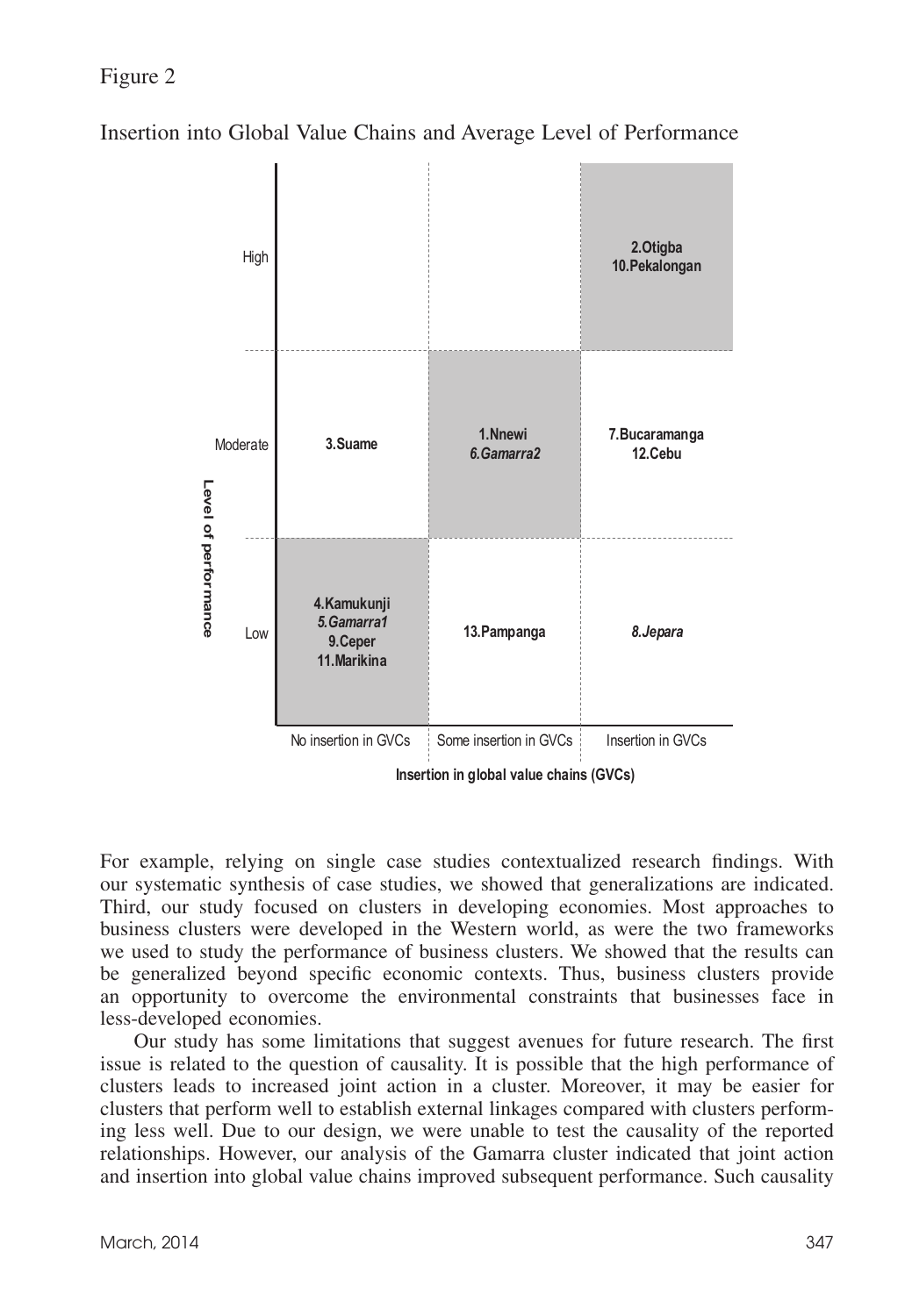Cross-Case Analysis of Relationship Between Insertion into Global Value Chains and Level of Local Joint Action Within Cluster and Level of Performance Within Cluster



N.B. The third dimension in this graph, the average performance level within a business cluster, is indicated by the size of the circles. The three possible values (low, moderate, high) are equivalent to the three circle sizes (small, medium, large). For three clusters, the longitudinal element is indicated by the dotted circle, that is, the former performance level.

issues can be addressed very well in a synthesis of qualitative cases studies, for example, by synthesizing pre–post case studies (Jensen & Rodgers, 2001). Second, our analysis was based on secondary data, which may be biased by the intentions of the original authors. We tried to minimize such biases by relying on multiple sources for each case description, and moreover we verified our coding by involving experts familiar with the original clusters. Third, we did not test for moderator variables that could affect the results. For example, the stage of cluster development and the type of industry may affect internal and external linkages. While the limited number of cases included in our analysis made it difficult to address such moderator variables, this type of analysis is very possible in a systematic synthesis of qualitative research, and thus opens avenues for future research.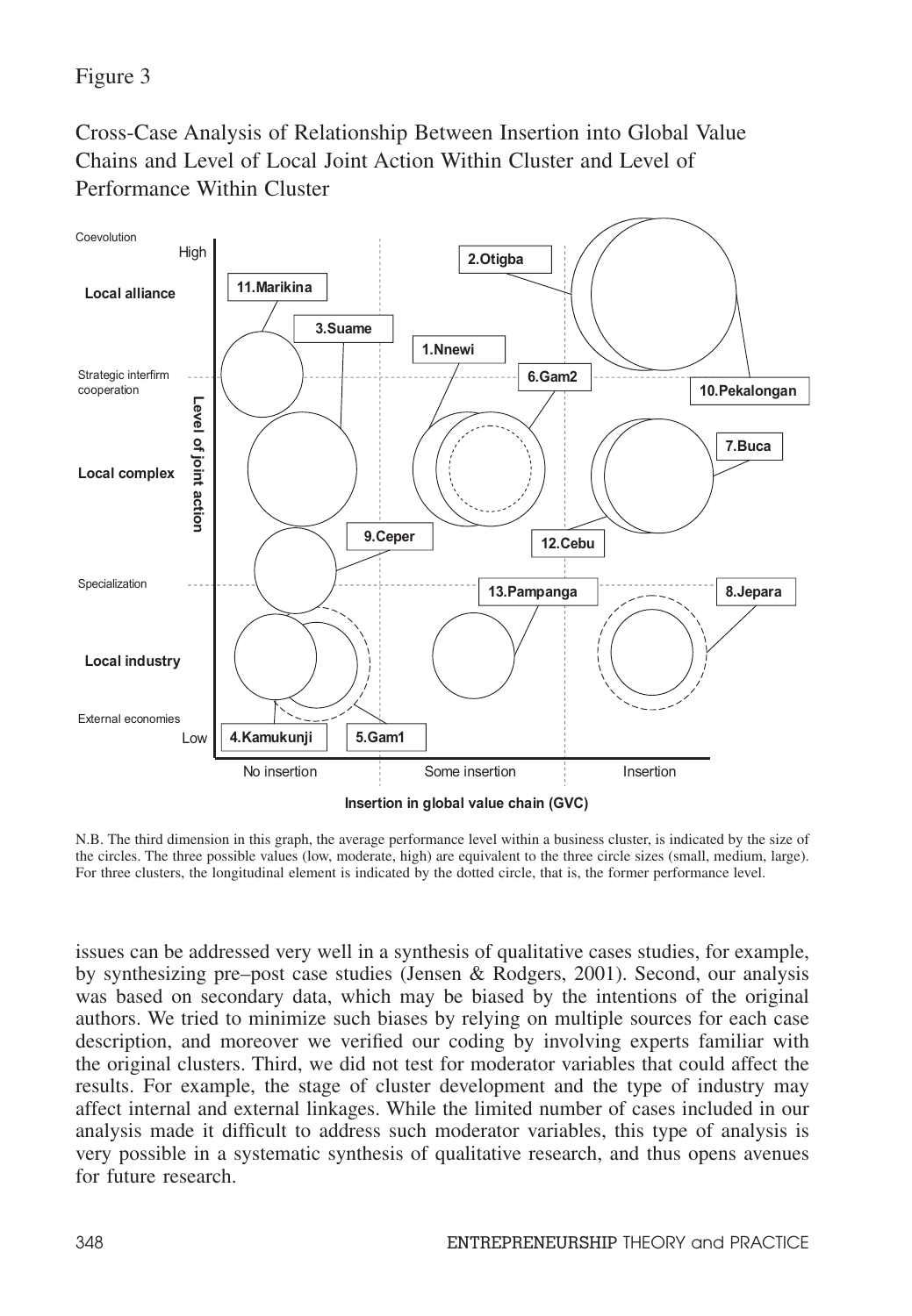Since the synthesis aimed for generalizations, our results can be used by institutions interested in enterprise development because we provide information about areas useful for intervention. Entrepreneurs may benefit from the results because they provide guidelines for useful cooperation with other enterprises. Finally, we provide suggestions on how to promote entrepreneurship in less-developed economies.

# **General Discussion**

While evidence-based entrepreneurship is becoming increasingly accepted in the field of entrepreneurship, it is predominantly based on evidence drawn from quantitative studies. However, scientific knowledge in entrepreneurship is not restricted to quantitative research. Important concepts like network structure (Elfring & Hulsink, 2007), effectuation (Sarasvathy, 2001), and research into business clusters (as demonstrated above) have been developed and advanced through qualitative research. We argue that the cumulative evidence of a discipline includes knowledge from multiple sources of quantitative as well as qualitative evidence (Rousseau et al., 2008). Thus, evidence-based best practices need to include qualitative research. In the present contribution, we developed the systematic synthesis of qualitative research and provided an example of such an approach.

#### **Theoretical Implications**

The systematic synthesis of case study research provides several implications for entrepreneurship research. First of all, the field of entrepreneurship needs to develop inventories about established knowledge in the field. While the field of entrepreneurship has advanced considerably in the last two decades, more and more studies have begun to focus on a vast number of different subjects and theoretical frameworks (Davidsson et al., 2001; Low, 2001). This development leads to an increasing fragmentation of the field. However, any discipline has to build evidence in areas of maturation and map scientific evidence in order to provide practical recommendation. For example, our synthesis of case studies revealed that clusters positively affect the performance of firms in a cluster. Such established evidence also suggests points of departure for future research. In general, the field of entrepreneurship predominantly uses quantitative studies, and consequently meta-analysis to establish such scientific evidence. Thus, there is a dominance of quantitative studies in the field, possibly because research designs and methods continually improved in quantitative entrepreneurship research, increasing the legitimacy of this type of research (Crook, Shook, Morris, & Madden, 2010). However, 9.5% of articles appearing in entrepreneurship journals can be classified as case studies (Chandler & Lyon, 2001). We argue that this type of research needs to be considered in evidence-based entrepreneurship. Case study research can be increasingly valuable to a discipline, if the cases involved motivate an interesting research question, if they inspire new ideas, and if they illustrate concrete examples of constructs (Siggelkow, 2007). At the same time, we assume that it is inevitable for case study research to increase methodological practices to increase its legitimacy in entrepreneurship research, including, for example, the use of secondary data and triangulation, the description of coding procedures and of the analysis, and detailed information about quality concerns. Guidelines that are well understood by editors and reviewers have been described by Eisenhardt (1991) and Yin (2003).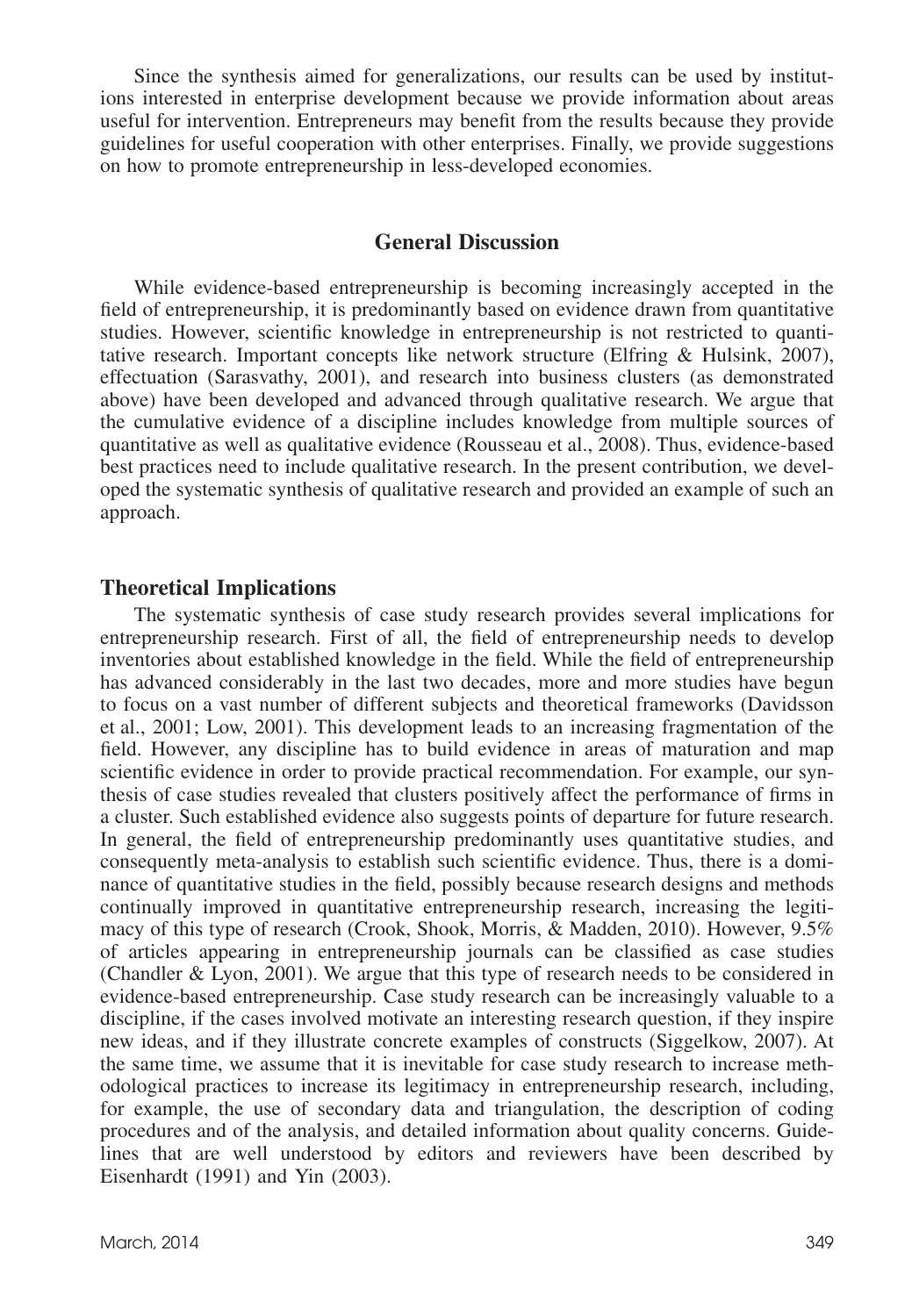Second, a systematic synthesis of qualitative research can test theories and concepts that have been developed in the field of entrepreneurship. New theories are introduced in conceptual papers or may have emerged from case study research. About 30% of the papers published in the domain of entrepreneurship are conceptual in nature (Chandler & Lyon, 2001). However, rather than introducing more and more new concepts and theories, entrepreneurship research needs to test these theories rigorously to establish what we know and, based on that knowledge, to identify areas for future inquiry (Low & MacMillan, 1988). The synthesis of qualitative case studies provides the tools necessary to achieve such evidence.

Third, the systematic synthesis of case study research contributes to theory development, and thus can go beyond just summarizing scientific evidence. For example, cases can be synthesized with the aim of developing or enhancing the conceptualization of constructs. Moreover, a synthesis can compare competing theoretical assumptions, for example, with regard to whether the relationship between human capital and performance is better explained by opportunity costs or by learning theory. In addition, a systematic synthesis of case studies could compare the relationship between constructs, such as the relationship between network characteristics and innovative activities. Our illustrative example attained this type of contribution by integrating two different frameworks used to explain the effects of business clusters.

Finally, a systematic synthesis of case studies allows researchers to develop new theories or to adjust existing theories. While we suggested developing specific coding categories in a deductive way, and thus specifying specific categories in advance, the coding system should be flexible enough to allow new categories to emerge through the case analysis (Eisenhardt, 1989). Thus, the systematic synthesis of qualitative case studies can have different aims, from describing phenomena to developing and testing theories.

#### **Limitations**

We are aware that applying a systematic synthesis of case study research to entrepreneurship requires additional considerations to exploit the full potential of such a synthesis. A first issue is the question of whether or not it is legitimate to synthesize qualitative research. Epistemologically speaking, qualitative research is not always suitable for an evidence-based approach. We argued that case studies that build on scientific realism are suitable for a synthesis. However, case study research often involves interaction among the researcher, the data, the context, and the interpretation, and often focuses on a relativistic paradigm. While there are techniques available to aggregate this type of research (Campbell et al., 2003), these approaches are not primarily designed to provide generalizations, and thus are not suitable for an evidence-based approach. Other qualitative research, however, aims at replicating results and making them accessible to practitioners. In this way, our approach contributes to this type of qualitative research by making the results of this research accessible to a wider audience.

Second, the systematic synthesis of case studies aggregates the evidence from different case studies that look at phenomena from different angles and contexts, and that use different sources of information. As a consequence, the synthesis loses the ideographic information inherent in individual case studies. Thus, the generalizations are achieved at the expense of unique phenomena studied in individual case studies. Therefore, it is important to build in contingencies in the analysis that are theoretically indicated. Given that there are sufficient cases available, this could be achieved by coding and analyzing subsets of cases.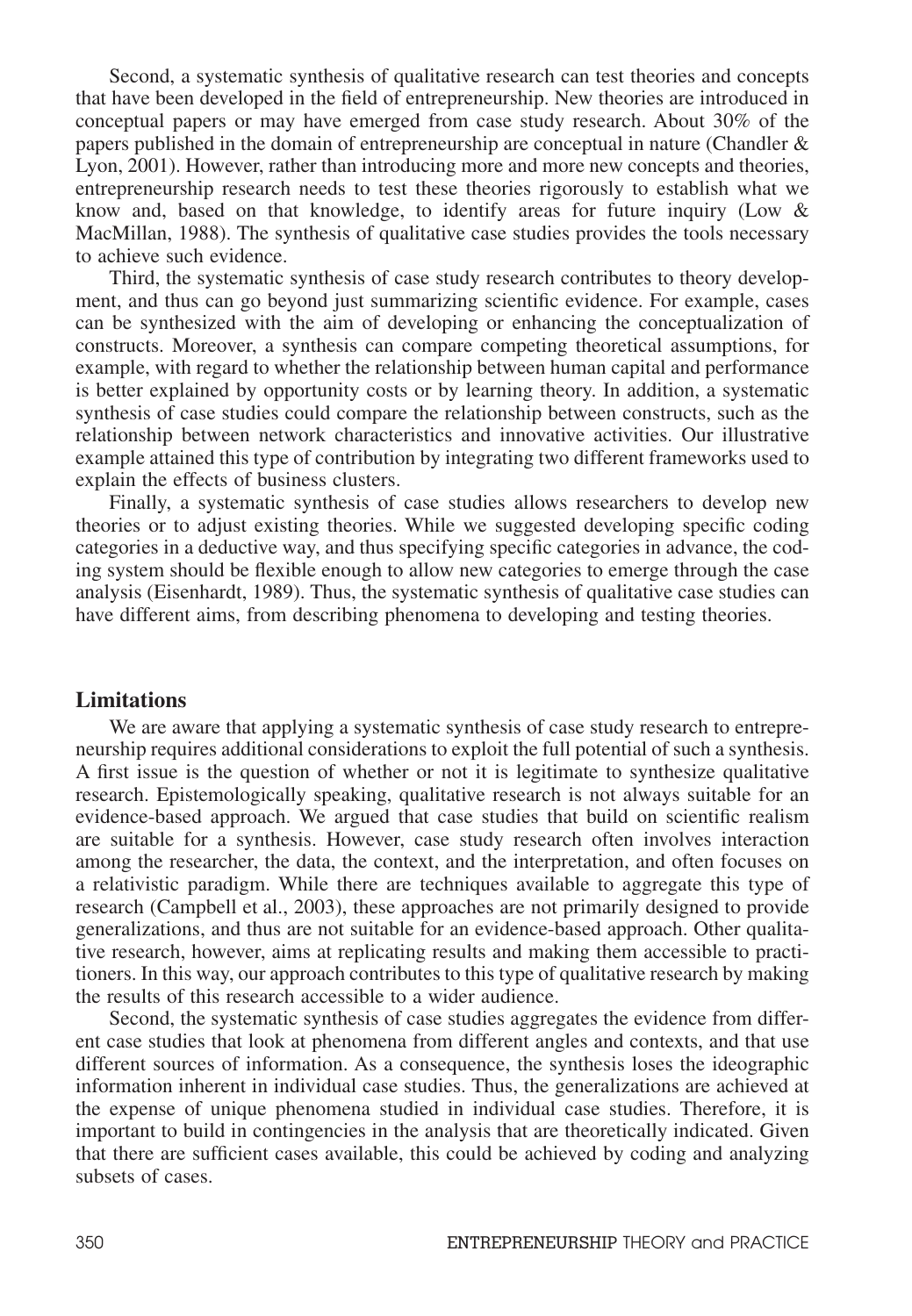Third, the systematic synthesis of qualitative research is not a homogeneous approach. We advanced a specific synthesis of qualitative case studies. However, there are a number of different techniques available to synthesize different types of qualitative research, and they all have different strengths and weaknesses (Dixon-Woods et al., 2004; Rousseau et al., 2008). For example, they are vulnerable in varying degrees to variations in the study design.

Fourth, there are a number of methodological challenges that need to be addressed when developing this approach to entrepreneurship further. For example, entrepreneurship research needs to develop methodological standards for evaluating qualitative research and the systematic syntheses of qualitative research. As with quantitative meta-analyses, the process of the systematic synthesis of case-oriented research could be performed by a team, which could be used to evaluate the consistency of the study location process, the coding process, and the synthesis of the information (Campbell et al., 2003). Moreover, there should be a clear set of quality criteria to assess each study before including it into the synthesis (Jensen & Rodgers, 2001). An additional quality assessment should address each of the steps of a systematic synthesis: an explicit purpose, a systematic approach to study location, explicit criteria for study inclusion, a comprehensive within and crossstudy analysis, and a clear interpretation of the findings.

Finally, aggregating the findings of qualitative research is a complex and challenging matter. For example, the judgments required for finding and extracting the relevant information from qualitative studies are relatively complex, and this process requires a deep understanding of the language and methodology used in a given field. Additionally, all these decisions need to be documented and shared.

#### **Future Research**

We believe that there are a number of areas in entrepreneurship research that would benefit from a systematic synthesis of case studies. For example, there is a continuing debate in the domain of entrepreneurship about the definition of the concept of opportunity. While some authors define opportunities as situations that are recognized by individuals (Eckhardt & Shane, 2003, 2013; Shane & Venkataraman, 2000), others claim that opportunities are created (Alvarez & Barney, 2007). Both approaches build on a realist epistemology (Alvarez & Barney). Moreover, there are a number of case studies that evaluate opportunity recognition (Duxbury, 2012). A systematic synthesis of such case studies can provide an overview of the empirical evidence, and thereby contribute to the debate on the origins of business opportunities.

Moreover, complex topics that cannot be easily addressed by quantitative inquiries can benefit from a synthesis of qualitative case studies. For example, existing literature on business models is concerned with a complex phenomenon that explains how firms create value for their customers (Magretta, 2002). While there is agreement in the entrepreneurship literature that business models are an important construct, the literature is fragmented and characterized by different conceptualizations of the construct (George & Bock, 2011). A systematic synthesis of case studies on business models could help develop the conceptual boundaries of the concept across case studies. In addition, such a synthesis could investigate the consequences of business models. For example, a business model should affect how firms recognize and exploit existing opportunities. Moreover, providing value for customers should have positive effects on firm performance.

Finally, the notion that entrepreneurial behavior is embedded in contexts can be systematically addressed in this type of review. Such contexts are usually described explicitly in qualitative studies, and therefore a systematic synthesis can account for such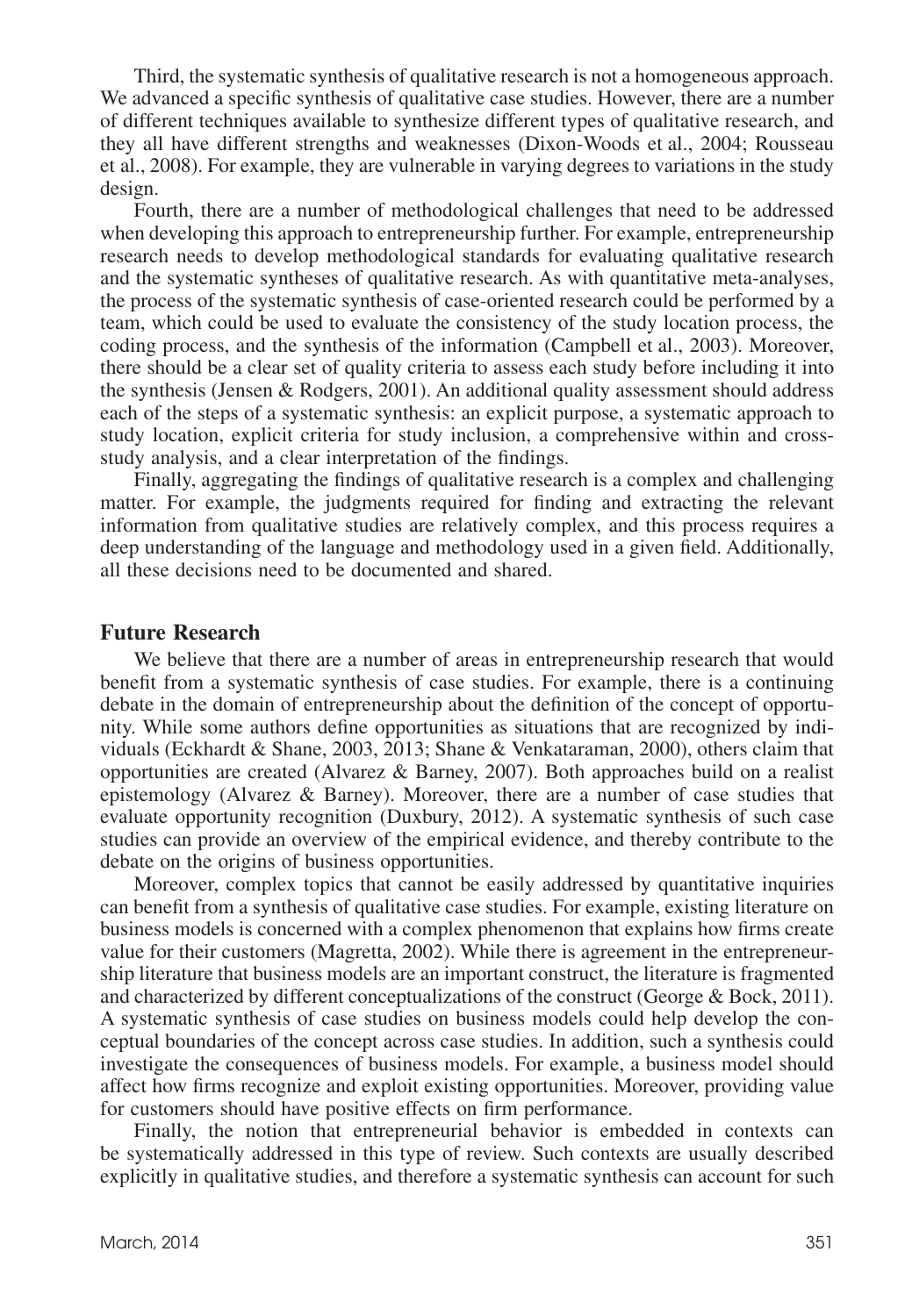contextual conditions. For example, some authors argue that opportunity exploitation is associated with uncertainty (Knight, 1921). A qualitative synthesis could examine whether uncertainty affects the proposed relationships. Another avenue could be the examination of a process-based view in entrepreneurship (Baron & Markman, 2004). In this case, to examine the antecedents and consequences of entrepreneurial behavior, the synthesis needs to achieve an interpretation of the evolution of phenomena over time. Similarly, a systematic synthesis of qualitative research could work with conditional validation and causality, and in doing so identify necessary and sufficient conditions.

#### **Conclusions**

In this study, we have argued that evidence-based entrepreneurship needs to synthesize case studies as well. This is important for two reasons. First, the systematic review of case-oriented research in entrepreneurship helps generate knowledge in the field. This evidence is not restricted to what we know, but it can also uncover issues that we do not know yet and that need further examination. Second, a systematic review of qualitative research in entrepreneurship provides knowledge that is contextualized in the sense of what works for whom and under which circumstances (Denyer & Tranfield, 2006). As such, evidence-based entrepreneurship makes knowledge accessible to practitioners and provides strong implications for actions and behavior. To summarize, our approach contributes to evidence-based entrepreneurship, which should synthesize knowledge and generalizations relying on multiple methods and designs (Rousseau et al., 2008).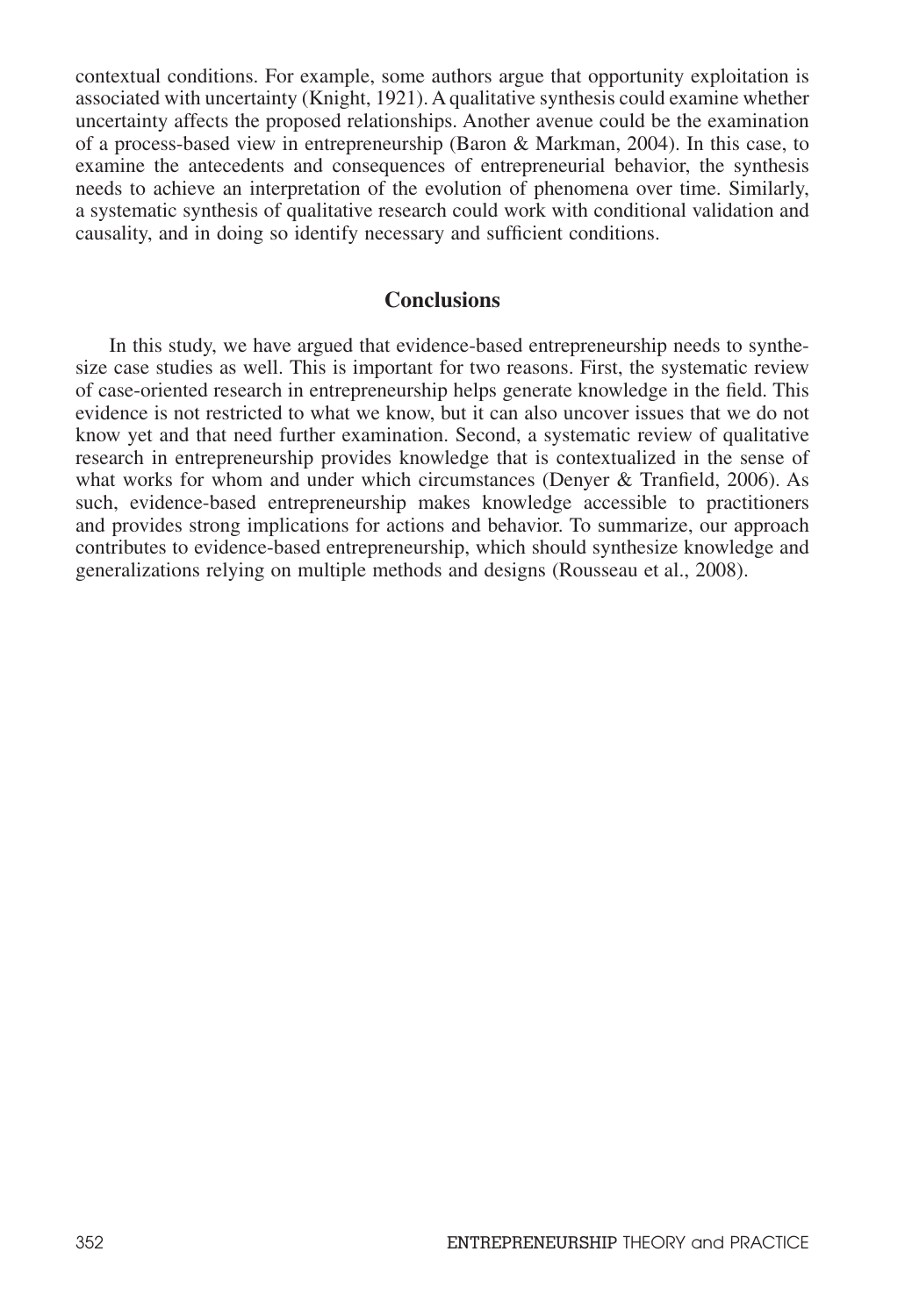|                                                                                          |                                                                                                                                                                                                                                            | Appendix 1: Data Analysis Table                                                                                                                                                                                                                                                                          |                                                                                                                                                                                                                                                                                                                       |
|------------------------------------------------------------------------------------------|--------------------------------------------------------------------------------------------------------------------------------------------------------------------------------------------------------------------------------------------|----------------------------------------------------------------------------------------------------------------------------------------------------------------------------------------------------------------------------------------------------------------------------------------------------------|-----------------------------------------------------------------------------------------------------------------------------------------------------------------------------------------------------------------------------------------------------------------------------------------------------------------------|
|                                                                                          | 1. Nnewi (Nigeria)                                                                                                                                                                                                                         | 2. Otigba (Nigeria)                                                                                                                                                                                                                                                                                      | 3. Suame (Ghana)                                                                                                                                                                                                                                                                                                      |
| Cluster characteristics:<br>Used studies:<br>$-$ Study 1<br>$-$ Study 2<br>$\frac{1}{1}$ | b) Oyelaran-Oyeyinka (1997, 2001, 2004)<br>a) Brautigam (1997)<br>e) ProInvest (2005)<br>d) Abiola (2006a)<br>c) Uzor (2004)                                                                                                               | a) Oyelaran-Oyeyinka (2006)<br>b) Abiola (2006b)                                                                                                                                                                                                                                                         | c) McCormick (1998)<br>d) ProInvest (2005)<br>b) Obeng (2002)<br>a) Adeya (2006)                                                                                                                                                                                                                                      |
| $-$ Activities<br>- Roots                                                                | marketplace specialized in motor<br>Different branches of motor spare parts<br>In the 1960s/early 1970s, with a<br>spare parts                                                                                                             | Early 1990s, starting with sales of components and equipment<br>Computer hardware and software trade and production                                                                                                                                                                                      | Metalworking, mechanical engineering, and vehicle repair services<br>1920s/1930s                                                                                                                                                                                                                                      |
| - Further characteristics<br>- Horizontal linkages<br>Local joint action:                | Firms and workers: About 510 firms, with estimated workforce of<br>10,000; 10-15 larger companies (2005)<br>$\rightarrow$ Moderate level, local complex<br>- Cooperative competition (a)<br>Place: Nnewi, Nigeria, urban                   | Firms and workers: More than 5,000 MSEs, more than 10,000<br>employed, approx. 8 employees per firm (2006)<br>- Unusually high cooperation<br>$\rightarrow$ High level, local alliance<br>Place: Lagos, Nigeria, urban                                                                                   | Firms and workers: Between 10 and 15,000 micro-firms; total<br>$-$ Some horizontal specialization within the cluster $(a, d)$<br>$\rightarrow$ Moderate to high level, local complex-alliance<br>workforce more than 80,000 (2005)<br>Place: Kumasi, Ghana, suburbs, rural                                            |
|                                                                                          | During last years the horizontal linkages did not increase very<br>Sharing of equipment, technicians, transportation costs, and<br>Joint financing and advertising (c)<br>Joint import of raw materials (c)<br>information (c)<br>much (a) | Joint marketing, quality improvement, information exchange,<br>Free flow of price information, technological support, and<br>All firms cooperate with each other via associations<br>advertising, and warehousing<br>High level of subcontracting<br>Cooperative competition<br>$\overline{\phantom{a}}$ | cooperative for mechanics to purchase and share equipment (d)<br>Some examples of (strategic) horizontal cooperation, like a<br>Little contact between larger and smaller firms (c)<br>Extensive horizontal subcontracting (c)<br>$\overline{\phantom{a}}$                                                            |
| - Vertical linkages                                                                      | Extensive cooperation with domestic buyers on quality<br>Vertical backward subcontracting is yet to emerge (b)<br>Relationships developing with suppliers<br>improvement<br>$\overline{\phantom{a}}$<br>$\overline{\phantom{a}}$           | Extensive cooperation with suppliers<br>Considerable vertical linkages<br>Cooperation with buyers<br>market information<br>$\overline{\phantom{a}}$                                                                                                                                                      | Presence of some vertical links with engineering firms (a, c)<br>Strong vertical bilateral linkages between garages and metal<br>Main input is scrap metal, sold by several traders within the<br>cluster area (d)<br>I                                                                                               |
| - Institutional linkages                                                                 | Several institutions employing multilateral activities (e.g., trade<br>fairs and training)<br>$\overline{\phantom{a}}$                                                                                                                     | police), for fight against piracy (with Microsoft), for traffic<br>CAPDAN very important as association for security (with<br>Other associations for lobbying on national level<br>Financial institutions entered the cluster<br>problems (with city council)                                            | Significant number of institutions involved in the development of<br>support and consulting unit, fosters technology upgrading (a, d)<br>ITTU (Intermediate Technology Transfer Unit), a technical<br>Training courses for workers given by institute (a, d)<br>workshops: joint production (c)<br>the cluster (a, d) |
| Global value chains:<br>$-$ Upstream                                                     | Much reliance on and cooperation with suppliers from abroad<br>More than 50% of firms is importing more than 80% of their<br>$\rightarrow$ Unbalanced, some insertion (upstream)<br>(esp. Taiwan)<br>machinery                             | Import of foreign-branded computer products from companies<br>Joint venture agreements with firms from developed world<br>Many import linkages with firms in Asian countries<br>Insertion<br>like IBM<br>$\uparrow$<br>$\overline{\phantom{a}}$                                                          | Just some importing of raw materials (new steel) (d)<br>$\rightarrow$ No insertion<br>$\overline{\phantom{a}}$                                                                                                                                                                                                        |
| - Downstream                                                                             | 25% of firms are engaged in limited export activities to other<br>Very low level of cooperation<br>Weak export position<br>African countries<br>$\bigg $<br>$\begin{array}{c} \hline \end{array}$                                          | Enhanced cooperation with global buyers, esp. on information<br>Share of exports increased year after year (mostly to Western<br>exchange, quality improvement, and joint marketing<br>Approx. 50% of firms export to foreign countries<br>Africa)                                                       | Still evidence of (informal) sales to customers from neighboring<br>Mainly focused on domestic markets (d)<br>countries (a, b, d)<br>$\overline{\phantom{a}}$<br>I                                                                                                                                                    |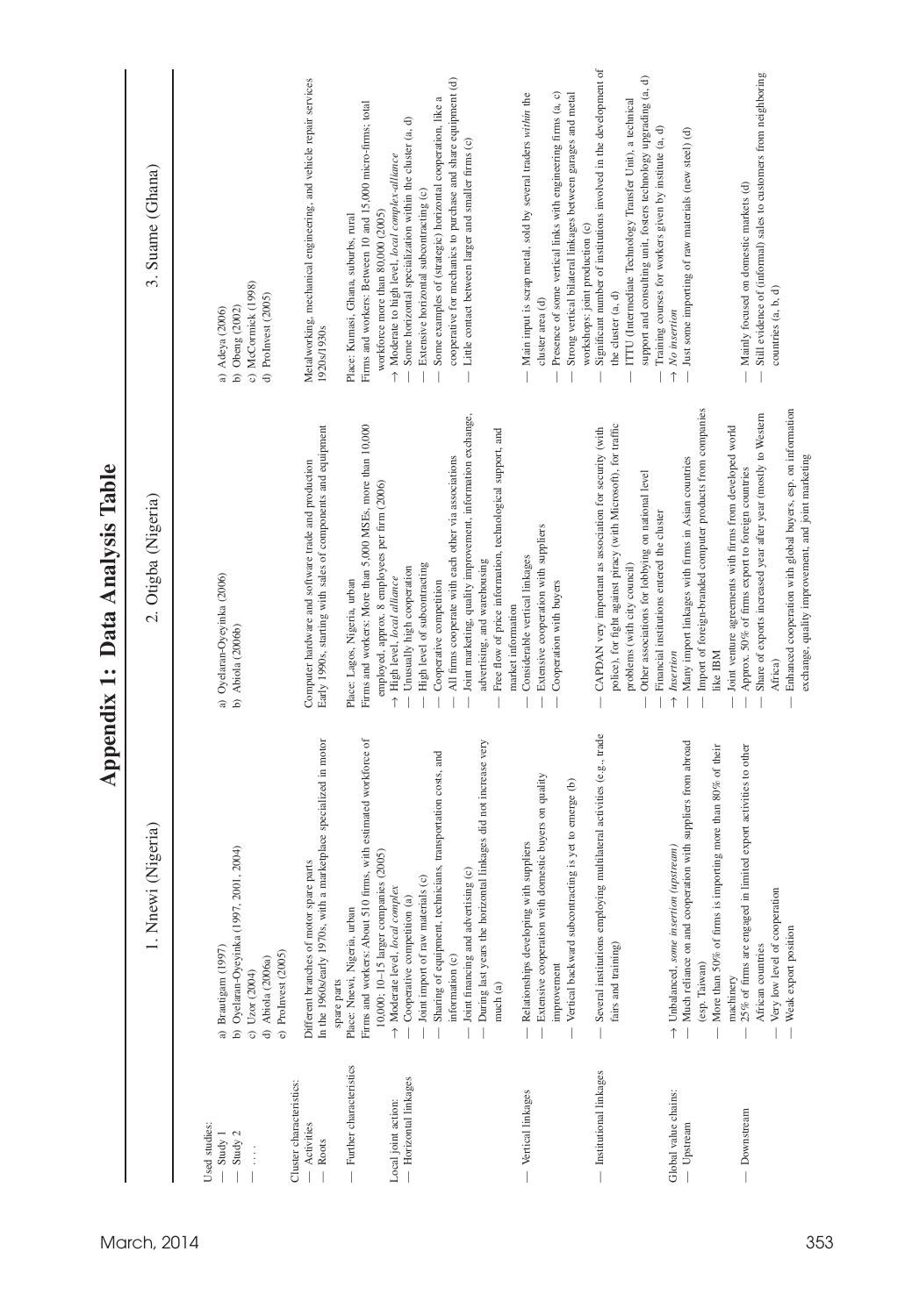|                                                                                                                                                                         |                                                                                                                                                                                                                                                                                                                                                                                                                                                                                                                                                                                                                                                                                                                       | Appendix 1: Continued                                                                                                                                                                                                                                                                                                                                                                                                                                                                                                                                     |                                                                                                                                                                                                                                                                                                                                                                                                                                                                                                                                                                                                                                |
|-------------------------------------------------------------------------------------------------------------------------------------------------------------------------|-----------------------------------------------------------------------------------------------------------------------------------------------------------------------------------------------------------------------------------------------------------------------------------------------------------------------------------------------------------------------------------------------------------------------------------------------------------------------------------------------------------------------------------------------------------------------------------------------------------------------------------------------------------------------------------------------------------------------|-----------------------------------------------------------------------------------------------------------------------------------------------------------------------------------------------------------------------------------------------------------------------------------------------------------------------------------------------------------------------------------------------------------------------------------------------------------------------------------------------------------------------------------------------------------|--------------------------------------------------------------------------------------------------------------------------------------------------------------------------------------------------------------------------------------------------------------------------------------------------------------------------------------------------------------------------------------------------------------------------------------------------------------------------------------------------------------------------------------------------------------------------------------------------------------------------------|
|                                                                                                                                                                         | 1. Nnewi (Nigeria)                                                                                                                                                                                                                                                                                                                                                                                                                                                                                                                                                                                                                                                                                                    | 2. Otigba (Nigeria)                                                                                                                                                                                                                                                                                                                                                                                                                                                                                                                                       | 3. Suame (Ghana)                                                                                                                                                                                                                                                                                                                                                                                                                                                                                                                                                                                                               |
| - Operational<br>Performance:<br>- Financial                                                                                                                            | $\rightarrow$ Moderate performance: quite well operationally, not outstanding<br>of positive changes in real incomes<br>96) is caused by foreign technical<br>Job creation: both before and after 1996 the cluster performed<br>Outstanding resistance of the firms in the Nnewi cluster to the<br>- Indirect: the average capacity utilization rate is 20% above<br>Nigerian economic crisis in the 1980s and early 1990s<br>Few indications, no evidence<br>However, most growth (after<br>well on this indicator<br>national average<br>financially<br>$_{\mbox{staff}}$<br>$\begin{array}{c} \hline \end{array}$<br>$\overline{\phantom{a}}$<br>$\overline{\phantom{a}}$<br>$\begin{array}{c} \hline \end{array}$ | - Increasing export rate points to constant quality in products and<br>$\rightarrow$ High performance: sketchy on financial performance, clear on<br>Direct: turnover and profitability increased during past years<br>High job creation rate, mostly for unskilled local people<br>Ongoing growth of the cluster (entrepreneurial culture)<br>Indirect: increasing export rate<br>Unique knowledge presence<br>operational perf.<br>processes<br>$\overline{\phantom{a}}$<br>$\overline{\phantom{a}}$<br>$\overline{1}$<br>I<br>$\overline{\phantom{a}}$ | manufacturing area in Ghana and one of the biggest in the whole<br>Adoption of relatively complex technologies and machines (a)<br>"Suame Magazine has grown to become the largest informal<br>1984: 40,000 workers; 2002: 80,000 workers; projections:<br>Fall in demand for most firms and also many went out of<br>$\rightarrow$ Moderate performance: quite well operationally, not well<br>business, despite growing market and good technological<br>Average growth rate of number of workers of 8% (b)<br>growth to 100,000 workers (b)<br>of West Africa" (d: 39)<br>capabilities (c)<br>financially<br>$\overline{1}$ |
|                                                                                                                                                                         | 4. Kamikunji (Kenya)                                                                                                                                                                                                                                                                                                                                                                                                                                                                                                                                                                                                                                                                                                  | 5. and 6. Gamarra (Peru)                                                                                                                                                                                                                                                                                                                                                                                                                                                                                                                                  | 7. Bucaramanga (Colombia)                                                                                                                                                                                                                                                                                                                                                                                                                                                                                                                                                                                                      |
| - Further characteristics<br>Cluster characteristics:<br>Local joint action:<br>- Activities<br>Used studies:<br>$-$ Study 1<br>$-$ Study 2<br>- Roots<br>$\frac{1}{1}$ | Low level, local industry: some indications of moving upwards<br>Firms and workers: over 2,000 micro-firms, total employment<br>Place: Nairobi, Kenya, suburbs (urban)<br>between 3,000-5,000 (2005)<br>Metalworking (large variety)<br>a) McCormick (1998)<br>c) Kinyanjui (2006)<br>b) ProInvest (2005)<br>Around 1985                                                                                                                                                                                                                                                                                                                                                                                              | 90,000 workers; total annual turnover of 800 million U.S. dollars<br>Firms and workers: Around 14,000 shops; 20,000 entrepreneurs;<br>c) La Republica, 26/01/05 and 26/11/06 <sup>†</sup><br>$\rightarrow$ Moves toward moderate level:<br>Place: Lima, Peru, urban area<br>$\rightarrow$ Low level, local industry<br>Between 1995 and 2006:<br>a) Visser (1999, 2000)<br>b) Alosilla (2002) <sup>†</sup><br>d) Bezdin (2005) <sup>†</sup><br>Roots in 1945<br>local complex<br>Until 1995:<br>Garments<br>(2004)                                        | Firms and workers: 1,600 firms, mainly SMEs, no big firms, average<br>employment: 37, average 20 customers per firm (1995)<br>Place: Bucaramanga, Col., semi-urban area<br>b) Pietrobelli and Rabellotti (2004)<br>a) Pietrobelli and Barrera (2002)<br>$-$ Index of JA: medium (b, c)<br>Moderate level, local complex<br>c) Giuliani et al. (2005)<br>Mid 1970s<br>Garments                                                                                                                                                                                                                                                  |

#### 354 ENTREPRENEURSHIP THEORY and PRACTICE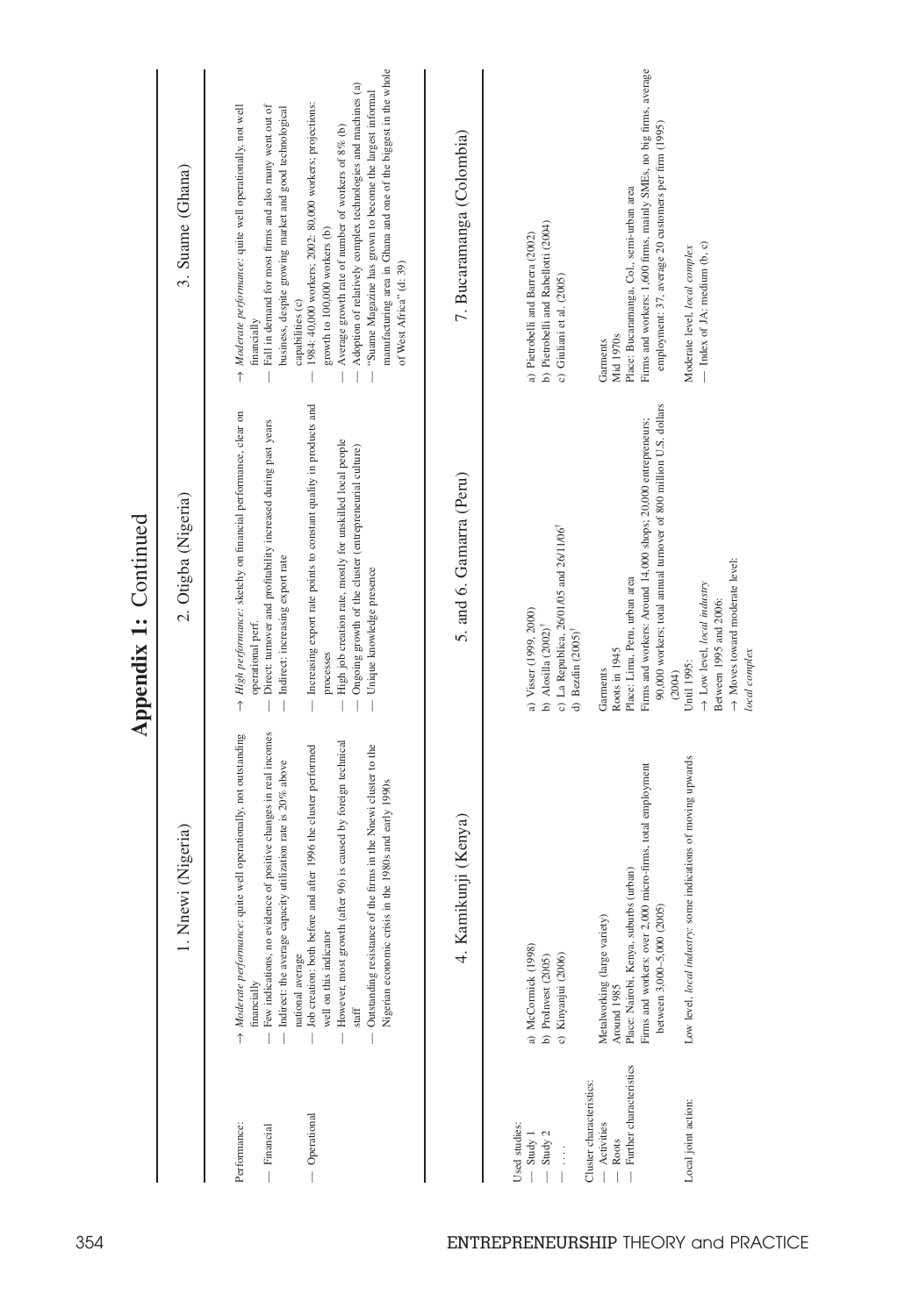- Some cooperation among wheelbarrow producers: joint — Some cooperation among wheelbarrow producers: joint - Horizontal joint action is somehow present (a) — Horizontal linkages — Horizontal joint action is somehow present (a) - Horizontal linkages
- No evidence of further emerging cooperative linkages (b) — No evidence of further emerging cooperative linkages (b) purchasing and welding (b) purchasing and welding (b)
	- Few variations of products (c) — Few variations of products (c)
- products, difficulties because of a lack of standardization (a, c) products, difficulties because of a lack of standardization (a, c) - Presence of informal groupings of firms making similar — Presence of informal groupings of firms making similar
	- Some bilateral exchange of tools and equipment (a) — Some bilateral exchange of tools and equipment (a)
- Vertical (job) specialization is totally absent, all firms produce - Vertical linkages
	- everything alone (b) everything alone (b)
		- market-based, no cooperation or technical assistance (b) market-based, no cooperation or technical assistance (b)
			- Vertical joint action is entirely missing (a) — Vertical joint action is entirely missing (a)
- Limited business association activities (b) — Institutional linkages — Limited business association activities (b) - Institutional linkages
- The Kamukunji is more a self-help organization than a business — The Kamukunji is more a self-help organization than a business association (b) association (b)
- Government supports the cluster since the end of the 1980s — Government supports the cluster since the end of the 1980s  $(e.g., building ofsheds)$  $(c)$
- Government and association organize annually an exhibition and — Government and association organize annually an exhibition and
- However: "most of the 20 case studies do not pay membership — However: "most of the 20 case studies do not pay membership fees or attend meetings when they are scheduled," the fees or attend meetings when they are scheduled," the
- Global value chains: → *No insertion* Until 1995: Lack of links between the cluster and learning institutions (c) — Lack of links between the cluster and learning institutions (c)  $\rightarrow$  No insertion  $\overline{1}$
- 
- Upstream Mainly local supplies (b) Firms in cluster mainly use superior Pyma or Tanguïs cotton - Mainly local supplies (b)  $-$  Upstream
- 
- $-$  A few linkages with some foreign (informal) customers (mainly — A few linkages with some foreign (informal) customers (mainly from Uganda and Rwanda), but only market-based without from Uganda and Rwanda), but only market-based without
- Before 1995 (a): Before 1995 (a):
- cooperation low — cooperation low
- low level of subcontracting — low level of subcontracting
- no capacity contracting — no capacity contracting
- 
- some specialization in finishing — some specialization in finishing
- dispersed firms more active in subcontracting and cooperation — dispersed firms more active in subcontracting and cooperation Between 1995 and 2006: Between 1995 and 2006:
- 2002: voice of businessmen in Gamarra is still hardly heard due — 2002: voice of businessmen in Gamarra is still hardly heard due to organizational weaknesses (b) to organizational weaknesses (b)
	- 2005: Gamarra Card is introduced (credit card developed by — 2005: Gamarra Card is introduced (credit card developed by firms themselves) (c) firms themselves) (c)
- Before 1995: low level of vertical specialization (a) — Before 1995: low level of vertical specialization (a)
- Before 1995: no vertical cooperation with suppliers or other — Before 1995: no vertical cooperation with suppliers or other parties (a)
- Before 1995: Before 1995:
- 
- no cooperative institutional linkages (a) — no cooperative institutional linkages (a)
	- Between 1995 and 2006: Between 1995 and 2006:
- 1995: five initiatives to form associations (a) — 1995: five initiatives to form associations (a)
- 2002: voice of businessmen in Gamarra is hardly heard due to
- 2002: voice of businessmen in Gamarra is hardly heard due to organizational weaknesses (b) organizational weaknesses (b)
	- 2005/2006: important role for the Coordinating Committee — 2005/2006: important role for the Coordinating Committee (CEG) in Gamarra (c) (CEG) in Gamarra (c)
		- formation of good practices and training in Gamarra (d) formation of good practices and training in Gamarra (d) - 2005: department of production very intimately tied to — 2005: department of production very intimately tied to
- Until 1995:
	- $\rightarrow$  No insertion *No insertion*
- Between 1995 and 2006: Between 1995 and 2006:
	- → Some insertion *Some insertion*
- Firms in cluster mainly use superior Pyma or Tanguïs cotton varieties (only grown in Peru) (a) varieties (only grown in Peru) (a)
- competitive (some of them tried to export, none of them with competitive (some of them tried to export, none of them with - In 1990s: firms in the Gamarra cluster are not internationally — In 1990s: firms in the Gamarra cluster are not internationally  $success)$  (a) success) (a)
	- $-$  In 2000s: more and more international markets are gained — In 2000s: more and more international markets are gained (United States, Venezuela, Ecuador, Chile, Bolivia) (c) (United States, Venezuela, Ecuador, Chile, Bolivia) (c)
- In 2006: self-imposed reduction of exports to Ecuador and — In 2006: self-imposed reduction of exports to Ecuador and Chile to be able to cover domestic demand (c) Chile to be able to cover domestic demand (c)  $\overline{\phantom{a}}$
- Outsourcing of production when firms cannot handle a large — Outsourcing of production when firms cannot handle a large order (a)
- Outsourcing of services that require special skills (a) — Outsourcing of services that require special skills (a)
- Group of firms work together for one customer, offering — Group of firms work together for one customer, offering - Horizontal specialization: diversification (a) — Horizontal specialization: diversification (a)
- Machinery is innovated in strong cooperation with small local — Machinery is innovated in strong cooperation with small local different quality/designs (a) different quality/designs (a) workshops (a)
	- Interaction within business community increases (a) — Interaction within business community increases (a) workshops (a)
- Cooperation between complementary firms much higher than — Cooperation between complementary firms much higher than between firms with same products (a) between firms with same products (a)
- Jointly organized trade fairs (together with Chamber of — Jointly organized trade fairs (together with Chamber of Commerce) (a) Commerce) (a)
- Strong inter-firm associative attitude not yet developed (a) — Strong inter-firm associative attitude not yet developed (a) No vertical specialization: +80% of firms carry out entire  $\overline{\phantom{a}}$ 
	- No vertical specialization: +80% of firms carry out entire process internally (a) process internally (a)
		- No strong division of labor (a) — No strong division of labor (a)

ï

- No strong backward linkages because of fear of loss of control — No strong backward linkages because of fear of loss of control and authority (a) and authority (a)
- Strong inter-firm associative attitude not yet developed (a) — Strong inter-firm associative attitude not yet developed (a) - Successful attempts to set up business association: e.g., — Successful attempts to set up business association: e.g.,
- Cotexcon, set up joint procurement of raw materials, which led *Cotexcon*, set up joint procurement of raw materials, which led to price stabilization and increased competitiveness (a) to price stabilization and increased competitiveness (a)
- Several national associations have offices in the cluster  $\rightarrow$  leads  $\sim$  Several national associations have offices in the cluster  $\rightarrow$  leads to flow of information (a) to flow of information (a)  $\overline{1}$
- Sectoral association failed due to individualistic behavior (a) — Sectoral association failed due to individualistic behavior (a) - Active Chamber of Commerce
	- SENA offers labor training and other services (a) — SENA offers labor training and other services (a) — Active Chamber of Commerce
- Should be further developed, still showing the "youthfulness of — Should be further developed, still showing the "youthfulness of the cluster" (a) ĩ
- $\rightarrow$  Insertion *Insertion*

the cluster" (a)

- Presence of mainly global chains (b, c) — Presence of mainly global chains (b, c)
- $-$  More than 80% of fabrics used for production is imported, — More than 80% of fabrics used for production is imported, mainly from United States (a) mainly from United States (a)
- Formation of Cotexcon (joint importing) decreased dependency — Formation of *Cotexcon* (joint importing) decreased dependency on intermediaries (a) on intermediaries (a)
	- Most enterprises obtain technologies from local subsidiaries of — Most enterprises obtain technologies from local subsidiaries of global machinery providers global machinery providers
		- Majority of output is exported (18 of 25 surveyed firms, — Majority of output is exported (18 of 25 surveyed firms, exported more than 60% of their output) (a) exported more than 60% of their output) (a)
			- Main export markets: United States and Latin America (a) — Main export markets: United States and Latin America (a)
- Foreign buyers helped firms in the cluster to upgrade their — Foreign buyers helped firms in the cluster to upgrade their New export markets: Saudi Arabia, Hong Kong (a) — New export markets: Saudi Arabia, Hong Kong (a) technologies (a) ï  $\overline{\phantom{a}}$

technologies (a)

- Vertical linkages Vertical (job) specialization is totally absent, all firms produce
	- Linkages with domestic suppliers and buyers are purely — Linkages with domestic suppliers and buyers are purely
- 
- 
- 
- - (e.g., building of sheds) (c)
- 
- - skill development programs skill development programs
		-
- entrepreneurs do not trust the government (c: 12) entrepreneurs do not trust the government (c: 12)
	- Global value chains:
		-
- - -
- 

 $\bigg|$ 

- 
- 
- Almost only local market (b) — Downstream — Almost only local market (b) Downstream
- 

cooperation (b, c)

cooperation (b, c)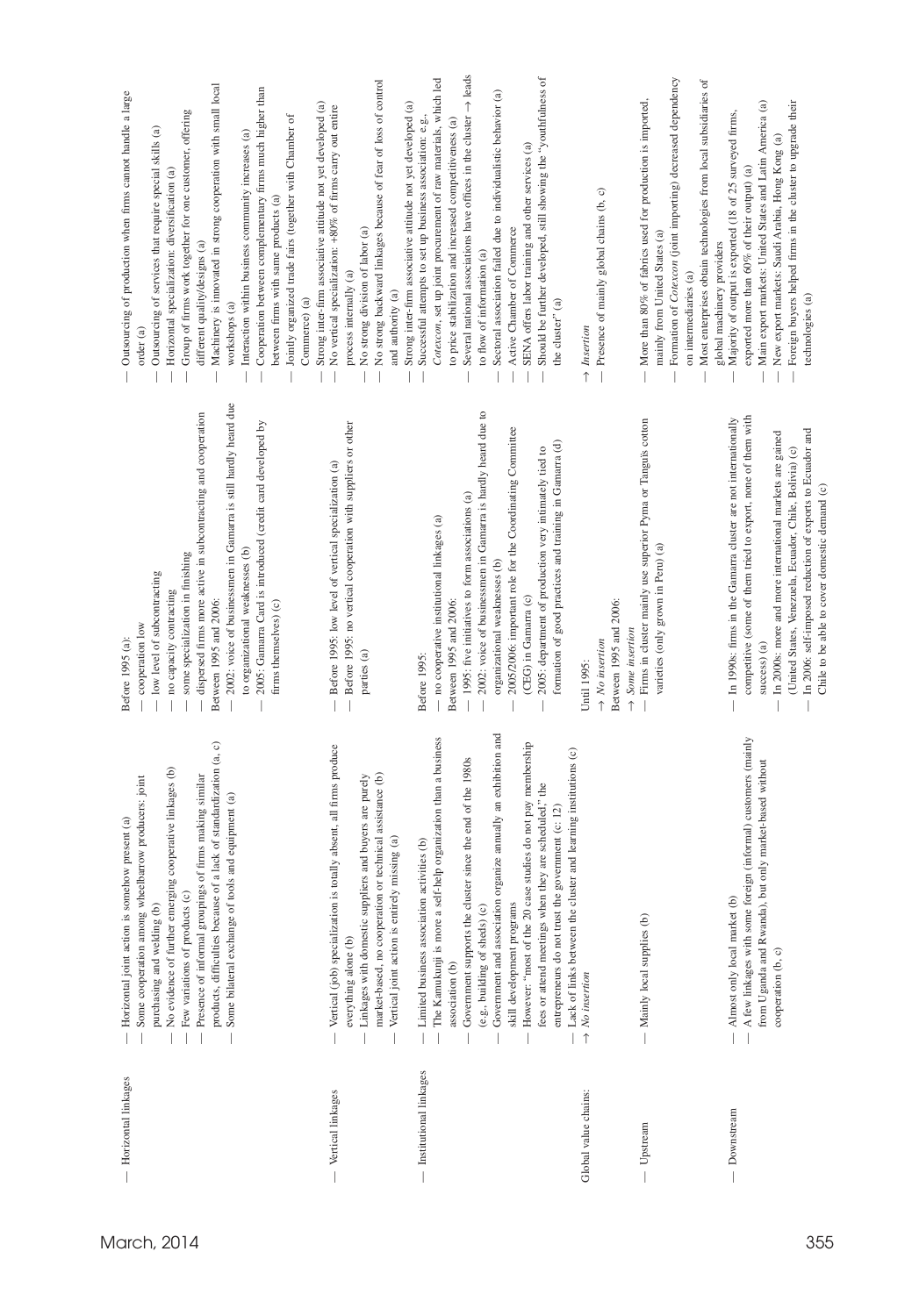|                                                                         |                                                                                                                                                                                                                                                                              | Appendix 1: Continued                                                                                                                                                                                                                                                                                                                                                                                                                                                                                     |                                                                                                                                                                                                                                                                                                                              |
|-------------------------------------------------------------------------|------------------------------------------------------------------------------------------------------------------------------------------------------------------------------------------------------------------------------------------------------------------------------|-----------------------------------------------------------------------------------------------------------------------------------------------------------------------------------------------------------------------------------------------------------------------------------------------------------------------------------------------------------------------------------------------------------------------------------------------------------------------------------------------------------|------------------------------------------------------------------------------------------------------------------------------------------------------------------------------------------------------------------------------------------------------------------------------------------------------------------------------|
|                                                                         | 4. Kamikunji (Kenya)                                                                                                                                                                                                                                                         | 5. and 6. Gamarra (Peru)                                                                                                                                                                                                                                                                                                                                                                                                                                                                                  | 7. Bucaramanga (Colombia)                                                                                                                                                                                                                                                                                                    |
| Performance:                                                            | $\rightarrow$ Low performance: could improve                                                                                                                                                                                                                                 | $\rightarrow$ High performance (because of external economies)<br>Until beginning of 1990s:<br>$\rightarrow$ Eroding performance<br>Between 1995 and 2006:<br>After liberalization:                                                                                                                                                                                                                                                                                                                       | $\rightarrow$ Moderate performance: better than other garments clusters<br>but not impressive                                                                                                                                                                                                                                |
| - Financial                                                             | Unofficial data: 80% of wheelbarrows and 75% of metal boxes<br>that the total turnover exceeds 10<br>million U.S.\$ (approx. 5,000 U.S.\$ per firm per year) (b)<br>in Kenya are made in the area $(\mathbf{c})$<br>Estimates say it is unlikely<br>$\overline{\phantom{a}}$ | In 1993, significant performance gap on average gross sales<br>clustered and dispersed firms has almost disappeared (sales<br>In 1994, performance gap on average gross sales between<br>Until 1990, annual growth in domestic sales (a)<br>After 1990, more international competition (a)<br>erosion of 27% between 1993 and 1994) (a)<br>between clustered and dispersed firms (a)<br>$\rightarrow$ Signs of increased performance<br>$\overline{\phantom{a}}$                                          | (No data could be found)                                                                                                                                                                                                                                                                                                     |
| $-$ Operational                                                         | Kamukunji is a large petty commodity cluster which realizes<br>Little technological development (except wheelbarrow<br>only a few of the potential benefits of clustering<br>Slow production processes (b)<br>- Low quality of products (b)<br>production) (a, b)            | average wages, and less unpaid family labor than dispersed firms<br>In 1993, clustered firms experienced higher employment growth,<br>Expected sales growth between Christmas period in 2005 and<br>- More and more (international) markets are penetrated (c)<br>Recent increase in demand due to higher quality (c)<br>Recent increase in demand due to higher prices (c)<br>2006 is 20 to 25% (c)<br>$\widehat{a}$<br>$\overline{\phantom{a}}$<br>$\overline{\phantom{a}}$<br>$\overline{\phantom{a}}$ | Some product and process upgrading, but below average (over<br>The clusters appear to be better equipped to face international<br>The culture within firms in the cluster is progressive and<br>competition than other garment clusters in Colombia (a)<br>There are examples of start-ups in the cluster (a)<br>dynamic (a) |
|                                                                         | (Indonesia)<br>8. Jepara                                                                                                                                                                                                                                                     | 9. Ceper (Indonesia)                                                                                                                                                                                                                                                                                                                                                                                                                                                                                      | 10. Pekalongan (Indonesia)<br>40 cases) (b, c)                                                                                                                                                                                                                                                                               |
| Cluster characteristics:<br>Used studies:<br>$-$ Study 1<br>$-$ Study 2 | d) Indonesia Matters, 09-01-06<br>b) Loebis and Schmitz (2005)<br>a) Sandee et al. $(2002)$<br>c) Sandee et al. (2000)                                                                                                                                                       | a) Sandee et al. (2002)<br>c) Perry (2005)<br>b) Sato (2005)                                                                                                                                                                                                                                                                                                                                                                                                                                              | a) Sandee et al. (2002)<br>b) Tambunan $(2006)$                                                                                                                                                                                                                                                                              |
| - Activities<br>$-$ Roots                                               | Long history, dating back to precolonial times. Modern cluster<br>since the 1980s<br>Furniture                                                                                                                                                                               | The colonial times, based on supplying equipment to sugarcane<br>Metal casting (both final and intermediate production)<br>farmers                                                                                                                                                                                                                                                                                                                                                                        | Textiles (wide range)<br>Long history                                                                                                                                                                                                                                                                                        |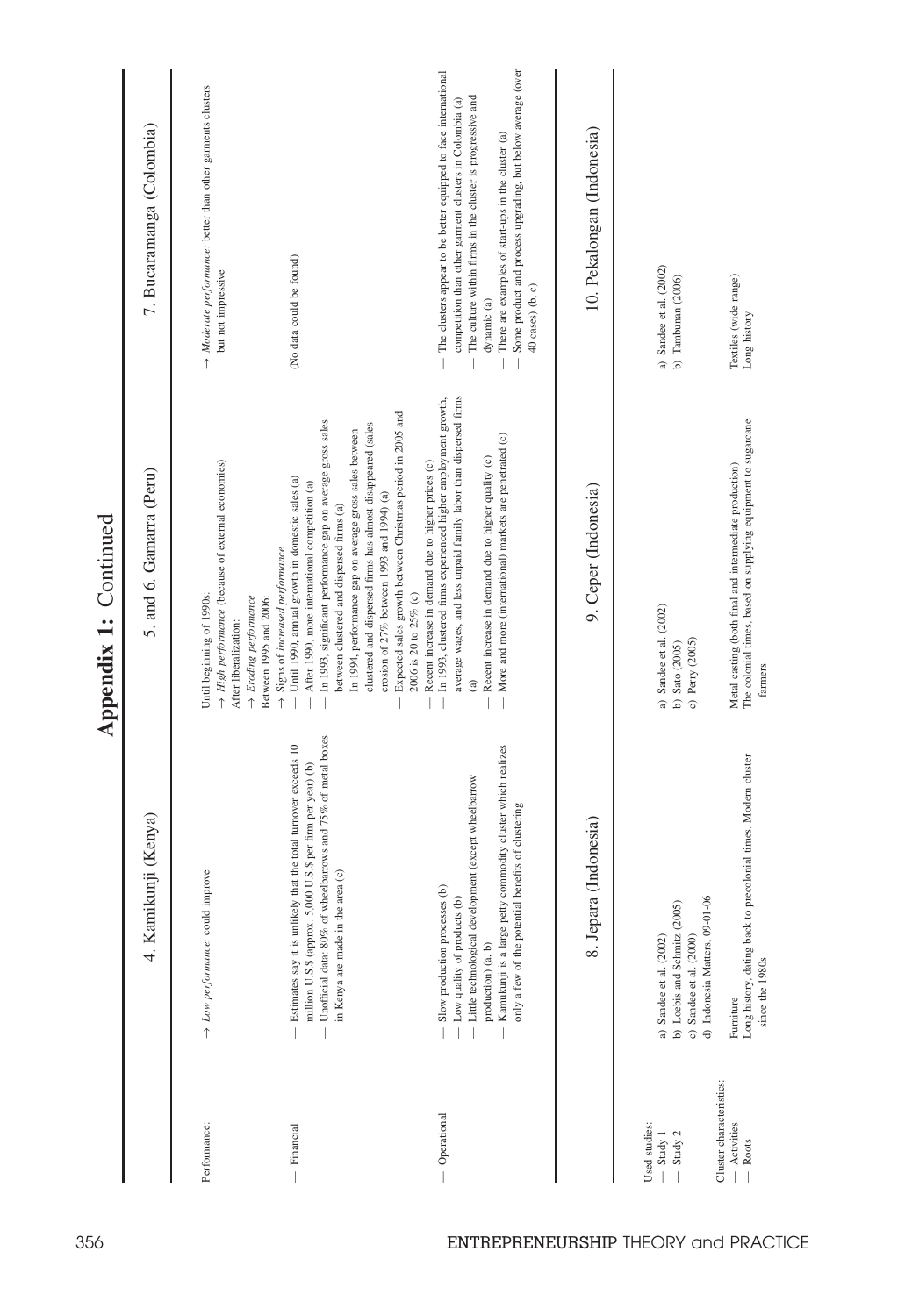| - Further characteristics            | Firms and workers: 3,500 firms; 57,000 employees; mainly small<br>firms, but also more than 100 firms with close to 100 workers<br>Place: Central Java, Jepara, rural area<br>(2000)                                                                                                                                                                                                                                                                                                                                                                                            | Firms and workers: close to 332 firms; 3,875 employees; most firms<br>less than 20 employees (late 2001)<br>Place: Central Java, rural area                                                                                                                                                                                                                                                                                                                                                                         | Firms and workers: 18,650 firms; more than 131,0<br>Place: Central Java, rural area<br>mostly small firms (2000)                                                                                                                                                                                                                                                                     |
|--------------------------------------|---------------------------------------------------------------------------------------------------------------------------------------------------------------------------------------------------------------------------------------------------------------------------------------------------------------------------------------------------------------------------------------------------------------------------------------------------------------------------------------------------------------------------------------------------------------------------------|---------------------------------------------------------------------------------------------------------------------------------------------------------------------------------------------------------------------------------------------------------------------------------------------------------------------------------------------------------------------------------------------------------------------------------------------------------------------------------------------------------------------|--------------------------------------------------------------------------------------------------------------------------------------------------------------------------------------------------------------------------------------------------------------------------------------------------------------------------------------------------------------------------------------|
| Local joint action:                  | → Low level, local industry                                                                                                                                                                                                                                                                                                                                                                                                                                                                                                                                                     | "Except for passive search and reach effects of clustering, both<br>passive and active externalities () seem to be limited in<br>→ Low-moderate level, local industry-complex<br>$\hat{\mathcal{L}}$                                                                                                                                                                                                                                                                                                                | $\rightarrow$ High level, local alliance                                                                                                                                                                                                                                                                                                                                             |
| - Horizontal linkages                | - Horizontal cooperation inhibited because of distrust between<br>firms (use of illegal wood) (a, b)                                                                                                                                                                                                                                                                                                                                                                                                                                                                            | Little evidence of joint procurement, marketing, recruitment, and<br>Linkages with firms outside the cluster were preferred above ties<br>Pelayanan Teknis) for receiving orders and buying inputs (a, b)<br>Large producers own all equipment, smaller firms rent specific<br>Smaller firms make use of a common service facility (Unit<br>Low level of horizontal specialization (b)<br>services from the larger firms (a)<br>Ceper" (b, p. 160)<br>to neighbors (c)<br>so on (b)                                 | Informal meetings to discuss important issues (<br>Group of strong local entrepreneurs are active<br>Leading/pioneering firms take the lead and oth<br>Collaboration among producers to standardize<br>Multi-tier subcontracting networks (a)<br>Strong horizontal specialization (a)<br>employment conditions, etc. (a)<br>production and marketing (a)                             |
| - Vertical linkages                  | Existence of subcontracting networks with specific parts of<br>production being contracted to specialized small<br>craftsmen (a)<br>furniture<br>firms and                                                                                                                                                                                                                                                                                                                                                                                                                      | The relationships of firms with their largest order provider tends<br>Larger and smaller firms have a clear preference to sell directly<br>Vertical information sharing, provision of working capital, and<br>stimulation of technology progress, can be found (however to<br>Top-layer firms are engaged in subcontracting (a, b)<br>Development of labor specialization is limited (b)<br>to nearby markets outside the cluster (a, b, c)<br>limited extent, and with wide variations) (b)<br>to be long term (b) | Multi-tier subcontracting networks (subcontrac<br>Marketing is responsibility of wholesalers that<br>to stores throughout Indonesia (a)<br>to home workers) (a)                                                                                                                                                                                                                      |
| - Institutional linkages             | Regular complaints about the negative role of the government<br>Dilemma for government: assisting small firms can result in<br>(too much control and bad management of wood supplies:<br>support of illegal logging, but it leads to employment and<br>- Direct government support played limited role (a)<br>No cooperative, some associations (a)<br>illegal logging) (a)<br>income (b)<br>$\overline{\phantom{a}}$<br>$\overline{\phantom{a}}$<br>$\overline{\phantom{a}}$                                                                                                   | More advanced firms with subcontracting linkages seems to be<br>Active government promotion by providing technical support<br>able to absorb knowledge from institutions; other firms more<br>However, government support is lowly evaluated (b)<br>State-sponsored cooperative for small firms (a)<br>and developing common service facility (a)<br>difficulties (b)                                                                                                                                               | No formal association: trust is high between pr<br>Women's cooperative gives female home work<br>Government support by providing technical sup<br>Government erected a local wholesale market t<br>State enterprises are active in cluster (a)<br>small amounts of working capital (a)<br>local small firms (a)<br>workers (a)<br>$\begin{array}{c} \hline \end{array}$              |
| Global value chains:<br>$-$ Upstream | - Local supplies combined with some imports (a)<br>Insertion<br>$\uparrow$                                                                                                                                                                                                                                                                                                                                                                                                                                                                                                      | Limited imports of spare parts and components (a)<br>No insertion<br>$\uparrow$<br>$\overline{\phantom{a}}$                                                                                                                                                                                                                                                                                                                                                                                                         | For long involvement with Javanese, Arab, and<br>Chinese-Indonesian producers and traders (a)<br>Insertion<br>$\uparrow$<br>$\overline{\phantom{a}}$                                                                                                                                                                                                                                 |
| - Downstream                         | Relationships between SMEs and foreign buyers are not really<br>Foreign buyers determine technology upgrading, creating and<br>Many global buyers established their own their own factories<br>In 2000, Jepara furniture was exported to 68 countries (a)<br>in Jepara (mainly joint ventures): these buyers link the<br>demand in the West to production in cluster (a)<br>Extensive exporting networks (a)<br>; new units (a)<br>collaborative (b)<br>financing<br>$\overline{\phantom{a}}$<br>$\begin{array}{c} \hline \end{array}$<br>$\begin{array}{c} \hline \end{array}$ | No direct participation in exporting (indirectly: Ceper products<br>Foreign assistance is lowly evaluated compared with domestic<br>are used in products that are exported) (a)<br>assistance (b)                                                                                                                                                                                                                                                                                                                   | For long involvement with Javanese, Arab, and<br>The export network encompasses many countri<br>Foreign buyers are more and more involved in<br>Chinese-Indonesian producers and traders (a)<br>of export trade since the crisis (1997-98) (a)<br>Extensive overseas trade networks (b)<br>Some of its inputs are imported (a)<br>40% output is exported (a)<br>African presence (a) |

- > Low-moderate level, local industry-complex
- → "Except for passive search and reach effects of clustering, both  $\rightarrow$  "Except for passive search and reach effects of clustering, both passive and active externalities (...) seem to be limited in passive and active externalities (. . .) seem to be limited in Ceper" (b, p. 160) Ceper" (b, p. 160)
- Little evidence of joint procurement, marketing, recruitment, and — Little evidence of joint procurement, marketing, recruitment, and - Low level of horizontal specialization (b) — Low level of horizontal specialization (b)
- Large producers own all equipment, smaller firms rent specific — Large producers own all equipment, smaller firms rent specific so on (b)
- Smaller firms make use of a common service facility (Unit — Smaller firms make use of a common service facility (Unit services from the larger firms (a) services from the larger firms (a) Ť
- Linkages with firms outside the cluster were preferred above ties Pelayanan Teknis) for receiving orders and buying inputs (a, b) — Linkages with firms outside the cluster were preferred above ties Pelayanan Teknis) for receiving orders and buying inputs (a, b)
	- Top-layer firms are engaged in subcontracting (a, b) — Top-layer firms are engaged in subcontracting (a, b) to neighbors (c) to neighbors (c)  $\begin{array}{c} \hline \end{array}$ 
		- Development of labor specialization is limited (b) — Development of labor specialization is limited (b)
- Larger and smaller firms have a clear preference to sell directly — Larger and smaller firms have a clear preference to sell directly to nearby markets outside the cluster (a, b, c) to nearby markets outside the cluster (a, b, c)
- The relationships of firms with their largest order provider tends — The relationships of firms with their largest order provider tends to be long term (b) to be long term (b)  $\overline{\phantom{a}}$ 
	- Vertical information sharing, provision of working capital, and — Vertical information sharing, provision of working capital, and stimulation of technology progress, can be found (however to Active government promotion by providing technical support stimulation of technology progress, can be found (however to — Active government promotion by providing technical support imited extent, and with wide variations) (b) limited extent, and with wide variations) (b) Ť
		- and developing common service facility (a) and developing common service facility (a)
			- However, government support is lowly evaluated (b) — However, government support is lowly evaluated (b)
- More advanced firms with subcontracting linkages seems to be — More advanced firms with subcontracting linkages seems to be - State-sponsored cooperative for small firms (a) — State-sponsored cooperative for small firms (a)
	- able to absorb knowledge from institutions; other firms more able to absorb knowledge from institutions; other firms more lifficulties (b) difficulties (b)
- $\rightarrow$  No insertion
- Limited imports of spare parts and components (a)
- No direct participation in exporting (indirectly: Ceper products — No direct participation in exporting (indirectly: Ceper products  $\begin{array}{c} \hline \end{array}$ 
	- Foreign assistance is lowly evaluated compared with domestic — Foreign assistance is lowly evaluated compared with domestic are used in products that are exported) (a) are used in products that are exported) (a) assistance (b) assistance (b)

Firms and workers: 18,650 firms; more than 131,000 workers; Firms and workers: 18,650 firms; more than 131,000 workers; Place: Central Java, rural area Place: Central Java, rural area mostly small firms (2000) mostly small firms (2000)

- → High level, local alliance High level, *local alliance*
- Strong horizontal specialization (a) — Strong horizontal specialization (a)
- Group of strong local entrepreneurs are active in both — Group of strong local entrepreneurs are active in both production and marketing (a) production and marketing (a)
- Collaboration among producers to standardize prices, quality, — Collaboration among producers to standardize prices, quality, employment conditions, etc. (a) employment conditions, etc. (a)
	- Informal meetings to discuss important issues (a) — Informal meetings to discuss important issues (a)
		- Multi-tier subcontracting networks (a) — Multi-tier subcontracting networks (a)
- Leading/pioneering firms take the lead and other firms follow — Leading/pioneering firms take the lead and other firms follow (b)
- Marketing is responsibility of wholesalers that sell the textiles — Marketing is responsibility of wholesalers that sell the textiles to stores throughout Indonesia (a) to stores throughout Indonesia (a)
- Multi-tier subcontracting networks (subcontracting production — Multi-tier subcontracting networks (subcontracting production to home workers) (a) to home workers) (a)
- No formal association: trust is high between producers and — No formal association: trust is high between producers and workers (a) workers (a)
- Women's cooperative gives female home workers access to — Women's cooperative gives female home workers access to small amounts of working capital (a) small amounts of working capital (a)
- Government erected a local wholesale market to be used by - Government support by providing technical support (a) — Government support by providing technical support (a)
	- Government erected a local wholesale market to be used by local small firms (a) local small firms (a)
		- State enterprises are active in cluster (a) — State enterprises are active in cluster (a)
			- $\rightarrow Inserion$
- For long involvement with Javanese, Arab, and Chinese-Indonesian producers and traders (a) Chinese-Indonesian producers and traders (a) - Some of its inputs are imported (a) — Some of its inputs are imported (a)
- For long involvement with Javanese, Arab, and — For long involvement with Javanese, Arab, and Chinese-Indonesian producers and traders (a) Chinese-Indonesian producers and traders (a)
- $-40\%$  output is exported (a)  $-40\%$  output is exported (a)
- The export network encompasses many countries, prominent — The export network encompasses many countries, prominent - Foreign buyers are more and more involved in development — Foreign buyers are more and more involved in development of export trade since the crisis (1997-98) (a) of export trade since the crisis (1997–98) (a)
- Extensive overseas trade networks (b) African presence (a) African presence (a)
	- Extensive overseas trade networks (b)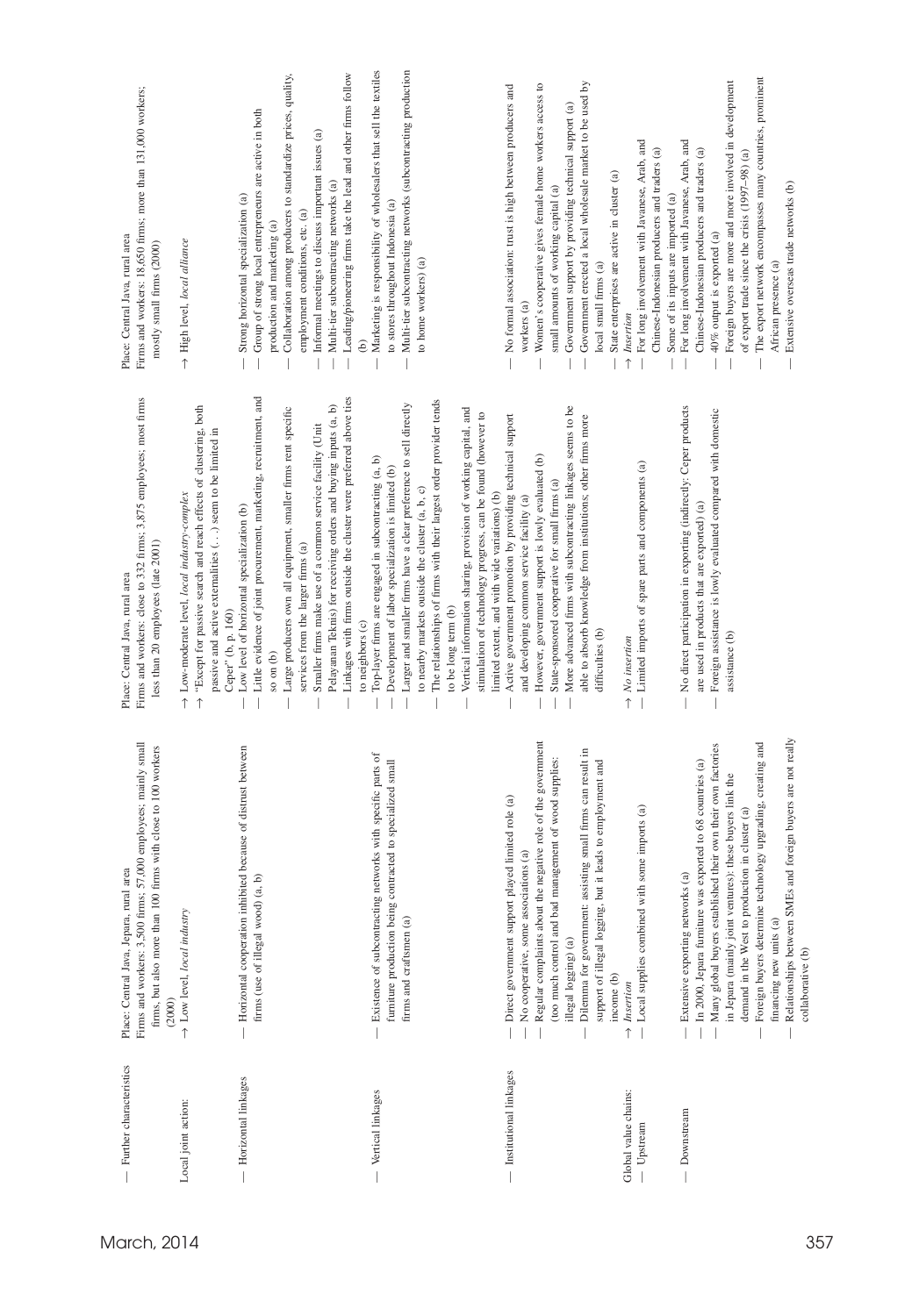|                                                |                                                                                                                                                                                                                                                                                                                                                                                                                                                                                                                                                                                                                                                                                                                                                                                                                                                                                                                                                                                                                                                                                                                                                                                                                                                                                                                                                                                                                                                                                                                                                                                                                                                                                                                                                                                                 | <b>Appendix 1: Continued</b>                                                                                                                                                                                                                                                                                                                                                                                                                                                                                                                                                                                                                                                                                                                          |                                                                                                                                                                                                                                                                                                                                                                                                                                                         |
|------------------------------------------------|-------------------------------------------------------------------------------------------------------------------------------------------------------------------------------------------------------------------------------------------------------------------------------------------------------------------------------------------------------------------------------------------------------------------------------------------------------------------------------------------------------------------------------------------------------------------------------------------------------------------------------------------------------------------------------------------------------------------------------------------------------------------------------------------------------------------------------------------------------------------------------------------------------------------------------------------------------------------------------------------------------------------------------------------------------------------------------------------------------------------------------------------------------------------------------------------------------------------------------------------------------------------------------------------------------------------------------------------------------------------------------------------------------------------------------------------------------------------------------------------------------------------------------------------------------------------------------------------------------------------------------------------------------------------------------------------------------------------------------------------------------------------------------------------------|-------------------------------------------------------------------------------------------------------------------------------------------------------------------------------------------------------------------------------------------------------------------------------------------------------------------------------------------------------------------------------------------------------------------------------------------------------------------------------------------------------------------------------------------------------------------------------------------------------------------------------------------------------------------------------------------------------------------------------------------------------|---------------------------------------------------------------------------------------------------------------------------------------------------------------------------------------------------------------------------------------------------------------------------------------------------------------------------------------------------------------------------------------------------------------------------------------------------------|
|                                                | 8. Jepara (Indonesia)                                                                                                                                                                                                                                                                                                                                                                                                                                                                                                                                                                                                                                                                                                                                                                                                                                                                                                                                                                                                                                                                                                                                                                                                                                                                                                                                                                                                                                                                                                                                                                                                                                                                                                                                                                           | 9. Ceper (Indonesia)                                                                                                                                                                                                                                                                                                                                                                                                                                                                                                                                                                                                                                                                                                                                  | 10. Pekalongan (Indonesia)                                                                                                                                                                                                                                                                                                                                                                                                                              |
| - Operational<br>Performance:<br>$-$ Financial | Since 2004, export sales decreased with 10% per year to just 112<br>Wages in this cluster are above the minimum, but not the highest<br>Between 1997 and 2002, employment increased from 38,264 to<br>The declining exports of Jepara mirrors the nationwide average<br>Export margins for the bigger firms decreased by 20% or more<br>increased from 200 to 2,000 per month; however, at the end of<br>Jepara cluster was responsible for growth of furniture exports<br>substantially (estimated, with 10-15% per year between 1997<br>suspended because the state lost control over the timber trade<br>In 1998, Jepara had a 40% share in total Indonesian furniture<br>- foreign buyers demand certified wood, but the certification is<br>-> Lack of cooperation, therefore, unable to deal with problems<br>from U.S.\$3.8 million (1989) to U.S.\$97 million (1996) and<br>depreciation of currency<br>Between 1996 and 2000, the number of exported containers<br>- use of illegal raw materials $\rightarrow$ illegal logging of extremely<br>Between 1997 and 2002, the number of production units<br>> Formerly high performance, currently rapidly declining<br>Between 1997 and 2002, workers earnings increased<br>Complaints about quality (due to too rapid growth)<br>Skills not sufficient to fulfill international demand<br>- Infrastructural problems (due to too rapid growth)<br>2002 this has decreased with 40% (a)<br>$\rightarrow$ Boost based on the devaluation and<br>increased from 2,439 to 3,700 (b)<br>increasing furniture exports (d)<br>U.S.\$147 million (1998) (c)<br>between 2000 and 2003 (b)<br>million U.S.\$ in 2006 (d)<br>young trees (cost-saver)<br>58,210 workers (b)<br>performance<br>in the area<br>exports (a)<br>and 2002)<br>Problems: | Between 1998 and 2001, the number of workers decreased from<br>Comparative advantage of Ceper gradually decreased (demand<br>In 1997, cluster contained 340-350 firms (b) and in 2001, the<br>decreased, lost markets to other metal casting clusters) (a)<br>Ceper decreased in size, while other metal casting cluster<br>- In the late 1990s, Ceper accounted for almost a third of<br>Recent attempts to upgrade technologies failed (a)<br>Not able to maintain its good performance (a)<br>Indonesia's annual metal cast production (c)<br>cluster contained 332 firms (a)<br>5,000 to 3,875 (a)<br>$\rightarrow$ Low performance<br>expanded (a)<br>$\overline{\phantom{a}}$<br>$\overline{\phantom{a}}$<br>I<br>$\overline{\phantom{a}}$<br>I | Increasing sales caused more workers to start new enterprises (a)<br>- In particular, export sales increased (significantly) since 1998 (a)<br>Employment increased by 20% since 1998 (home workers<br>$-$ Number of firms increased by 29% since 1998 (a)<br>In general, sales increased since 1998 (a)<br>→ High performance (somewhat sketchy)<br>increased) (a)<br>$\overline{\phantom{a}}$<br>$\overline{\phantom{a}}$<br>$\overline{\phantom{a}}$ |
|                                                |                                                                                                                                                                                                                                                                                                                                                                                                                                                                                                                                                                                                                                                                                                                                                                                                                                                                                                                                                                                                                                                                                                                                                                                                                                                                                                                                                                                                                                                                                                                                                                                                                                                                                                                                                                                                 |                                                                                                                                                                                                                                                                                                                                                                                                                                                                                                                                                                                                                                                                                                                                                       |                                                                                                                                                                                                                                                                                                                                                                                                                                                         |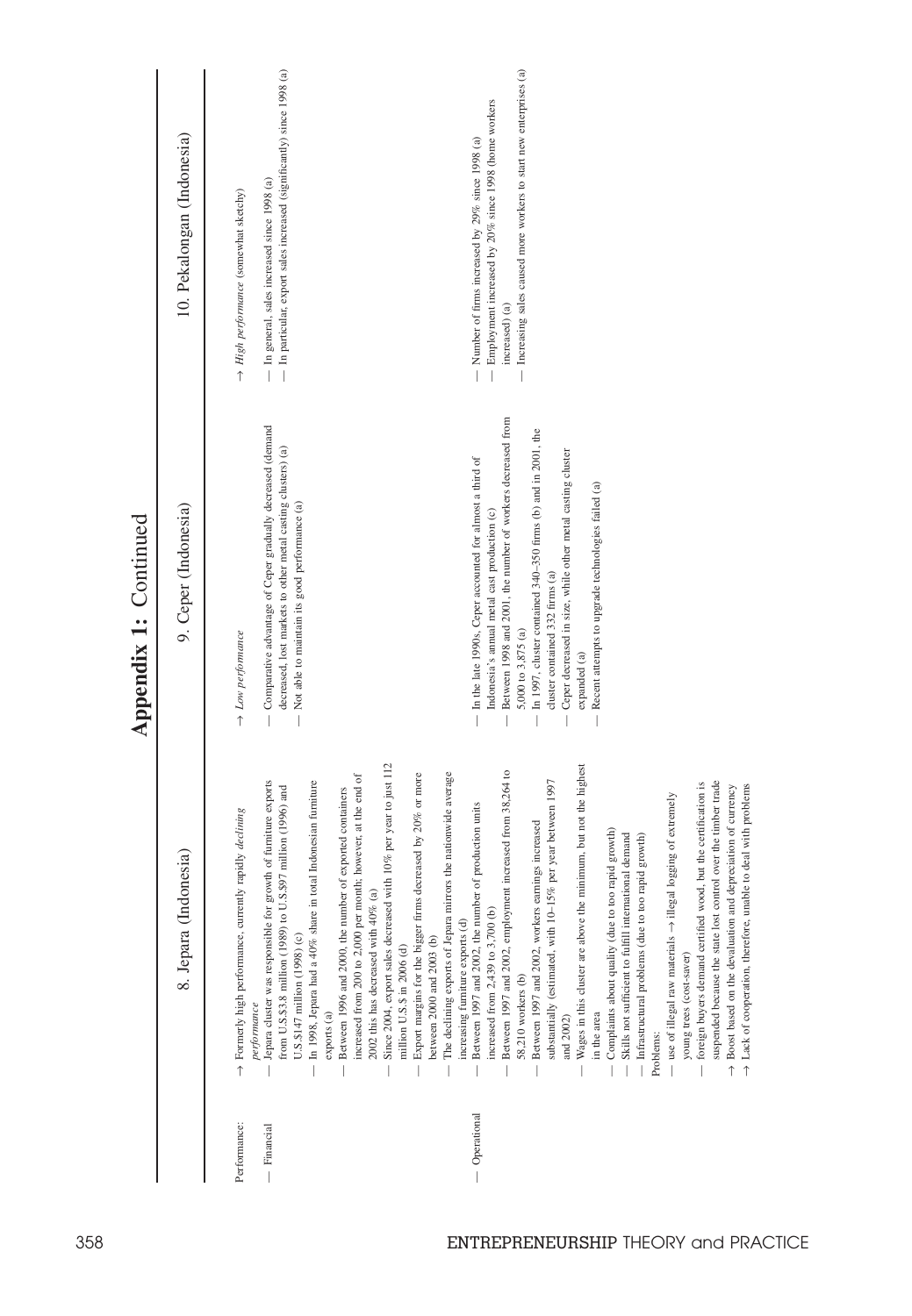|                                                                         | 11. Marikina (Philippines)                                                                                                                                                                                                                                                                                                                                                                                                                                                                                                                                                                                                                                                                                                      | 12. Cebu (Philippines)                                                                                                                                                                                                                                                                                                                                                                                                                                                | 13. Pampanga (Philippines)                                                                                                                                                                                                                                                                                                                                                                                                                    |
|-------------------------------------------------------------------------|---------------------------------------------------------------------------------------------------------------------------------------------------------------------------------------------------------------------------------------------------------------------------------------------------------------------------------------------------------------------------------------------------------------------------------------------------------------------------------------------------------------------------------------------------------------------------------------------------------------------------------------------------------------------------------------------------------------------------------|-----------------------------------------------------------------------------------------------------------------------------------------------------------------------------------------------------------------------------------------------------------------------------------------------------------------------------------------------------------------------------------------------------------------------------------------------------------------------|-----------------------------------------------------------------------------------------------------------------------------------------------------------------------------------------------------------------------------------------------------------------------------------------------------------------------------------------------------------------------------------------------------------------------------------------------|
| Cluster characteristics:<br>Used studies:<br>Study 2<br>Study 1         | a) Scott (2005)                                                                                                                                                                                                                                                                                                                                                                                                                                                                                                                                                                                                                                                                                                                 | b) Beerepoot (2005a)<br>c) Beerepoot (2005b)<br>a) Beerepoot (2004)                                                                                                                                                                                                                                                                                                                                                                                                   | b) Beerepoot (2005a)<br>c) Beerepoot (2005b)<br>a) Beerepoot (2004)                                                                                                                                                                                                                                                                                                                                                                           |
| Further characteristics<br>Local joint action:<br>Activities<br>- Roots | Firms and workers: 248 firms, mostly small-sized, some larger<br>→ Local complex, starting to move to local alliance<br>Shoe industry (cheap, low-quality shoes)<br>Place: Philippines, Marikina, urban area<br>with hundreds of employees (2004)<br>Beginning of the twentieth century                                                                                                                                                                                                                                                                                                                                                                                                                                         | Firms and workers: around 303 firms and 45,000 workers (1999);<br>many small firms; some larger; largest around 2,750 workers<br>$\rightarrow$ "Cluster benefits from some dynamic cluster advantages"<br>Furniture (outdoor, antique reproduction, and lifestyle)<br>Place: Philippines, Metro Cebu, urban area<br>$\rightarrow$ Local complex<br>(c, p. 173)<br>In the 1950s                                                                                        | Firms and workers: around 376 firms, most of them with less than<br>$\rightarrow$ "Cluster depends on static cluster advantages" (c, p. 173)<br>Late 1940s, closely related to nearby U.S. military bases<br>10 workers (1999); 10,000 people employed (2002)<br>Place: Philippines, Pampanga, province (rural)<br>$\rightarrow$ Local industry<br>Furniture                                                                                  |
| - Horizontal linkages                                                   | Strong sense of own identity and distinctiveness (e.g., own shoe<br>by the (small) firms, providing loan<br>facilities, reduced costs of purchasing, own (collective) brands,<br>Firms subcontract the demand that exceeds their own capacity<br>Benefiting from economies of scale by forming small supply<br>However, still some distrust and progress should be made to<br>establish a culture of collaboration and joint political action<br>Ingredients present, but still no real culture of collaboration<br>Presence of "tightly-wrought webs of social interaction"<br>Collective attempts to improve the cooperative bases of<br>Several cooperatives owned<br>museum in the city)<br>production<br>consortia<br>etc. | Cooperation initiatives within the cluster (formation of network<br>Decreasing trust between employers and workers $\rightarrow$ results in<br>Little loyalty of larger manufacturers to small manufacturers<br>However, no intensive (strategic) cooperation between firms;<br>(upgrading of small firms not a goal for the larger firms)<br>Horizontal specialization of firms occurs<br>independency is higher valued<br>more outsourcing<br>relations)            | Heavy competition between subcontractors because they have to<br>Some subcontractors formed small groups to cooperate and help<br>Firms are very specialized horizontally: entire streets are<br>Cooperation between exporters is almost absent<br>each other (sharing equipment, training, etc.)<br>No network relations, only transactions<br>specialized in specific products<br>bid for orders from exporters<br>$\overline{\phantom{a}}$ |
| Vertical linkages                                                       | Specialized tasks are subcontracted to independent workshops<br>Threatened predominantly by the increasing import of parts<br>Even the larger firms regularly subcontract batches of work<br>Production via vertically disintegrated firms<br>Many standard component are brought in<br>from China<br>I                                                                                                                                                                                                                                                                                                                                                                                                                         | Little trust between contractors and subcontractors, but network<br>The production process is more and more split up into several<br>Many raw materials are sourced from other Philippine islands<br>small tasks that are outsourced to subcontractors and/or<br>Degree of outsourcing between direct exporters and<br>subcontractors differs per subsector<br>relations emerging<br>homeworkers<br>$\begin{array}{c} \hline \end{array}$<br>$\overline{\phantom{a}}$ | rewarded for their loyalty to their exporters, and there is hardly<br>Production process is split up into different stages for different<br>No network relations, only transactions: subcontractors are not<br>firms: extensive use of subcontractors<br>any exchange of information<br>$\begin{array}{c} \hline \end{array}$                                                                                                                 |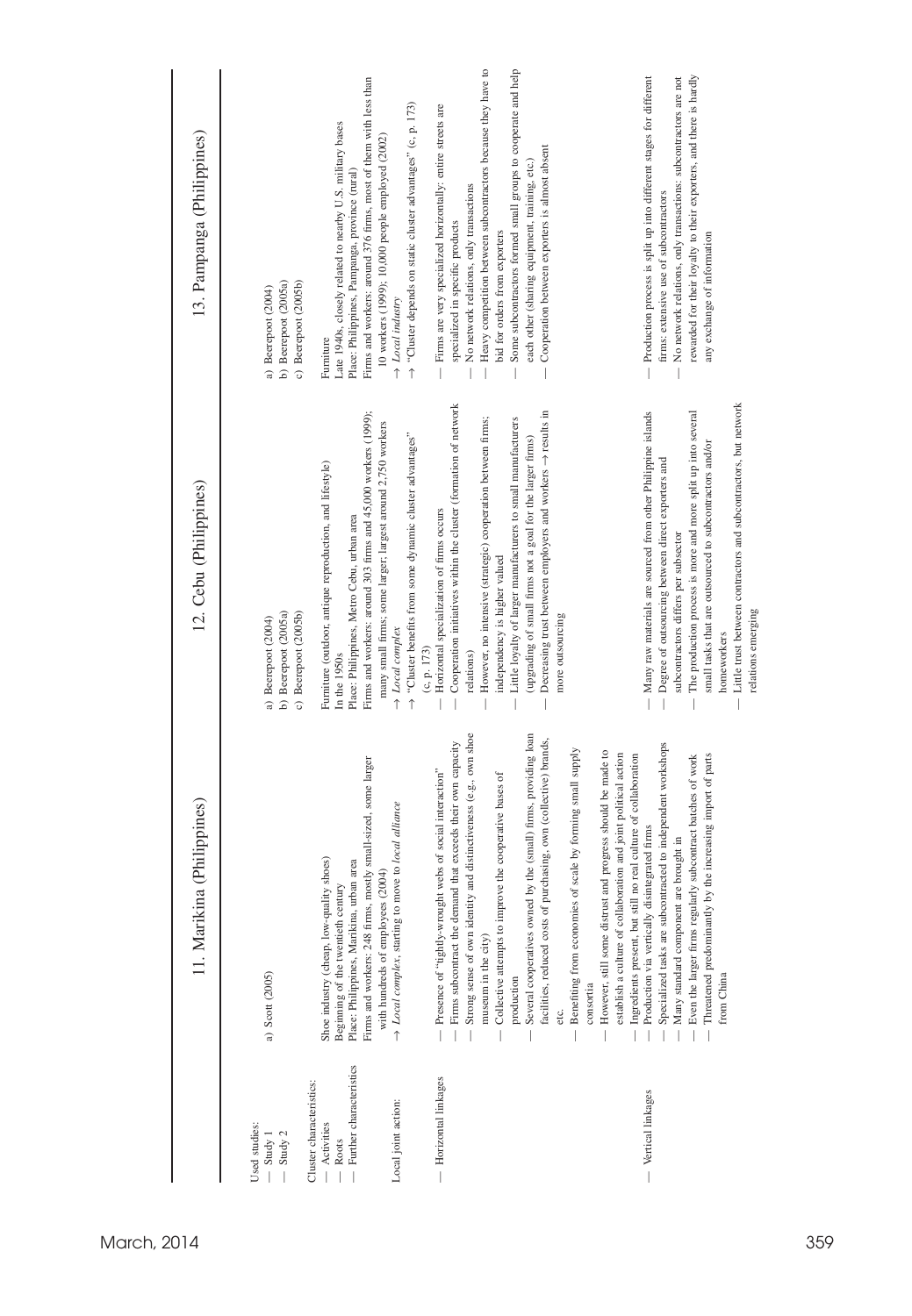|                          |                                                                                                                                                                                                                                                                                                                                                                                                                                                                                                                                                                                                                                                                                                                                                                                                                                             | Appendix 1: Continued                                                                                                                                                                                                                                                                                                                                                                                                                                                                                                                                                                                                                                                                                                                                                                             |                                                                                                                                                                                                                                                                                                                                                                                                                                                                                   |
|--------------------------|---------------------------------------------------------------------------------------------------------------------------------------------------------------------------------------------------------------------------------------------------------------------------------------------------------------------------------------------------------------------------------------------------------------------------------------------------------------------------------------------------------------------------------------------------------------------------------------------------------------------------------------------------------------------------------------------------------------------------------------------------------------------------------------------------------------------------------------------|---------------------------------------------------------------------------------------------------------------------------------------------------------------------------------------------------------------------------------------------------------------------------------------------------------------------------------------------------------------------------------------------------------------------------------------------------------------------------------------------------------------------------------------------------------------------------------------------------------------------------------------------------------------------------------------------------------------------------------------------------------------------------------------------------|-----------------------------------------------------------------------------------------------------------------------------------------------------------------------------------------------------------------------------------------------------------------------------------------------------------------------------------------------------------------------------------------------------------------------------------------------------------------------------------|
|                          | 11. Marikina (Philippines)                                                                                                                                                                                                                                                                                                                                                                                                                                                                                                                                                                                                                                                                                                                                                                                                                  | 12. Cebu (Philippines)                                                                                                                                                                                                                                                                                                                                                                                                                                                                                                                                                                                                                                                                                                                                                                            | 13. Pampanga (Philippines)                                                                                                                                                                                                                                                                                                                                                                                                                                                        |
| - Institutional linkages | PFFI (Philippine Footwear Federation Inc.): broad cross-section<br>Specific legislation by government to promote the development<br>domestic and foreign forums, provide cluster with consultancy<br>of shoe manufacturers in Marikina, representing the cluster in<br>League of Filipino Shoemaker aims to ensure that imports do<br>Leather Footwear Industry Master Plan (1996): governmental<br>study about current weaknesses, with the aim to promote and<br>Presence of "associational and institutional infrastructures"<br>Philippine Footwear Academy: provides training courses,<br>not evade the remaining tariff regulations<br>services and training programs<br>Active participation of the<br>foster the cluster<br>technical advice<br>of the cluster<br>$\overline{\phantom{a}}$<br>$\begin{array}{c} \hline \end{array}$ | Strong presence of business associations, local government, and<br>Investment, which gives them various incentives like 6 years of<br>Early 1970s: government and international donor organizations<br>1974: establishment of furniture trade association in Cebu and<br>Trips to foreign furniture fairs were organized by government<br>1991: first own international furniture exhibit organized in<br>training institutes $\rightarrow$ facilitates information exchange and<br>Association CFIF very active, but still weak on lobbying<br>Most exporting firms are registered with the Board of<br>trade support organizations in Manila<br>started to pay attention to the cluster<br>tax holiday and low import duties<br>upgrading processes<br>cluster<br>$\overline{\phantom{a}}$<br>I | Present associations are ineffective and lack common initiatives<br>There is a craftsmen school; however, it is not well functioning<br>The "Furniture City" (where firms can rent production space)<br>Well-equipped training center is not in use because of lack of<br>No strong local business association that stimulates joint<br>failed (wrong location)<br>expertise and funding<br>initiatives<br>$\overline{\phantom{a}}$<br>$\overline{\phantom{a}}$<br>$\overline{1}$ |
| Global value chains:     | local government<br>$\rightarrow$ No insertion                                                                                                                                                                                                                                                                                                                                                                                                                                                                                                                                                                                                                                                                                                                                                                                              | "the furniture exporters () are also part of an international<br>Insertion<br>$\hat{\uparrow}$                                                                                                                                                                                                                                                                                                                                                                                                                                                                                                                                                                                                                                                                                                    | $\rightarrow$ Some insertion                                                                                                                                                                                                                                                                                                                                                                                                                                                      |
| $-$ Upstream             | machinery from countries like<br>- Larger firms imported their<br>Taiwan and Italy                                                                                                                                                                                                                                                                                                                                                                                                                                                                                                                                                                                                                                                                                                                                                          | Several raw materials (e.g., wood) are imported from countries<br>Knowledge is imported via foreign links (e.g., German<br>like New Zealand and Malaysia<br>consultants for training)<br>value chain" (e, p. 54)                                                                                                                                                                                                                                                                                                                                                                                                                                                                                                                                                                                  | No data (suppose domestic supplies)<br>$\begin{array}{c} \hline \end{array}$                                                                                                                                                                                                                                                                                                                                                                                                      |
| - Downstream             | cooperation with foreign buyers: "capacity for export activity is<br>Recently some manufacturers started to reach to global markets<br>been incorporated into significant<br>(intense competition with other<br>Links to global value chains are totally absent<br>by participating in international trade fairs<br>- Only for domestic markets<br>Firms in the cluster never<br>notably underdeveloped"<br>countries, mostly China)                                                                                                                                                                                                                                                                                                                                                                                                        | Own international furniture exhibit (3,097 foreign buyers visited<br>1982: British furniture company started an establishment in the<br>After 1982: more and more foreign buyers began to buy from<br>fostered upgrading (training, attracting new foreign buyers)<br>cluster (antique reproductions), still active in the cluster -<br>Several foreign buyers have agencies inside the cluster<br>Around 175 firms export directly to foreign markets<br>firms in the cluster (following British pioneer)<br>it in 2002)                                                                                                                                                                                                                                                                         | Attempt to set up international furniture exhibit, with little<br>Via initial sales to U.S. military, direct exports to the U.S.<br>Currently, domestic market most important and preferred<br>success: only 861 foreign buyers in 2003<br>No foreign buyer agents in the cluster<br>Around 110 exporting firms<br>market became possible<br>$\begin{array}{c} \hline \end{array}$<br>$\overline{1}$                                                                              |
| Performance:             | $\rightarrow$ Low performance                                                                                                                                                                                                                                                                                                                                                                                                                                                                                                                                                                                                                                                                                                                                                                                                               | Main export markets: United States (62%) and Japan (9%)<br>Moderate performance (high compared to total Philippine<br>furniture industry)<br>$\mathbb{L}$<br>$\uparrow$                                                                                                                                                                                                                                                                                                                                                                                                                                                                                                                                                                                                                           | $\rightarrow$ Low performance (especially exporting, but growing)                                                                                                                                                                                                                                                                                                                                                                                                                 |
|                          |                                                                                                                                                                                                                                                                                                                                                                                                                                                                                                                                                                                                                                                                                                                                                                                                                                             |                                                                                                                                                                                                                                                                                                                                                                                                                                                                                                                                                                                                                                                                                                                                                                                                   |                                                                                                                                                                                                                                                                                                                                                                                                                                                                                   |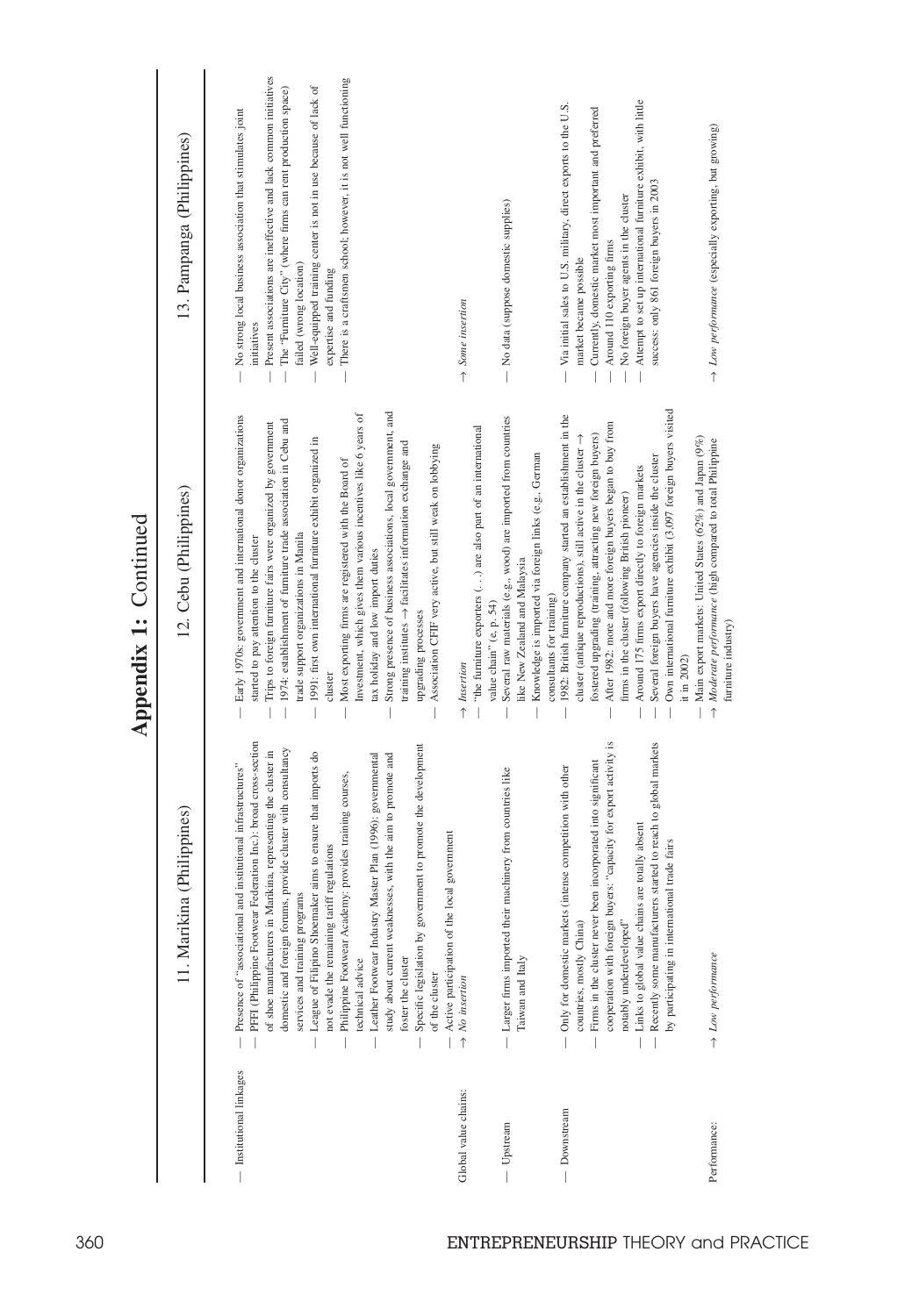| Pampanga cluster exports increased between 1996 and 2000 with<br>163% (total Philippine industry with 30%), and between 1998<br>- As an estimation, a firm in Pampanga exports almost<br>120,000 U.S.\$ per year (2002)<br>and 2002 with 15%<br>$\overline{\phantom{a}}$                                                                                                                                                                                                                                                                                                                                                                 | - Quality too low to satisfy foreign demands<br>- On average, approx. 26 workers per firm                                                                                                                                                                                                                                                                                                                                                                                                                                                                                                                                                                                                                                                                                                                                                                                                                                                           |
|------------------------------------------------------------------------------------------------------------------------------------------------------------------------------------------------------------------------------------------------------------------------------------------------------------------------------------------------------------------------------------------------------------------------------------------------------------------------------------------------------------------------------------------------------------------------------------------------------------------------------------------|-----------------------------------------------------------------------------------------------------------------------------------------------------------------------------------------------------------------------------------------------------------------------------------------------------------------------------------------------------------------------------------------------------------------------------------------------------------------------------------------------------------------------------------------------------------------------------------------------------------------------------------------------------------------------------------------------------------------------------------------------------------------------------------------------------------------------------------------------------------------------------------------------------------------------------------------------------|
| The wooden furniture sector in Cebu showed impressive growing<br>Cluster managed to enter the higher quality, better prices foreign<br>Philippine furniture industry with 30% between 1996 and 2000)<br>export sales (from 24.7 million U.S.\$ in 1998 to 2001.3 million<br>As an estimation, a firm in Cebu exports between 750,000 and<br>Cebu cluster exports increased between 1998 and 2002 with<br>14%: from 210 million U.S.\$ to 241 million U.S.\$ (total<br>800,000 U.S.S per year (2002)<br>U.S.\$ 2002: 270% growth)<br>furniture market<br>$\overline{\phantom{a}}$<br>$\overline{\phantom{a}}$<br>$\overline{\phantom{a}}$ | survived other crises in the past 25 years (experiencing similar<br>Cluster managed to become less dependent on rattan furniture<br>Dynamic entrepreneurial environment where many firms start<br>- The cluster still has a reputation for unreliability in deliveries<br>production $\rightarrow$ rattan is subjected to quick changes in demand<br>Chinese threats (Cebu firms have a much lower productivity<br>The cluster made a shift toward better quality during last<br>The Cebu cluster is heading for difficult times, but it has<br>decades (e.g., greater recognition of local designs in<br>On average approx. 148 workers per firm<br>operations, but also many firms close<br>international shows and magazines).<br>problems as 25 years ago)<br>$\overline{\phantom{a}}$<br>$\begin{array}{c} \hline \end{array}$<br>$\overline{\phantom{a}}$<br>$\overline{\phantom{a}}$<br>$\overline{\phantom{a}}$<br>$\overline{\phantom{a}}$ |
| - Very low profitability margins                                                                                                                                                                                                                                                                                                                                                                                                                                                                                                                                                                                                         | most notably with regard to attracting the attention of overseas<br>Number of firms declined rapidly: 513 in 1994 to 248 in 2004<br>Brazil (Sinos), China, or Mexico;<br>- The cluster lost the worldwide competition battle from direct<br>Much dissatisfaction with quality of locally made inputs<br>- The industry is in great disarray, uncertain future<br>competitors from clusters in<br>traders and buyers<br>$\overline{\phantom{a}}$                                                                                                                                                                                                                                                                                                                                                                                                                                                                                                     |
| - Financial                                                                                                                                                                                                                                                                                                                                                                                                                                                                                                                                                                                                                              | $-$ Operational                                                                                                                                                                                                                                                                                                                                                                                                                                                                                                                                                                                                                                                                                                                                                                                                                                                                                                                                     |

<sup>†</sup>Translated by Oline-Translater.com. **†**Translated by Oline-Translater.com.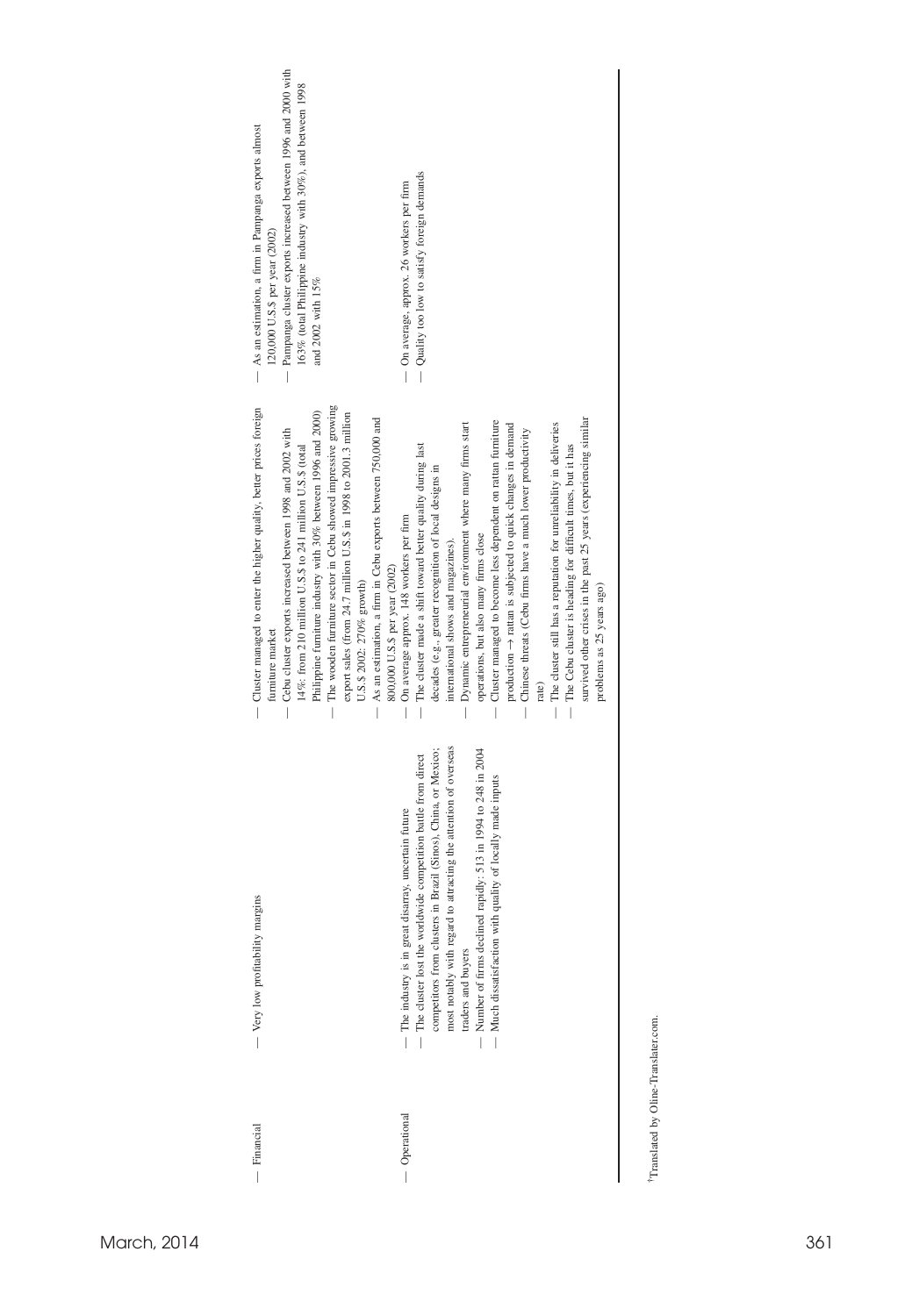# **REFERENCES**

Abiola, B. (2006a). *Knowledge, technology, and growth: The case study of Nnewi Auto Parts Cluster in Nigeria*. New York: World Bank.

Abiola, B. (2006b). *Knowledge, technology, and growth: The case study of Otigba Computer Village cluster in Nigeria*. Unpublished manuscript, World Bank Technical Report, Washington, DC.

Adeya, N. (2006). *Knowledge, technology and growth: The case study of Suame Manufacturing Enterprise Cluster in Ghana*. New York: World Bank.

Alosilla, J.I. (2002). Gamarra: El Peru de los peruanos. *Quehacer*, *136*(3), 66–71.

Alvarez, S.A. & Barney, J.B. (2007). Discovery and creation: Alternative theories of entrepreneurial action. *Strategic Entrepreneurship Journal*, *1*(1–2), 11–26.

Alvarez, S.A. & Barney, J.B. (2013). Epistemology, opportunities, and entrepreneurship: Comments on Venkataraman et al. (2012) and Shane (2012). *Academy of Management Review*, *38*(1), 154–157.

Audretsch, D.B., Grilo, I., & Thurik, A.R. (2011). Globalization, entrepreneurship, and the region. In M. Fritsch (Ed.), *Handbook of research on entrepreneurship and regional development* (pp. 11–32). Northampton, MA: Edward Elgar.

Baron, R.A. & Markman, G.D. (2004). Toward a process view of entrepreneurship: The changing impact of individual-level variables across phases of new firm development. In M.A. Rahim, R.T. Golembiewski, & K.D. Mackenzie (Eds.), *Current topics in management* (pp. 44–64). New Brunswick, NJ: Transaction Publishers.

Beerepoot, N. (2004). Learning in small enterprise clusters: The role of skilled workers in the diffusion of knowledge in the Philippines. *International Journal of Technology and Globalization*, *1*(1), 78–91.

Beerepoot, N. (2005a). Collective learning by artisanal subcontractors in a Philippine furniture cluster. *Tijdschrift vor Economische en Sociale Geografie*, *96*(5), 573–584.

Beerepoot, N. (2005b). *Collective learning in small enterprise clusters, skilled workers, labour market dynamics and knowledge accumulation in the Philippine furniture industry*. Unpublished doctoral dissertation, University of Amsterdam, Amsterdam.

Bezdin, D.L. (2005). En la Suscripcion de la renovacion del convenio entre la coordinadora de empresarios de Gamarra e Indecopi [Speech].

Brautigam, D. (1997). Substituting for the state: Institutions and industry development in Eastern Nigeria. *World Development*, *25*(7), 1063–1080.

Briner, R.B. & Denyer, D. (2012). Systematic review and evidence synthesis as a practice and scholarship tool. In D.M. Rousseau (Ed.), *The Oxford handbook of evidence based management* (pp. 112–129). NewYork: Oxford University Press.

Campbell, R., Pound, P., Pope, C., Britten, N., Pill, R., Morgan, M., et al. (2003). Evaluating metaethnography: A synthesis of qualitative research on lay experiences of diabetes and diabetes care. *Social Science & Medicine*, *56*(4), 671–684.

Chandler, G.N. & Lyon, D.W. (2001). Issues of research design and construct measurement in entrepreneurship research. *Entrepreneurship Theory and Practice*, *25*(4), 101–113.

Christensen, C.M. & Carlile, P.R. (2009). Course research: Using the case method to build and teach management theory. *Academy of Management Learning and Education*, *8*(9), 240–251.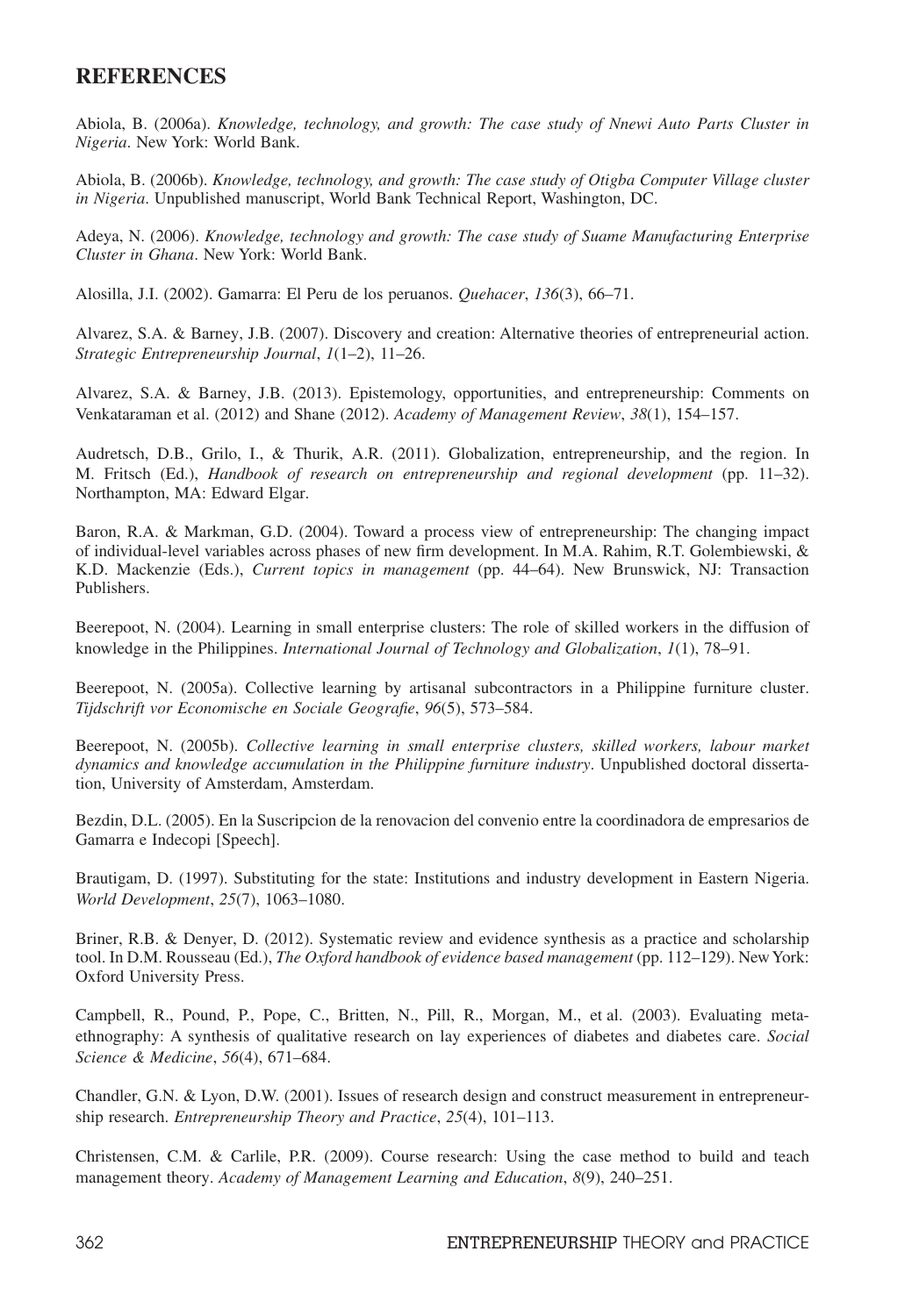Cope, J. (2011). Entrepreneurial learning from failure: An interpretative phenomenological analysis. *Journal of Business Venturing*, *26*(6), 604–623.

Creswell, J.W. (2009). *Qualitative inquiry and research design: Choosing among five traditions*. Thousand Oaks, CA: Sage.

Crook, T.R., Shook, C.L., Morris, M.L., & Madden, T.M. (2010). Are we there yet? An assessment of research design and construct measurement practices in entrepreneurship research. *Organizational Research Methods*, *13*(1), 192–206.

Crotty, M. (1998). *The foundations of social research: Meaning and perspective in the research process*. London: Sage.

Davidsson, P., Low, M., & Wright, M. (2001). Editor's introduction: Low and McMillan ten years on: Achievements and future directions for entrepreneurship research. *Entrepreneurship Theory & Practice*, *25*(4), 5–15.

Davies, H.T.O. & Nutley, S.N. (1999). The rise and rise of evidence in health care. *Public Money & Management*, *19*(1), 9–16.

Denyer, D. & Tranfield, D. (2006). Using qualitative research synthesis to build an actionable knowledge base. *Management Decision*, *44*(2), 213–227.

Dixon-Woods, M., Agarwal, S., Young, B., Jones, D., & Sutton, A. (2004). Integrative approaches to qualitative and quantitative evidence. London: Health Development Agency.

Dul, J. & Hak, T. (2008). *Case study methodology in business research*. Oxford: Elsevier.

Duxbury, T. (2012). Towards more case study research in entrepreneurship. *Technology Innovation Management Review*, *2*(3), 9–17.

Eckhardt, J.T. & Shane, S.A. (2003). Opportunities and entrepreneurship. *Journal of Management*, *29*(3), 333–349.

Eckhardt, J.T. & Shane, S.A. (2013). Response to the commentaries: The individual-opportunity (IO) nexus integrates objective and subjective aspects of entrepreneurship. *Academy of Management Review*, *38*(1), 160–163.

Eisenhardt, K.M. (1989). Building theories from case study research. *Academy of Management Review*, *14*(4), 532–550.

Eisenhardt, K.M. (1991). Better stories and better constructs: The case for rigor and comparative logic. *The Academy of Management Review*, *16*(3), 620–627.

Elfring, T. & Hulsink, W. (2007). Networking by entrepreneurs: Patterns of tie formation for emerging organizations. *Organization Studies*, *28*(12), 1849–1872.

Evans, D. (2002). Database searches for qualitative research. *Journal of the Medical Library Association*, *90*(3), 290–293.

Finfgeld, D.L. (2003). Metasynthesis: The state of the art—So far. *Qualitative Health Research*, *13*(7), 893–904. doi:10.1177/1049732303253462

Frese, M., Bausch, A., Schmidt, P., Rauch, A., & Kabst, R. (2012a). Evidence-based entrepreneurship (EBE): A systematic approach to cumulative science. In D. Rousseau (Ed.), *The Oxford handbook of evidence based management* (pp. 92–111). New York: Oxford University Press.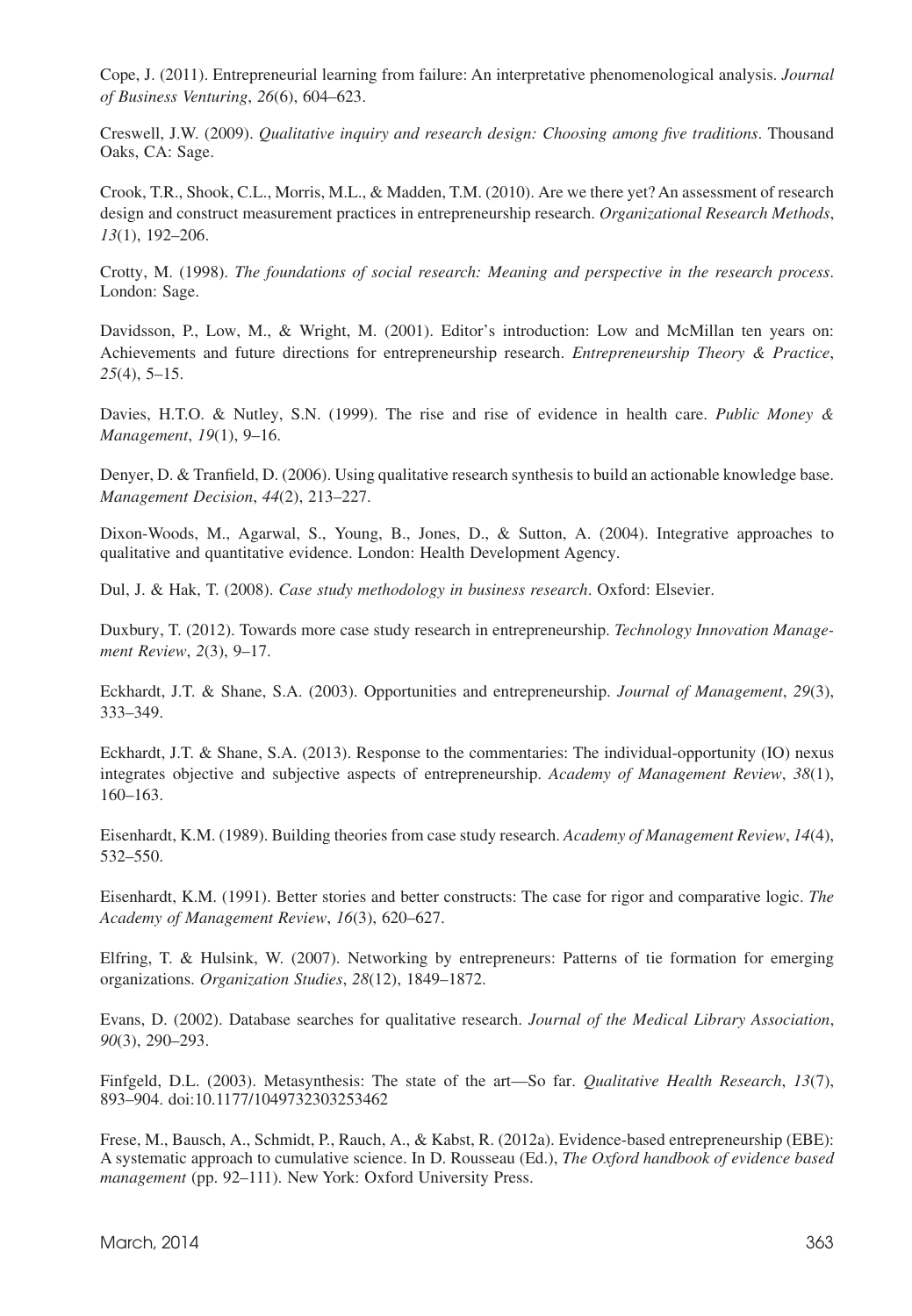Frese, M., Bausch, A., Schmidt, P., Rauch, A., & Kabst, R. (2012b). Evidence-based entrepreneurship (EBE): Cumulative science, action principles, and bridging the gap between science and practice. *Foundations and Trends in Entrepreneurship*, *8*(1), 1–62.

Gartner, W.B. (2007). Entrepreneurial narrative and a science of the imagination. *Entrepreneurial Narrative Greif Symposium on Emerging Organizations*, *22*(5), 613–627.

Gartner, W.B. & Birley, S. (2002). Qualitative methods in entrepreneurial research. *Journal of Business Venturing*, *17*(5), 387–395.

George, G. & Bock, A.J. (2011). The business model in practice and its implications for entrepreneurship research. *Entrepreneurship Theory and Practice*, *35*(1), 83–111.

Gephart, R.P. (2004). Qualitative research and the *Academy of Management Journal*. *Academy of Management Journal*, *47*(4), 454–482.

Gibbert, M., Ruigrok, W., & Wicki, B. (2008). What passes as a rigorous case study? *Strategic Management Journal*, *29*, 1465–1474.

Giuliani, E., Pietrobelli, C., & Rabellotti, R. (2005). Upgrading in global value chains: Lessons from Latin American clusters. *World Development*, *33*(4), 549–573.

Glaser, B.G. & Strauss, A.L. (1967). *The discovery of grounded theory: Strategies for qualitative research*. Chicago: Aldine Publishing Company.

Hak, T. & Dul, J. (2010). Theory-building with cases. In A.J. Mills, G. Durepos, & E. Wiebe (Eds.), *Encyclopedia of case study research* (pp. 932–937). Thousand Oaks, CA: Sage.

Hoon, C. (2013). Meta-synthesis of qualitative case studies: An approach to theory building. *Organizational Research Methods*, *16*(4), 501–521.

Hunter, J.E. & Schmidt, F.L. (2004). *Methods for meta-analysis: Correcting error and bias in research findings*. Newbury Park, CA: Sage.

Jensen, J.L. & Rodgers, R. (2001). Cumulating the intellectual gold of case study research. *Public Administration Review*, *61*(2), 235–246.

Jick, T.D. (1979). Mixing qualitative and quantitative methods: Triangulation in action. *Administrative Science Quarterly*, *24*(4), 602–611.

Johnson, P., Buehring, A., Cassell, C., & Symon, G. (2006). Evaluating qualitative management research: Towards a contingent criteriology. *International Journal of Management Reviews*, *8*(3), 131–156.

Kaplinsky, R. & Morris, M. (2001). *A handbook of value chain research* (Vol. 113). Sussex, U.K.: IDRC.

Kinyanjui, M.N. (2006). *Knowledge, technology and growth: The case study of Kamukunji Jua Kali Enterprise Cluster in Kenya*. New York: World Bank.

Knight, F.H. (1921). *Risk, uncertainty, and profit*. New York: Kelly and Millman.

Kodithuwakku, S.S. & Rosa, P. (2002). The entrepreneurial process and economic success in a constrained environment. *Journal of Business Venturing*, *17*, 431–465.

Krauss, S., Marxt, C., Filser, M., & Guieu, G. (2011). Strategic entrepreneurship: Analyse der Strukturen und Entwicklung des Forschungsfeldes [Strategic entrepreneurship: Analysis of the structure and development of the research field]. *Zeitschrift für KMU und Entrepreneurship*, *59*(3), 203–228.

Krippendorff, K. (1980). *Content analysis: An introduction to its methodology*. Newbury Park, CA: Sage.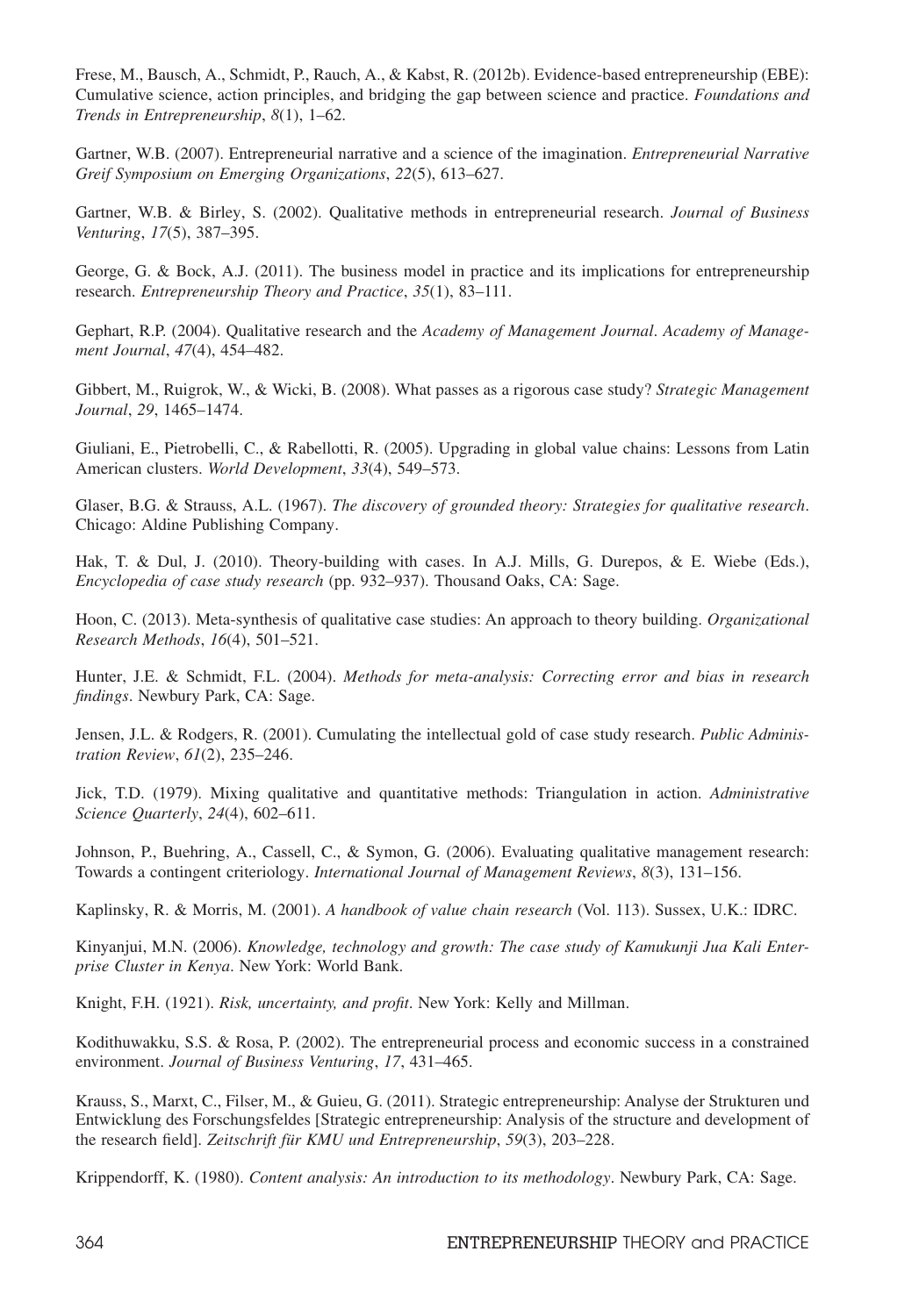Larsson, R. (1993). Case survey methodology: Quantitative analysis of patterns across case studies. *The Academy of Management Journal*, *36*(6), 1515–1546.

Lawson, T. (2009). *Ontology and economics: Tony Lawson and his critics*. London: Routledge.

Leplin, J. (1984). *Scientific realism*. Berkeley: University of California Press.

Loebis, L. & Schmitz, H. (2005). Java furniture makers: Globalization winner of losers? *Development in Practice*, *15*(3/4), 514–521.

Lopez, M.P., Cunha, M.P., & Palma, P. (2009). Cases studies on what entrepreneurs actually do to attract resources: A two-route framework. *Journal of Enterprising Culture*, *17*(3), 323–349.

Low, M.B. (2001). The adolescence of entrepreneurship research: Specification of purpose. *Entrepreneurship Theory and Practice*, *25*(4), 9–26.

Low, M.B. & MacMillan, B. (1988). Entrepreneurship: Past research and future challenges. *Journal of Management*, *14*(2), 139–162.

Magretta, J. (2002). Why business models matter. *Harvard Business Review*, *80*(5), 86–92.

Marshall, A. (1920). *Principles of economics*. London: McMillan.

McCormick, D. (1998). *Enterprise clusters in Africa: On the way to industrialization?* Brighton, Institute of Development Studies, University of Sussex.

McKelvey, B. (1997). Organization positivism: Separating myth from reality: Presented at the Macro Organizational Behavior Science Meeting. Los Angeles: The Anderson School at UCLA.

McKelvey, B. (1998). *"Good" science from postmodernist ontology: Realism, complexity theory, and emergent dissipative structures*. Non-linearity and the Organization Conference, Las Cruces, NM.

McKelvey, B. (2002). Postmodernism vs. truth in management theory. In E.A. Locke (Ed.), *Modernism and management: Pros, cons, and alternatives* (pp. 113–168). Amsterdam: Elsevier.

Merton, R.K. (1957). *Social theory and social structure*. New York: Free Press.

Miller, D. & Friesen, P.H. (1977). Strategy-making in context: Ten empirical archetypes. *Journal of Management Studies*, *14*(3), 253–280.

Mintzberg, H., Raisinghani, D., & Théorêt, A. (1976). The structure of "unstructured" decision processes. *Administrative Science Quarterly*, *21*(2), 246–275.

Morosini, P. (2004). Industrial clusters, knowledge integration and performance. *World Development*, *32*(2), 306–326.

Neergaard, H. & Ulhoi, J.P. (2007). *Handbook of qualitative research methods in entrepreneurship*. Northampton, MA: Edward Elgar.

Newig, J. & Fritsch, O. (2009). *The case survey method and applications in political science*. APSA 2009 Toronto Meeting Paper.

Noblit, G.W. & Hare, R.D. (1988). *Meta-ethnography: Synthesizing qualitative studies*. Newbury Park, CA: Sage.

O'Boyle, E.H., Jr., Pollack, J.M., & Rutherford, M.W. (2012). Exploring the relation between family involvement and firms' financial performance: A meta-analysis of main and moderator effects. *Journal of Business Venturing*, *27*(1), 1–18.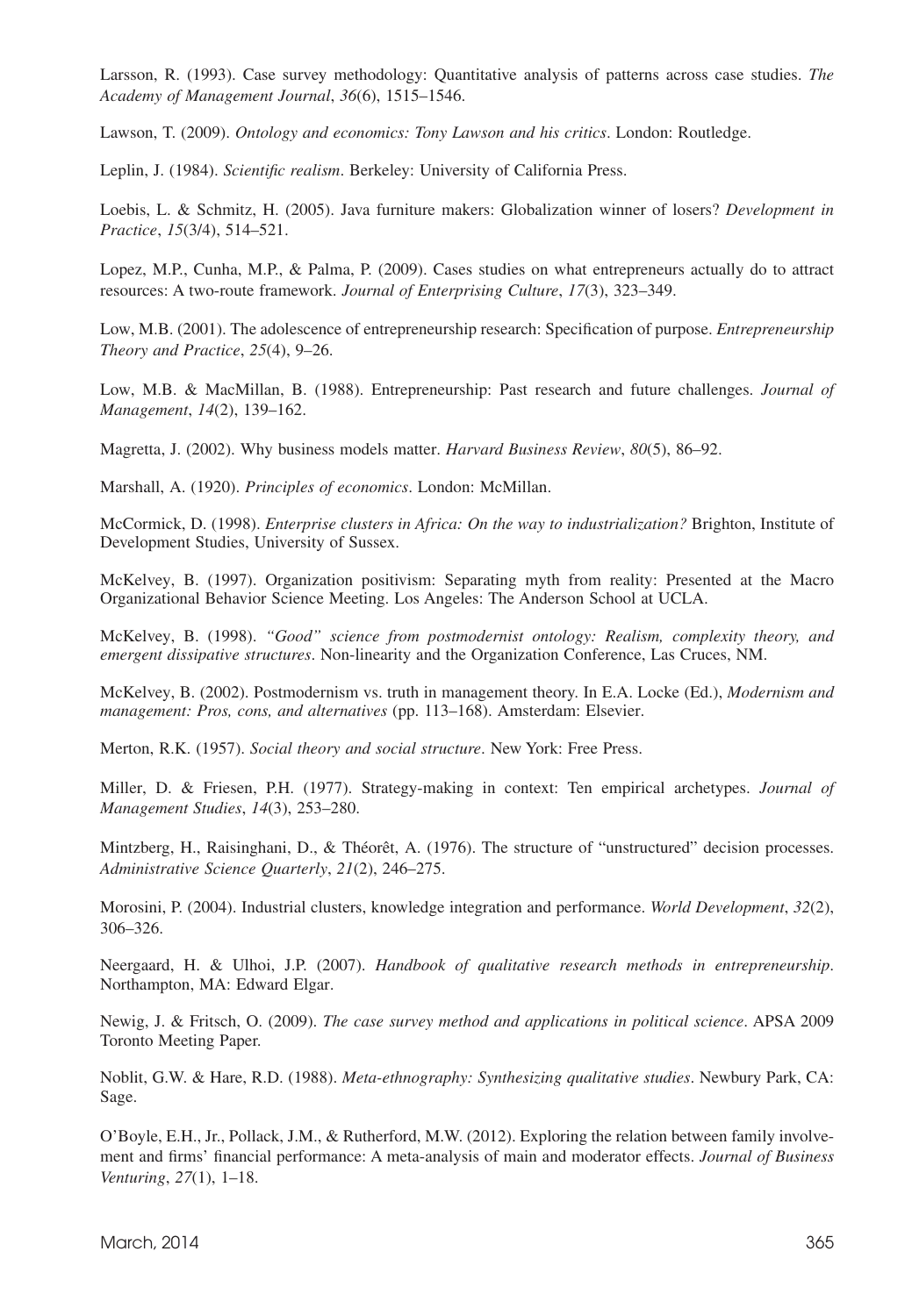Obeng, G.Y. (2002). *Kumasi Suame Magazine*. Kumasi (Ghana): Kwame Nkrumah University of Science and Technology.

Oyelaran-Oyeyinka, B. (1997). *Newi: An emergent industry cluster in Nigeria*. Ibadan: Technopol Publishers.

Oyelaran-Oyeyinka, B. (2001). *Networks and linkages in African manufacturing firms: A Nigerian case study*. Discussion paper, UNU/Intech.

Oyelaran-Oyeyinka, B. (2004). *Networking technological change and industrialization: The case of small and medium firms in Nigeria*. Special paper series, 20, ATPS.

Oyelaran-Oyeyinka, B. (2006). *Learning hightech and knowledge in local industries: The Otigba computer hardware cluster in Nigeria*. Working paper series, UNU/Intech.

Pawson, R. (2002). Evidence-based policy: The promise of "realist synthesis." *Evaluation*, *8*(3), 340–358.

Perren, L. & Ram, M. (2004). Case-study method in small business and entrepreneurial research: Mapping boundaries and perspectives. *International Small Business Journal*, *22*(1), 83–101.

Perry, M. (2005). Business clusters in the south: A critical appraisal from Indonesian evidence. *Singapore Journal of Tropical Geography*, *26*(2), 227–243.

Pettigrew, A.M. (1997). What is a processual analysis? *Scandinavian Journal of Management*, *13*(4), 337– 348.

Pietrobelli, C. & Barrera, T.O. (2002). Enterprise clusters and industrial districts in Columbia's fashion sector. *European Planning Studies*, *10*(5), 541–562.

Pietrobelli, C. & Rabellotti, R. (2004). *Upgrading in clusters and value chains in Latin America: The role of policies*. Washington, DC: Inter-American Development Bank.

Pittaway, L. & Cope, J. (2007). Entrepreneurship education: A systematic review of evidence. *International Small Business Journal*, *25*(5), 479–510.

Porter, M.E. (1990). *The competitive advantage of nations*. New York: Free Press.

ProInvest. (2005). *The ProInvest program and cluster and enterprise networks*. Economisti Associati, Bologna, Italy.

Ragin, C. (1987). *The comparative method: Moving beyond qualitative and quantitative strategies*. Berkeley, CA: University of California Press.

Rauch, A. & Frese, M. (2006). Meta-analysis as a tool for developing entrepreneurship research and theory. In J. Wiklund, D.P. Dimov, J. Katz, & D. Shepherd (Eds.), *Advances in entrepreneurship, Firm emergence, and growth* (pp. 29–52). London: Elsevier.

Rauch, A. & Frese, M. (2007). Let's put the person back into entrepreneurship research: A meta-analysis of the relationship between business owners' personality traits, business creation and success. *European Journal of Work and Organizational Psychology*, *16*(4), 353–385.

Read, S., Song, M., & Smit, W. (2009). A meta-analytic review of effectuation and venture performance. *Journal of Business Venturing*, *24*(6), 573–587.

Rocha, H.O. (2004). Entrepreneurship and development: The role of clusters. *Small Business Economics*, *23*, 363–400.

Rosenbusch, N., Rauch, A., & Bausch, A. (2013). The mediating role of entrepreneurial orientation in the task environment–performance relationship: A meta-analysis. *Journal of Management*, *39*(3), 633–659.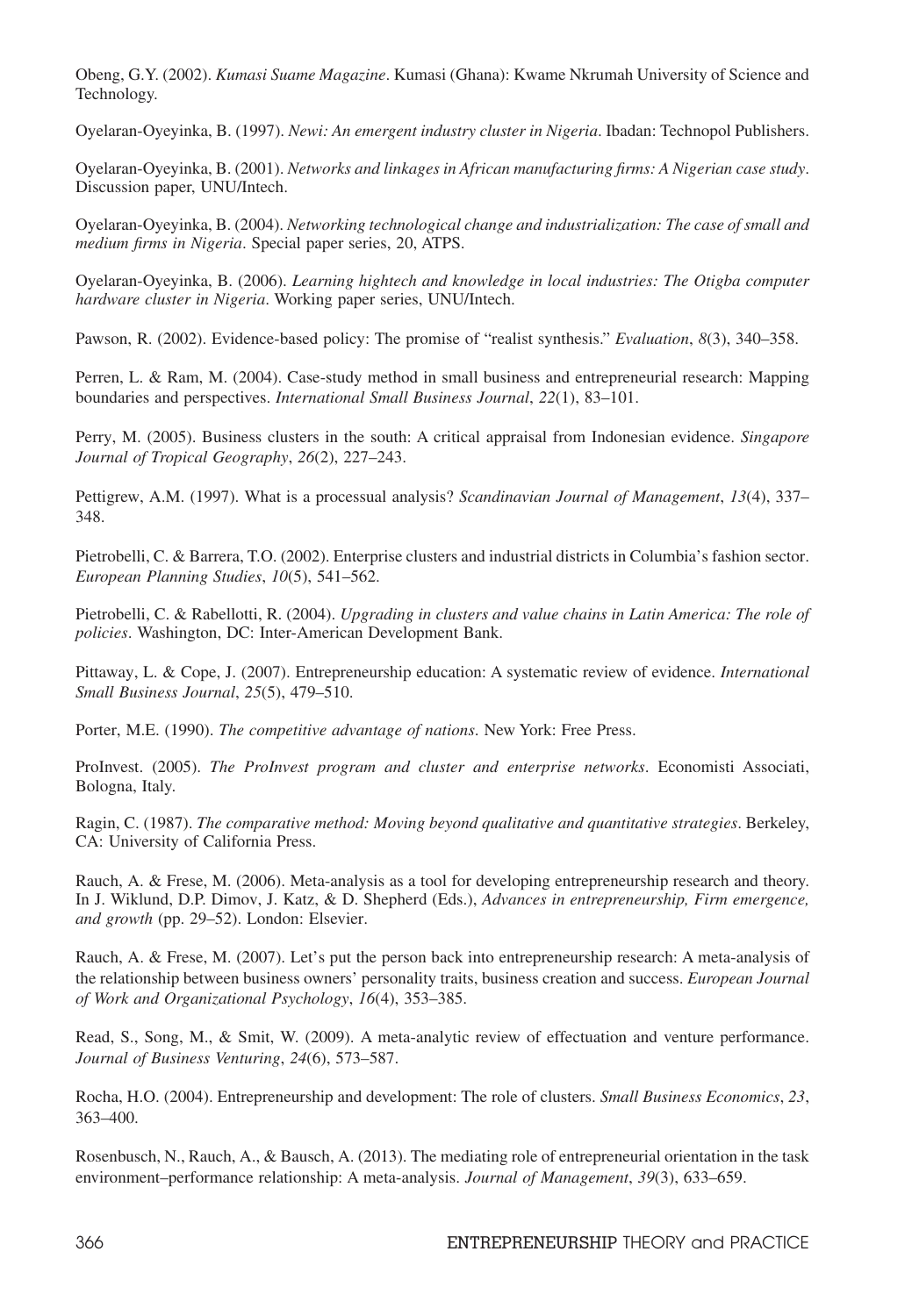Rousseau, D.M., Manning, J., & Denyer, D. (2008). Evidence in management and organizational science: Assembling the field's full weight of scientific knowledge through syntheses. *Academy of Management Annals*, *2*(1), 475–515.

Sandee, H., Andadari, R.K., & Sulandjari, S. (2000). Small firm development during good times and bad. In C. Manning & P.v. Diermen (Eds.), *Indonesia transition: Social aspects of reformasi and crisis* (pp. 184–198). Singapore: Institute of South-East Asian Studies.

Sandee, H., Isdijoso, B., & Sulandjari, S. (2002). *SME clusters in Indonesia: An analysis of growth dynamics and employment conditions*. Geneva: International Labour Organization.

Sarasvathy, S.D. (2001). Causation and effectuation: Toward a theoretical shift from economic inevitability to entrepreneurial contingency. *Academy of Management Review*, *26*(2), 243–263.

Sato, Y. (2005). Linkage formations by small firms: The case of a rural cluster in Indonesia. *Bulletin of Indonesian Economic Studies*, *36*(1), 137–166.

Schmitz, H. (1995a). Collective efficiency: Growth path for small-scale industry. *The Journal of Development Studies*, *31*(4), 529–566.

Schmitz, H. (1995b). Small shoemakers and fordist giants: Tale of a supercluster. *Industrial Organization and Manufacturing Competitiveness in Developing Countries*, *23*(1), 9–28.

Schmitz, H. (1999a). Collective efficiency and increasing returns. *Cambridge Journal of Economics*, *23*, 465–483.

Scott, A.J. (2005). The shoe industry of Marikina City, Philippines: A developing-country cluster in crisis. *Philippine Journal of Third World Studies*, *20*(2), 76–99.

Shane, S. & Venkataraman, S. (2000). The promise of entrepreneurship as a field of research. *Academy of Management Review*, *25*(1), 217–226.

Shaw, R., Booth, A., Sutton, A., Miller, T., Smith, J., Young, B., et al. (2004). Finding qualitative research: An evaluation of search strategies. *BMC Medical Research Methodology*, *4*(1), 1–5.

Short, J.C., Ketchen, D.J., Shook, C.L., & Ireland, R.D. (2010). The concept of "opportunity" in entrepreneurship research: Past accomplishments and future challenges. *Journal of Management*, *36*(1), 40–65.

Siggelkow, N. (2007). Persuasion with case studies. *Academy of Management Journal*, *50*(1), 20–24.

Tambunan, T. (2006). *Development of small and medium scale industry clusters in Indonesia*. Kadin Indonesia Jetro.

Thorne, S., Jensen, L., Kearney, M.H., Noblit, G., & Sandelowski, M. (2004). Qualitative metasynthesis: Reflections on methodological orientation and ideological agenda. *Qualitative Health Research*, *14*(10), 1342–1365.

Tourish, D. (2012). "Evidence based management," or "evidence oriented organizing"? A critical realist perspective. *Organization*, *20*(2), 173–192.

Tranfield, D., Denyer, D., & Smart, P. (2003). Towards a methodology for developing evidence-informed management knowledge by means of systematic review. *British Journal of Management*, *14*(3), 207–222.

Uzor, O.O. (2004). *Small- and medium-scale enterprise cluster development in the South-Eastern region of Nigeria*. Paper presented at the 86 Weltwirtschaftliches Colloquium der Universitaet Bremen.

Venkatraman, N. & Ramanujam, V. (1986). Measurement of business performance in strategy research: A comparison of approaches. *Academy of Management Review*, *11*, 801–814.